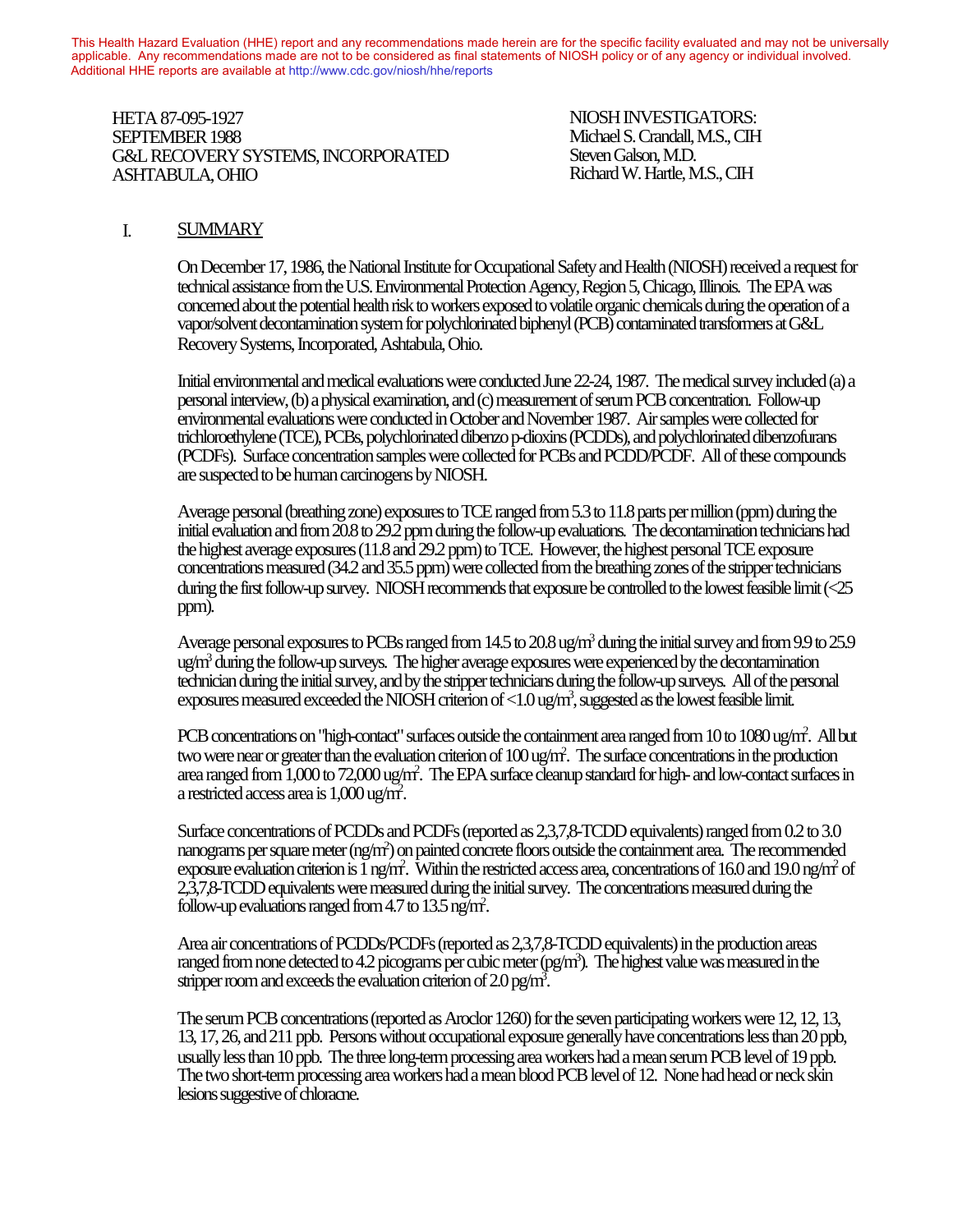Measured worker exposures to TCE and PCBs exceeded the NIOSH RELs, as did surface concentrations of PCBs and PCDD/PCDF. Surface concentrations of PCBs that exceeded the EPA Standard were also measured. The general area air concentration of 2,3,7,8-TCDD equivalents exceeded the recommended criterion in the wire stripping area. The medical findings indicate that PCBs are being absorbed by the workers. These results suggest that current work practices and environmental controls are not effective in preventing exposures to workers. Recommendations are made to control environmental exposures.

KEYWORDS: SIC 9999 (nonclassifiable establishments, electrical transformer decontamination), polychlorinated biphenyls (PCBs), trichloroethylene, polychlorinated dibenzo p-dioxins (PCDDs), and polychlorinated dibenzofurans (PCDFs)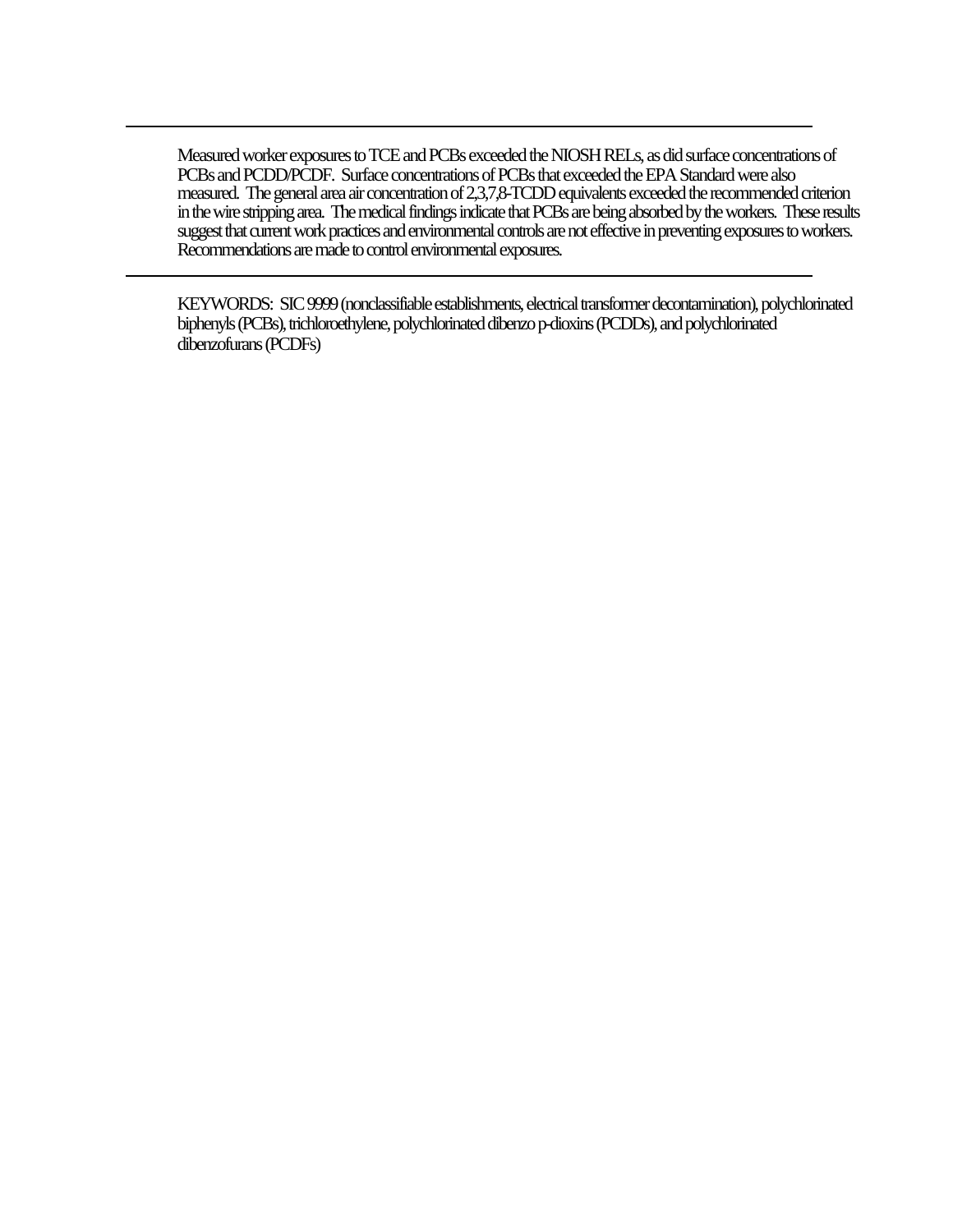### II. INTRODUCTION

The National Institute for Occupational Safety and Health (NIOSH) received a request for technical assistance on December 17, 1986 from the U.S. Environmental Protection Agency (EPA), Region 5, Chicago, Illinois. In July 1986 the EPA, Region 5, authorized G&L Recovery Systems, Incorporated (G&L), Ashtabula, Ohio, to conduct research and development work on a vapor/solvent degreaser decontamination system as an alternative method for disposal of PCB transformers. The EPA was concerned about the potential health risk associated with workers' exposures to volatile organic chemicals used in this process. The potential exposures included polychlorinated biphenyls (PCBs), trichloroethylene (TCE), polychlorinated dibenzo-p-dioxins (PCDDs), and polychlorinated dibenzofurans (PCDFs).

Medical and environmental evaluations were conducted on June 22-24, 1987. The medical evaluation included brief medical interviews and the collection of blood samples to determine serum PCB levels. The environmental evaluation included the collection of air samples for TCE, PCBs, PCDDs, and PCDFs, and surface wipe samples for PCBs, PCDDs, and PCDFs. Interim Report No. 1, issued in October 1987, discussed the results of this first evaluation.

The environmental results from the initial evaluation revealed significant worker exposures to airborne PCBs and surface residues of PCBs and 2,3,7,8-TCDD equivalents, indicating a need for the application of more stringent worker exposure control methods. The control technologies recommended in the interim report, as being applicable to this production process and facility, included process isolation, local and general area exhaust ventilation, and as an interim measure, supplied-air personal respiratory protection.

To further evaluate the exposures found during the initial survey, particularly potential airborne exposures to PCDDs/PCDFs, a second environmental evaluation was scheduled for on October 27-30, 1987. Technical problems with the air sampling method for the PCDDs/PCDFs were encountered during this survey. However, limited data for airborne and surface PCBs and surface PCDD/PCDF were collected on October 28, 1987. A second follow-up evaluation was conducted on November 10-13, 1987.

The results of all environmental and medical evaluations will be discussed in this report.

### III. BACKGROUND

A. Process Description

G&L was granted limited authorization by the EPA for the decontamination of PCB-containing and PCB-contaminated transformers, and the disposal of all reusable metal components of the dismantled transformers by eventual smelting, provided that the PCB residues remaining on the metal surfaces after cleaning and decontamination do not exceed 10 micrograms per 100 square centimeters (10 ug/100 cm<sup>2</sup> ). Following is a generalized description of the process used, as reported in the EPA conditional permit:

- 1. Upon receipt at the facility each transformer shall be tagged with an identification number and logged into the transformer book.
- 2. Each unit will be drained of all free flowing dielectric fluid and the liquid stored in properly constructed and labeled containers for subsequent incineration. All required recordkeeping shall be maintained on the liquid.
- 3. Processing of each drained transformer will begin with a primary decontamination cycle. Units and their removed lids, placed in the primary decontamination station, will be subjected to three complete vapor/spray cycles (30 minutes each) using TCE as the solvent.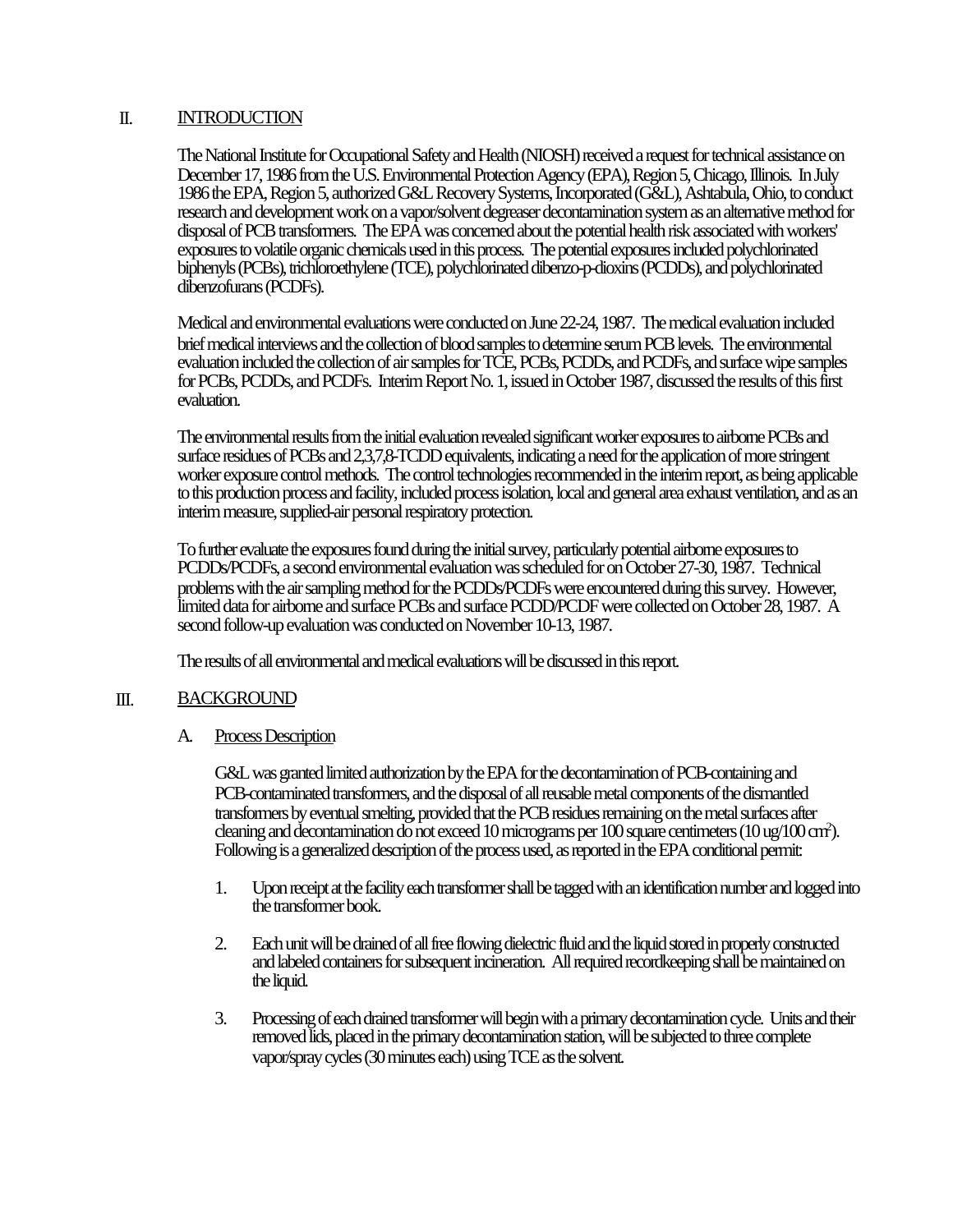- 4. After allowing evaporation of residual TCE from the transformer surfaces, the coil and core are detanked and then disassembled and separated in the dismantling area.
	- a. Core steel components will be place into baskets.
	- b. Coils will be stripped of insulation and also placed into baskets.
	- c. The transformer tank will be cleaned in the primary decontamination station.
- 5. All drained dielectric fluids and nonreclaimable components such as wood, insulation paper, etc., will be stored for subsequent disposal.
- 6. All metal components contained in baskets will undergo sequential washes in each of the three TCE wash tanks of the secondary station for periods of approximately 30, 15, and 15 minutes respectively. Each tank will be coupled with a thermal separator which will continuously clean the fluid in each of the tanks.
- 7. Concurrently, the transformer tank and lid will be returned to the primary decontamination station for three complete vapor/spray cycles (30 minutes each).
- 8. Every transformer tank will be wipe sampled to determine completeness of decontamination. Also, routine quality control tests will be performed by randomly selecting a cleaned metal piece from a processed basket for wipe sampling.
- 9. Daily Process Reports will track all work.

#### B. Workforce and Facility

At the time of the initial evaluation, G&L had been in operation intermittently for about 20 months (since September 1985). Seven workers were employed, including the owners. Four worked in the production area full-time.

The processing area of the G&L plant measures 6,150 square feet. An area of 5,000 square feet is surrounded by a 12-inch dike as a containment area for the PCB decontamination process. A five ton overhead crane services this area with regard to material transport.

Material flow through the decontamination area begins at the transformer drain station. This station is a 12-inch diked pan, measuring 8 feet by 12 feet, where the opened transformers are located for draining any fluid that remains in them. Generally, this is less than one gallon. Residual fluid is pumped and metered into a 55-gallon drum. The drained transformer is then lowered into the primary decontamination unit, a vapor/liquid TCE degreaser deep enough for most conventional transformer units, where the initial cleaning takes place. It is estimated that 99% of the PCBs on exposed surfaces is removed in this process step. The decontamination tech's job is to run the primary and secondary degreasers. This job also involves material transfer from the drain pad to the primary degreaser, to teardown, to the secondary degreaser, then to decontaminated material storage.

Following primary decontamination the transformers are disassembled. Manual disassembly, or teardown, is carried out in a four-inch diked pan measuring 8 feet by 12 feet. Here the internal parts of the transformer are removed and dismantled in preparation for secondary decontamination.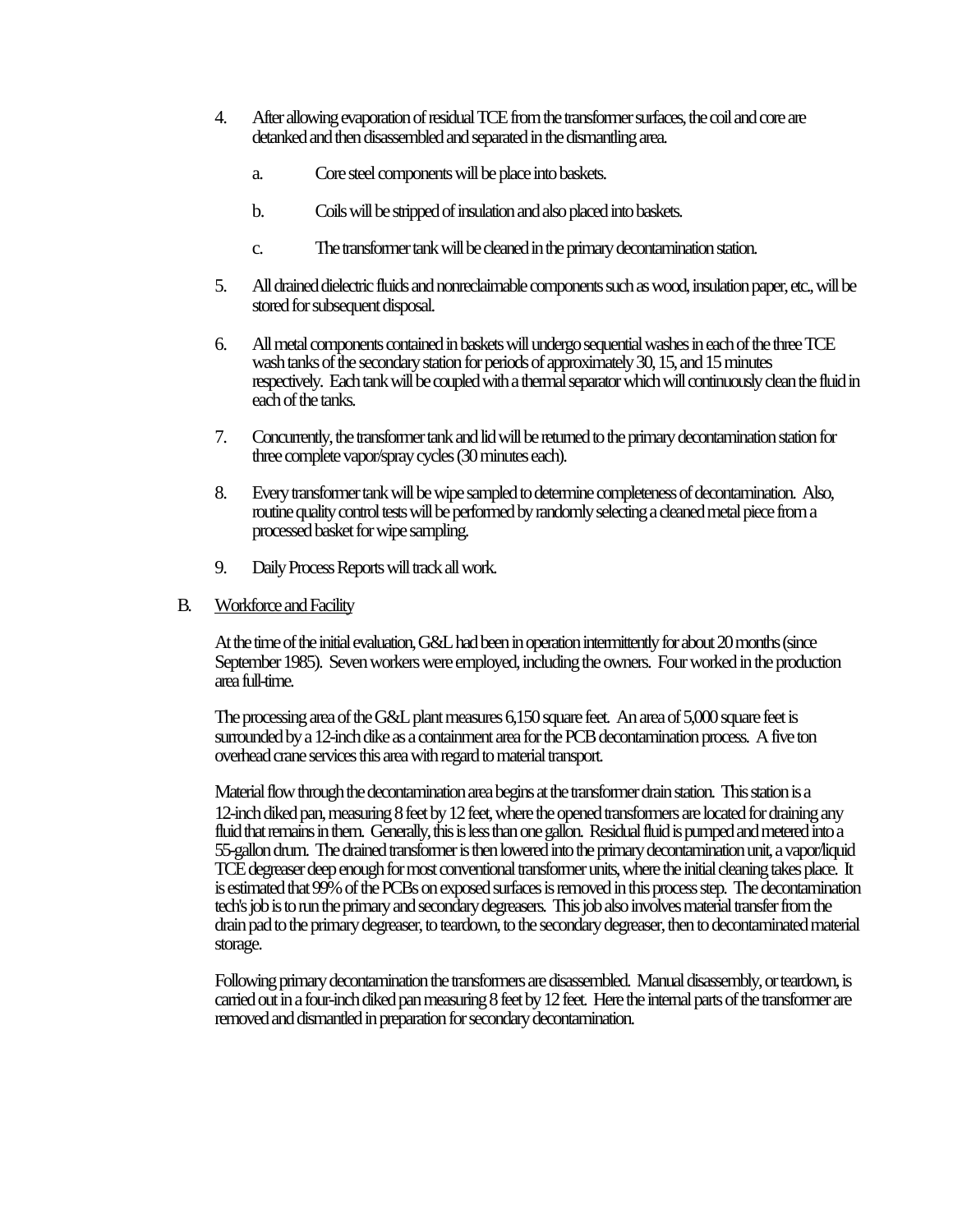Parts removed during teardown are either stacked or placed into baskets for secondary decontamination. The exception is the induction coil, which consists of many turns of heavy guage copper wire, or copper sheeting, which are coated with an insulation material (cotton, paper, or varnish). This insulation must be removed prior to secondary decontamination. This is done by feeding the copper wire from the induction coil through a machine that removes the insulation material by abrasion, called stripping. Upon exiting the machine, the copper wire is manually bent and compacted, then loaded into baskets for secondary decontamination. The copper sheet-type coil is unwrapped manually and the insulation is scraped off with hand tools. This does not disperse particulate into the air as the stripper machine does. Two workers were required to operate the stripper.

Secondary decontamination consists of a single pass through a three-stage liquid TCE degreaser for all transformer parts except the outer casing, which, because of its size, goes into the primary decontamination unit once again. Following secondary decontamination the parts are randomly wipe-sampled and then, if sufficiently cleaned, removed to an uncontaminated area of the plant for final disposition.

#### C. Control Technology

Environmental control systems in use at G&L at the time of the original investigation included local exhaust hoods on both primary and secondary degreasers and on the stripper. The degreasers were vented to the outside, and the stripper was vented into the workplace air through a carbon adsorbent. The thermal separators for the recycled TCE are sealed, enclosed units. General room ventilation consisted of a large exhaust fan in the south wall of the building. Replacement air entered through open doors at the north end.

Workers at G&L wore Tyvek suits, steel-toed rubber boots, hard hats with splash shields, and double gloves (inner of latex, outer of butyl-nitrile) whenever inside the containment area. All gear was removed upon exiting the containment and donned upon entering. Respirators with course filters and charcoal cartridges were available if needed (at the workers discretion). Workers wore these primarily when performing the primary decontamination, since the parts are manually sprayed with liquid TCE during this process, and sometimes during the stripping operation. Cartridges were changed weekly, or more frequently if desired by the worker. Inner gloves were changed whenever they were removed or when contacted by liquid. The outer gloves were changed when torn or whenever liquid was allowed inside. The workers removed the outer gloves to perform tasks that required dexterity.

In response to recommendations made following the initial evaluation by NIOSH, several changes were made in the production area of the G&L plant in an attempt to lower worker exposure potential. These included cleaning and painting all flooring in the production area of the plant; and coating the floor inside the containment area with a material resistant to PCB permeation (identified by the company as a polymer coating PC 4500).

The stripper operation was moved into a room in the production area to isolate the process and reduce its contribution of contaminants to the general plant environment. This room was made a respiratory protection area. Local exhaust on the stripper and large general area air filtration systems were installed in an effort to control the particulate generated by the stripping operation. The air for these systems is drawn through filters and activated carbon and then recirculated to the room. There is no exhaust to the outside and no outside air introduced into this room. Storage for induction cores with material to be stripped was changed to closed bins instead of open production area.

Several air-cleaning devices, of the same type as in the stripper room, which draw room air through coarse filters and a packed carbon bed before recirculating it into the work area, were installed in the decontamination production area. Adjustments were made to the ventilation system servicing the business offices to make this area positively pressurized with repect to the production area.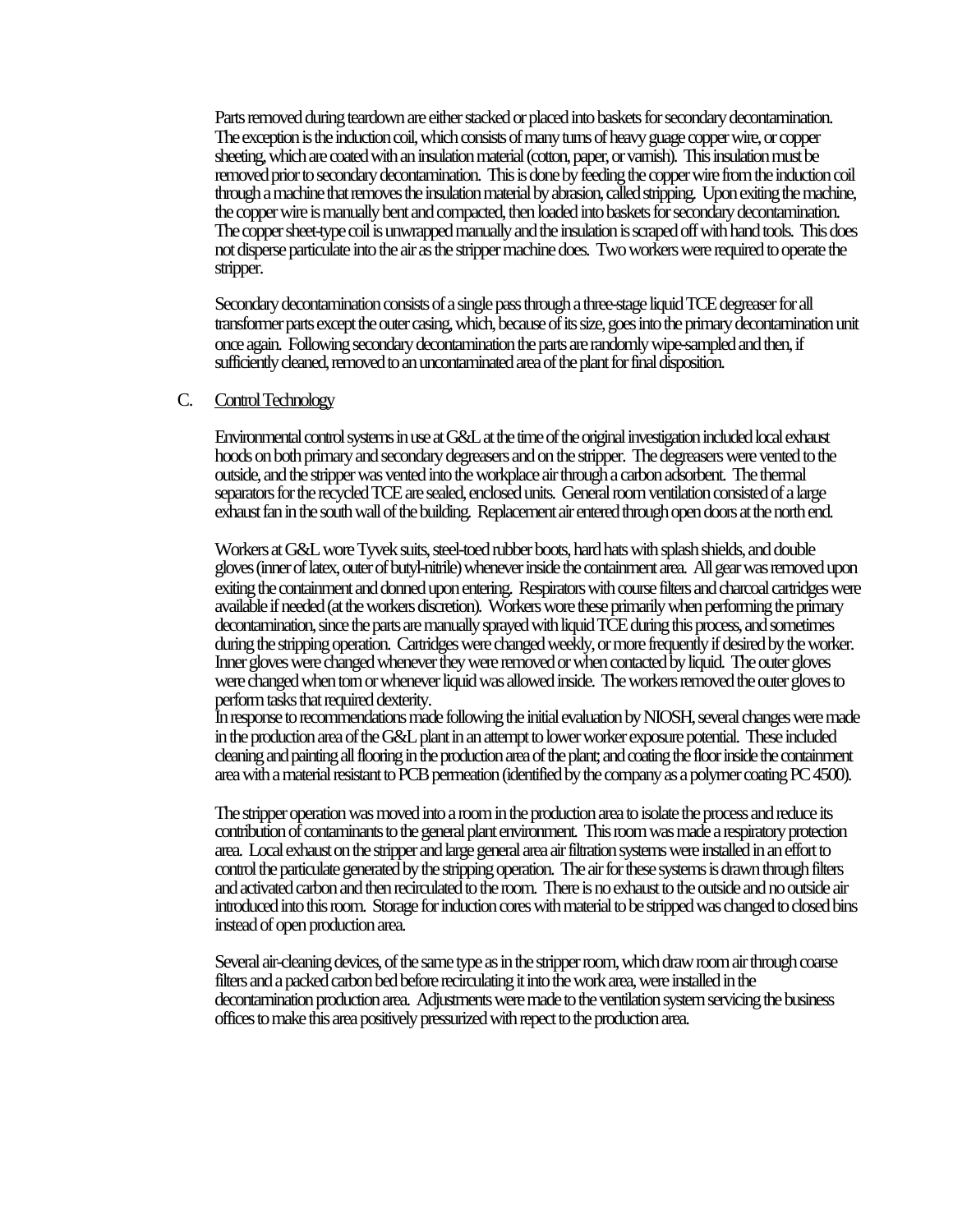### IV. EVALUATION DESIGN AND METHODS

### A. Environmental Evaluation

The environmental evaluations consisted of determining potential inhalation exposures by collecting full-shift personal exposure and general area air samples. During all of the evaluations, exposures to TCE and PCBs were monitored. Airborne exposures to PCDDs/PCDFs were measured during the second follow-up evaluation. Also, to determine the potential for dermal exposure to PCBs, PCDDs and PCDFs, a number of wipe samples were obtained from various working surfaces and tools during the site visit. Personal exposure samples were collected from the breathing zone of production area workers. General area air samples were collected in offices, break room, and at key points within the production containment. The wipe samples were collected from the same areas.

### 1. Trichloroethylene (TCE)

Air samples for TCE were collected by drawing air through glass tubes containing 150 milligrams (mg) of activated charcoal at a flow rate of 50 milliliters (ml) per minute using calibrated, battery-operated sampling pumps. For analysis (NIOSH Method  $1501^1$ ), the samples were desorbed with  $1$  ml of carbon disulfide containing 1 microliter of ethyl benzene as an internal standard. They were analyzed by gas chromatography with a flame-ionization detector. The limit of detection (LOD) for TCE, using this method, is 0.01 mg/sample, and the limit of quantitation (LOQ) is 0.03 mg/sample.

### 2. Polychorinated Biphenyls (PCBs)

### A. Air Samples

General area and breathing zone (personal) air samples were collected by drawing air through 150 mg florisil tubes attached to battery-operated sampling pumps at a pre-calibrated flow rate of one liter per minute for the duration of the shift.

For analysis (NIOSH Method 5503<sup>1</sup>), the florisil tubes were separated into their primary and backup sections. Each section, along with the glass wool plug which precedes the front section, was desorbed in one ml of hexane with sonication for 1/2 hour. The gas chromatographic analysis was performed on a Hewlett-Packard Model 5730A gas chromatograph equipped with an electron capture detector and accessories for capillary column capabilities. A 30m x 0.31mm fused silica WCOT capillary column coated internally with DB-5 was used with temperature programming from 210°C (held for two minutes) to 310°C at a rate of 8°C/minute. Five percent methane in argon was used as the carrier gas. The injector was operated in the splitless mode. The presence of an Aroclor was determined by comparison with standard samples of Aroclors 1016, 1221, 1232, 1242, 1248, 1254, and 1260 obtained from the EPA. Quantitation was performed by summing the peak heights of the five major peaks of the standards and comparing those sums to those of the same peaks on the sample.

Only three Aroclors were found during the entire evaluation. These were 1242, 1254, and 1260, with Aroclor 1254 being found in an air sample only on the second survey. The respective analytical LODs for Aroclors 1254 and 1260 were 0.08 and 0.03 micrograms per sample (ug/sample). The LOD for Aroclor 1242 was was variable and ranged from 0.009 to 0.12 ug/sample. The LOQs for Aroclors 1254 and 1260 were 0.26 and 0.1 respectively, and ranged from 0.03 to 0.41 for Aroclor 1242.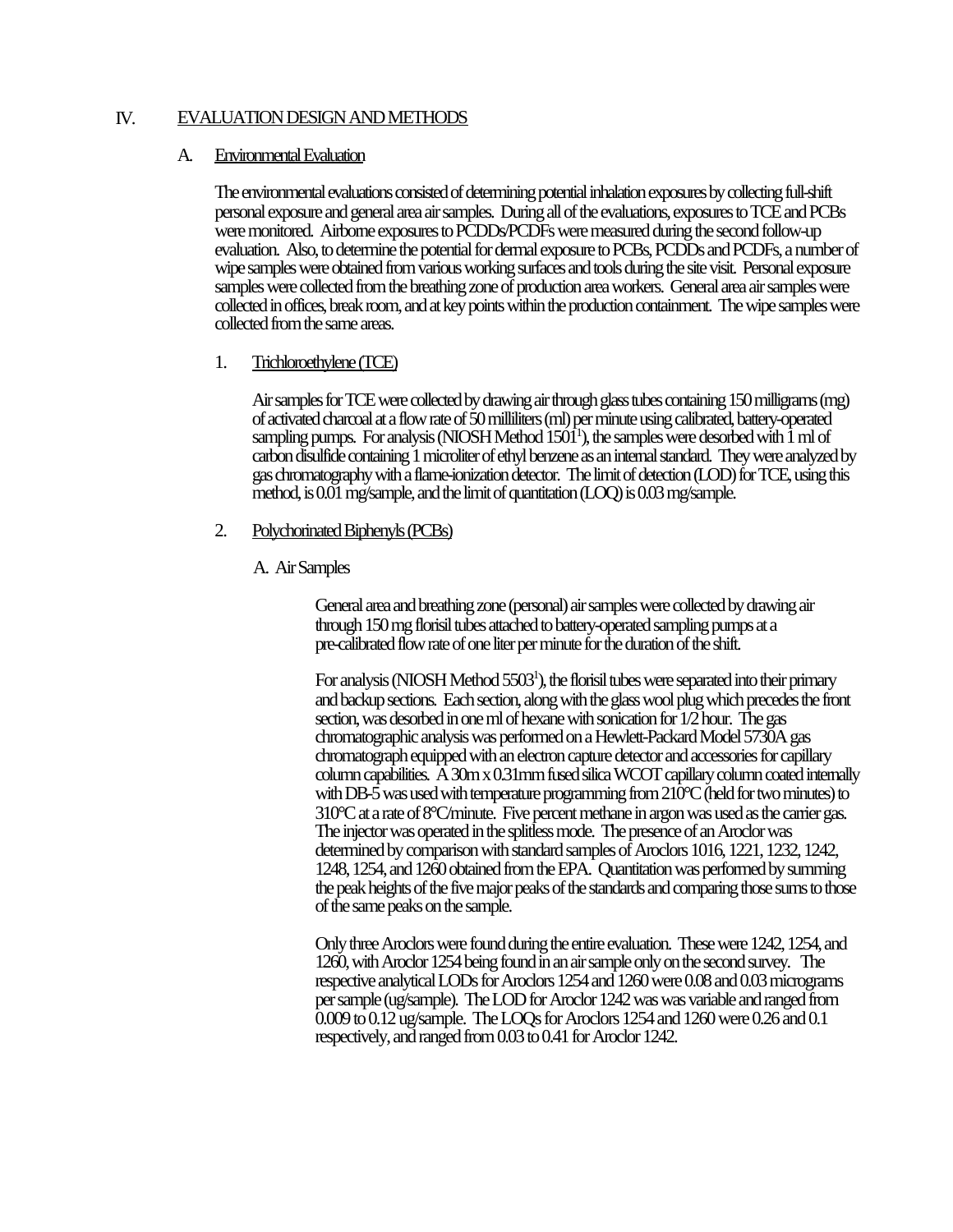A wet-wipe protocol was used to assess the surface concentrations of PCBs. The surface wipe samples were collected using 3" x 3" Soxhlet extracted cotton gauze pads which had been wetted with 8 ml of pesticide-grade hexane. The sampling procedure consisted of marking the boundaries of a 0.25  $\vec{m^2}$  area (unless otherwise noted) on the desired surface and wiping this area with the gauze pad. The sample pad was held with a gloved hand; a fresh non-linear polyethylene, unplasticized glove was used for each sample. The surface was wiped in two directions (the second direction orthogonal to the first). Each gauze pad was used to wipe only one area. The gauze pad sample was then placed in glass sample container equipped with a Teflon-lined lid.

The gauze samples were prepared for analysis by extraction in 40 ml of hexane with shaking for 30 minutes. The hexane was transferred to a concentrator tube, and the gauze was rinsed twice with 10 ml of hexane. The concentrated hexane eluent was cleaned on a florisil column, and the sample was brought to a final volume of 3 ml. GC analysis was the same as previously described for the florisil tube PCB samples.

Two Aroclors were consistently found on the surface samples, 1242 and 1260. The anlaytical LODs for these varied, and were respectively, 0.03-0.23 and 0.05-0.17 ug/sample. Similarly, the LODs were 0.09-0.77 and 0.16-0.55 ug/sample.

### 3. Polychlorinated Dibenzodioxins (PCDDs) and Polychlorinated Dibenzofurans (PCDFs)

### a. Air Samples

The air sampling device for PCDD/PCDF compounds consists of two stages. The first stage is a 47 millimeter (mm) glass microfiber filter (EM 2000, 0.3 micrometer) for collecting particulates. The second stage is a glass cartridge containing eight grams of 140°C activated 30/70 mesh silica gel absorbent. The silica gel cartridge is generally spiked with 2,3,7,8-tetrachlorodibenzo-p-dioxin -<sup>13</sup>C<sub>12</sub> and 2,3,7,8-tetrachlorodibenzofuran -<sup>13</sup>C<sub>12</sub> before sampling for quantification and to account for any retention losses during sampling. The glass cartridge containing the spiked silica gel absorbent is sealed in a rugged Teflon housing with fluorelastomer Viton "O" rings. For sample collection the sampler is placed in a vertical position and attached via Tygon

tubing to a 20 liter/minute rotary vane vacuum pump. Flow rates are regulated using precision control valves and appropriate flow measurement devices. Samples were collected over two eight-hour workshifts.

b. Surface Wipe Samples

To attain an acceptable detection limit, each PCDD/PCDF wipe sample consisted of a composite of four 0.25/m<sup>2</sup> wipe samples, for a total area of  $1.0\,\mathrm{m}^2$ . These are collected using the same technique as described for the PCB wipe samples. The wipe samples are extracted with toluene for 16 hours using a Soxhlet apparatus to dissolve the PCDD and PCDF from the samples. The resulting toluene solution is concentrated to near dryness on a rotary evaporator. An extensive purification process is then used to prepare the samples for analysis.

The air and surface samples are analyzed by a gas chromatograph/mass spectrometer equipped with a DB-5 (screening) column and by DB-17 and SP 2331 columns in tandem (for isomer confirmation). Selected <sup>13</sup>C- and <sup>37</sup>Cl-labeled PCDD and PCDF isomers are included as internal standards and recovery (surrogate) standards.

b. Surface Wipe Samples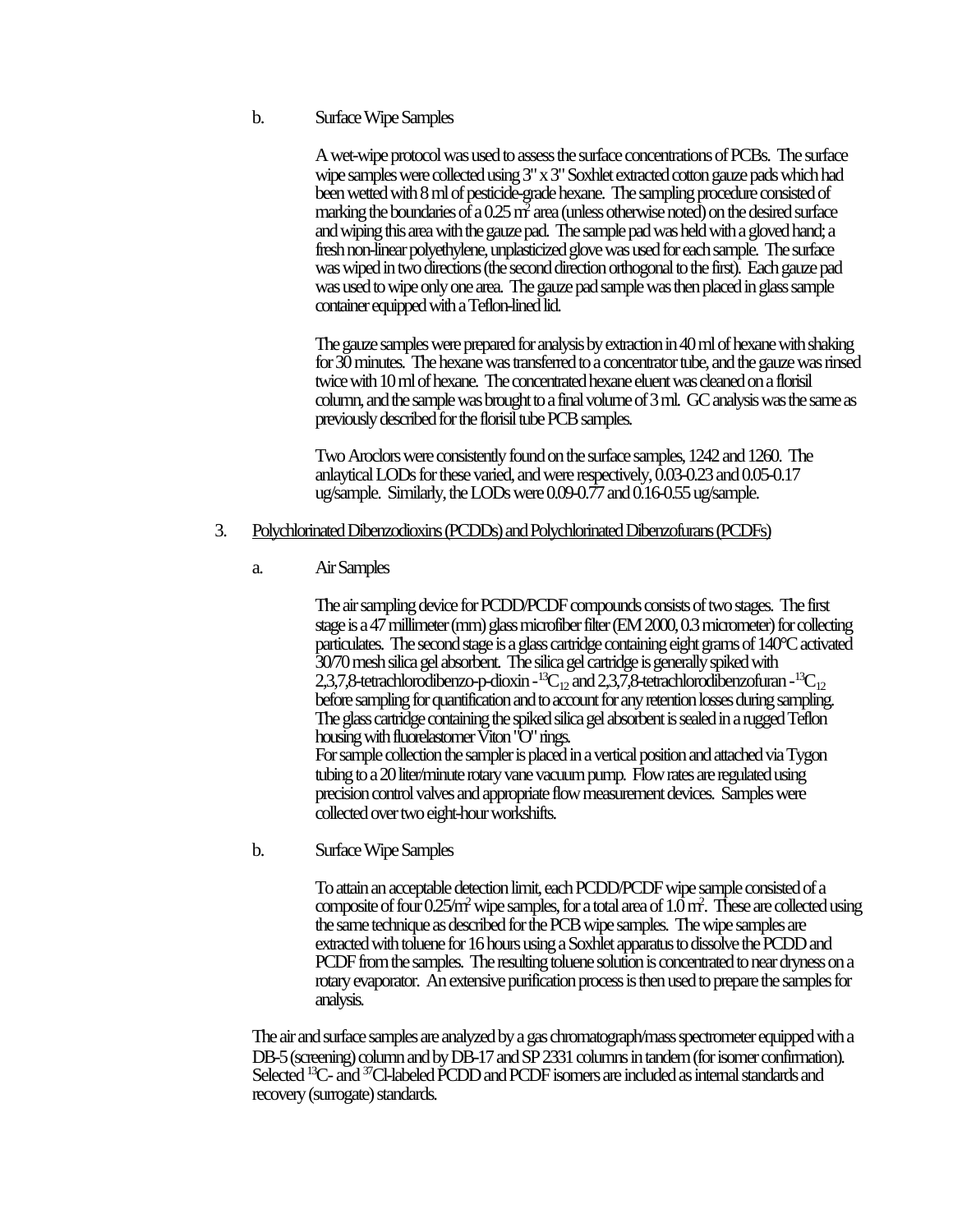Analyses are performed to measure total tetra-, penta-, hexa-, hepta-, and octachlorinated dibenzofurans; total tetra-, penta-, hexa-, hepta-, and octachlorinated dibenzodioxins; and specific PCDD and PCDF isomers containing chlorine substitution in the 2, 3, 7, and 8 positions. The analytical limits of detection were variable and ranged between 0.001 and 0.062 nanograms per sample.

### B. Medical

Seven G & L employees participated in the medical survey, which included (a) an interview regarding previous work potentially involving PCB exposure, (b) an examination of the skin of the head and neck for signs of chloracne, and (c) measurement of serum PCB concentration. Additional information on work histories was obtained from company personnel.

Venous blood was obtained using a multiple-draw Vacutainer system. The blood was allowed to clot, and serum was separated, frozen, and sent to the Center for Environmental Health (CEH), Centers for Disease Control, Atlanta, Georgia, for analysis. The CEH laboratory measures PCB by gas chromatography/electron capture detection using Webb McCall quantitation factors according to the method of Burse et.  $a\overline{l}$ .<sup>2</sup>

### V. EVALUATION CRITERIA

#### A. Toxicology

1. TCE

Trichloroethylene is a colorless, volatile, nonflammable liquid that is immiscible in water, has a vapor density of 4.45 and a boiling point of 87°C. It is a powerful degreasing and dry cleaning agent and has been used in commercial products such as printing inks, paints, lacquers, varnishes and adhesives. A pharmaceutical grade of TCE was formerly used as a general anesthetic in surgical and obstetrical procedures and as an analgesic for short operative procedures. It has also been used to extract caffeine from coffee.

The predominant physiological response is one of central nervous system depression. This is particularly true as a response from acute or short-term exposure. Visual disturbances, mental confusion, fatigue, incoordination, and sometimes nausea and vomiting have been observed. Prolonged skin contact may cause local irritation and blister formation. Under industrial conditions, repeated immersion of the hands in TCE has caused paralysis of the fingers. Although TCE will penetrate intact skin, it is unlikely that absorption of toxic quantities would occur by this route. TCE is absorbed readily from the gastrointestinal tract, but this is not usually a route of occupational exposure. Liver and kidney injuries in humans attributable to overexposure to TCE are rare.<sup>3</sup>

Intolerance to alcohol is also a well-characterized phenomenon among TCE-exposure workers. Not only do many TCE workers become inebriated with consumption of small quantities of alcoholic beverages, but they also are subject to vasodilatation of superficial skin vessels, resulting in skin blotches, a condition known as "degreasers flush". Flushing is most prominent on the face, neck, shoulders, and back. This condition appears to be a benign phenomenon of short duration but has lasted for up to 6 weeks after exposure to TCE for 5 days at 200 ppm.

On March 21, 1975 the National Cancer Institute reported preliminary results of a carcinogen bioassay for TCE which indicated no carcinogenic effects in rats but the induction of hepatocellular carcinomas in mice. After reviewing the NCI study, NIOSH recommended that TCE be considered a suspect human carcinogen and transmitted this message to industry in a Special Occupational Hazard Review with Control Recommendations.<sup>4</sup>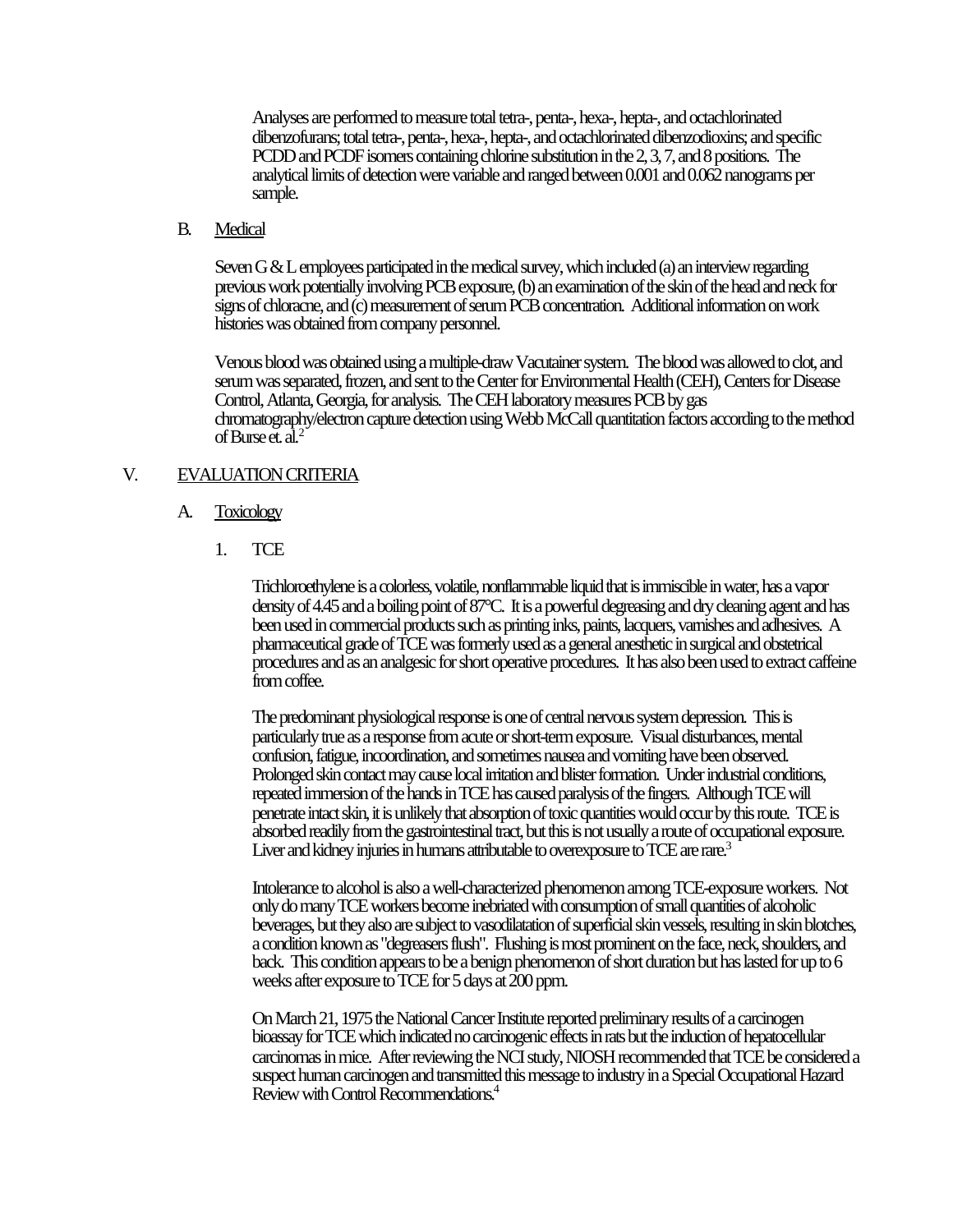#### 2. PCBs

PCBs are chlorinated aromatic hydrocarbons that were manufactured in the United States from 1929 to 1977 and primarily marketed under the trade name Aroclor.<sup>5</sup> They found wide use because they are heat stable; resistant to chemical oxidation, acids, bases and other chemical agents; stable to oxidation and hydrolysis in industrial use; and have low solubility in water, low flammability, and favorable dielectric properties. Additionally, they have low vapor pressure at ambient temperatures and viscosity-temperature relationships that were suitable for a wide variety of industrial applications. PCBs have been used commercially in insulating fluids for electrical equipment, hydraulic fluids, heat transfer fluids, lubricants, plasticizers, and components of surface coatings and inks.<sup>6</sup>

The different PCB mixtures marketed under different trade names are often characterized by a four-digit number. The first two digits denote the type of compound ("12" indicating biphenyl), and the latter two digits giving the weight percentage of chlorine, with the exception of Aroclor 1016. In other commercial preparations the number code may indicate the approximate mean number of chlorine atoms per PCB molecule (Phenoclor, Clophen, Kanechlor) or the weight percentage of chlorine (Fenclor).

Dietary PCB ingestion, the major source of population exposure, occurs especially through eating fish, but PCB residues are also found in milk, eggs, cheese, and meat. PCB residues are detectable in various tissues of persons without known occupational exposure to PCBs. Mean whole blood PCB levels range from 1.1 to 8.3 parts per billion (ppb), while mean serum PCB levels range from 2.1 to 24.2 ppb for persons without known occupational exposure.<sup>7</sup> Mean serum PCB levels among workers in one capacitor manufacturing plant studied by NIOSH ranged from 111 to 546 ppb, or approximately 5 to 22 times the background level in the community. Mean serum PCB levels among workers in transformer maintenance and repair typically range from 12 to 51 ppb, considerably lower than among workers at capacitor manufacturing plants.<sup>8</sup>

PCB toxicity is complicated by the presence of highly toxic impurities, especially the polychlorinated dibenzofurans (PCDFs)<sup>9</sup>, which vary in amount depending on the manufacturer,<sup>10</sup> and percent chlorination, $11$  and which are found in increased concentrations when PCBs undergo incomplete pyrolysis.12,13 As well, different animal species, including man, vary in their pattern of biologic response to PCB exposure. $^{14}$ 

Two human epidemics of chloracne, "Yusho" and "Yu-cheng," resulted from ingestion of cooking oil accidentally contaminated by a PCB heat-exchange fluid used in the oil's pasteurization.<sup>15,16</sup> Although PCBs were initially regarded as the etiologic agent in the Yusho study, analyses of the offending cooking oil demonstrated high levels of PCDFs and polychlorinated quarterphenyls, as well as other unidentified chlorinated hydrocarbons, in addition to PCBs.<sup>17</sup>

The results of individual studies of PCB-exposed workers are remarkably consistent. Among the cross-sectional studies of the occupationally exposed, a lack of clinically apparent illness in situations with high PCB exposure seems to be the rule. Chloracne was observed in recent studies of workers in Italy,<sup>18</sup> but not among workers in Australia,<sup>19</sup> Finland,<sup>20</sup> or the United States.<sup>8,21-23</sup> Weak positive correlations between PCB exposure, or serum PCB levels, and SGOT  $^{18,20,22}$ , GGTP $^{8,18,22,23}$ , and plasma triglycerides have been reported.  $824,25$  Correlations between plasma triglycerides<sup>26</sup> and GGTP<sup>27</sup> have also been found among community residents with low level PCB exposures. Causality has not been imputed to PCBs in these cross-sectional studies.

The International Agency for Research on Cancer has concluded that the evidence for PCB carcinogenicity in animals and humans is limited. "Certain polychlorinated biphenyls are carcinogenic to mice and rats after their oral administration, producing benign and malignant liver neoplasms. Oral administration of polychlorinated biphenyls increased the incidence of liver neoplasms in rats previously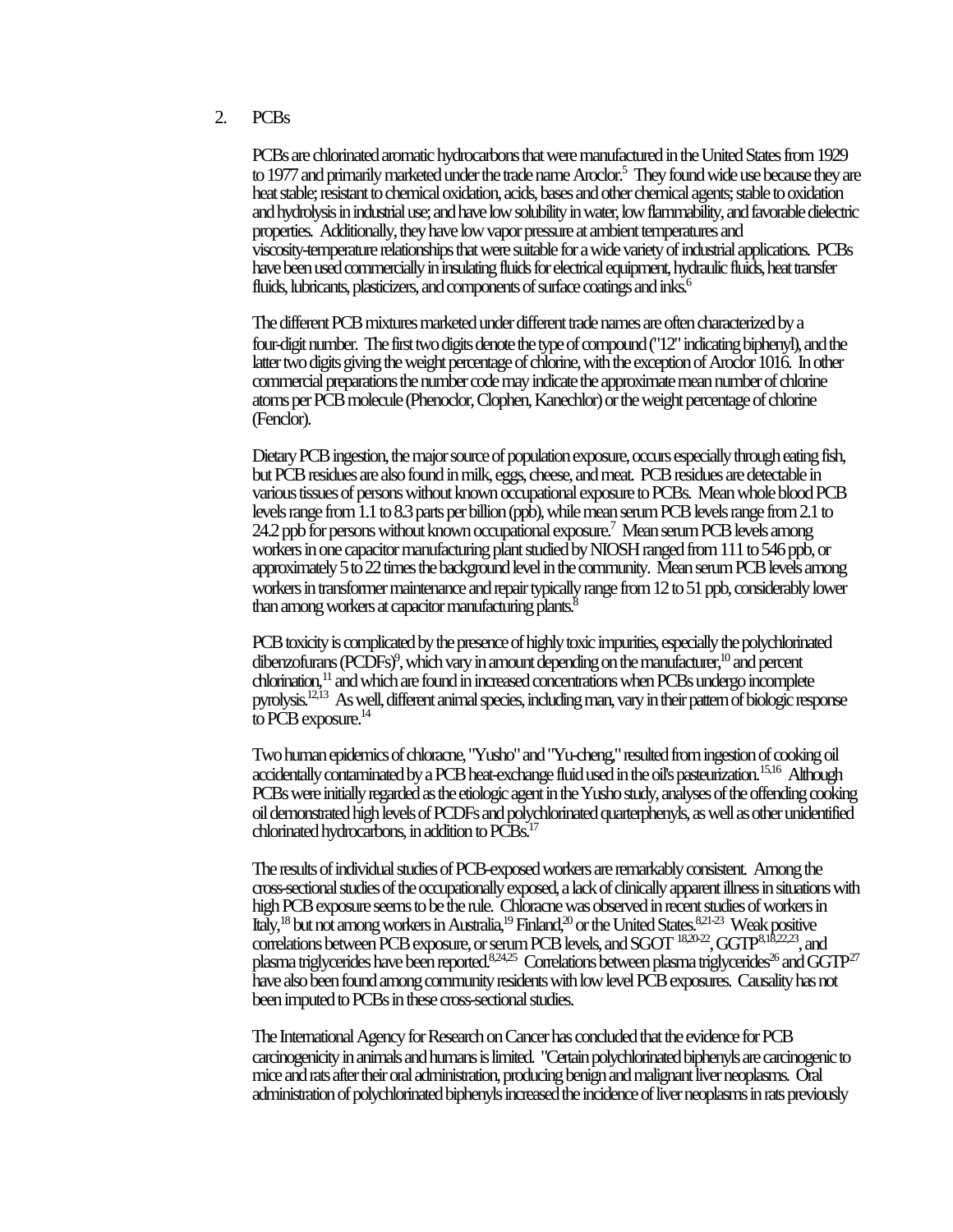exposed to N-nitrosodiethylamine.<sup>128</sup>

In a mortality study among workers at two capacitor manufacturing plants in the United States<sup>29</sup> a greater than expected number of observed deaths from cancer of the liver and cancer of the rectum were noted. Neither increase was statistically significant for both study sites combined. In a recent update of this study<sup>30</sup>, however, with follow-up through 1982, an excess in liver/biliary tract cancer was statistically significant (5 observed vs. 1.9 expected). The excess in cancer of the rectum was still elevated but not statistically significantly so. In this mortality study, the personal time-weighted average exposures in 1976 ranged from 24 to 393 ug/m<sup>3</sup> at one plant, and from 170 to 1260 ug/m<sup>3</sup> at the other. During the time period (1940-1976) when most of the workers were exposed, the levels were probably substantially higher. At one of the plants, the geometric mean serum PCB levels in 1976 were 1470 ppb for 42% chlorinated biphenyls and 84 ppb for 54% cholorinated biphenyls.

In a mortality study among workers at a capacitor manufacturing plant in Italy,<sup>31</sup> males had a statistically significant increase in the number of deaths from all neoplasms. When these were analyzed separately by organ system, death from neoplasms of the digestive organs and peritoneum (3 observed vs. 0.88 expected) and from lymphatic and hematopoietic tissues (2 observed vs. 0.46 expected) were elevated. This study was recently expanded to include vital status follow-up through 1982 for all workers with one week or more of employment.<sup>32</sup> In the updated results, there was a statistically significant excess in cancer among both females (12 observed vs. 5.3 expected) and males (14 observed vs. 7.6 expected). In both groups there were statistically non-significant excesses in lymphatic/hematopoietic cancer and a statistically significant excess in digestive cancer among males (6 observed vs. 2.2 expected).

### 3. PCDDs and PCDFs

PCDDs and PCDFs are two series of tricyclic aromatic compounds. The number of chlorine atoms can vary between 1 and 8 (mono- through octa-chloro homologs), resulting in 75 PCDDs and 135 PCDF positional isomers.

The toxic effects of these compounds are associated with the number and specific placement of the chlorine atoms in the molecule. The tetra-, penta- and hexachlorinated isomer groups exhibit greater toxicity than the other chlorinated forms.<sup>3335</sup> PCDDs and PCDFs with chlorine at positions 2,3,7, and 8 are particularly toxic.36-38 PCDDs and PCDFs are highly toxic in experimental animals when administered acutely subchronically, or chronically.<sup>3846</sup> Toxic effects include severe weight loss, liver necrosis, and hypertrophy, skin lesions, immunosuppression, reproductive toxicity, teratogenesis and death. Of the 75 PCDD and 135 PCDF isomers, only 2,3,7,8-TCDD and a mixture of hexachlorinated dibenzo-p-dioxins with four of the six chlorines in positions 2,3,7, and 8 have been tested for carcinogenicity. Two independent studies of 2,3,7,8-TCDD showed significant increases in the incidence of liver and/or lung tumors in exposed rodents.<sup>46,47</sup> A mixture of two 2,3,7,8-substituted hexachlorinated dibenzodioxins was found to produce an increased incidence of liver tumors or neoplastic nodules in exposed rats and mice.<sup>48</sup> Exposure to PCDD can cause chloracne and liver toxicity in humans.<sup>44,49</sup> There is suggestive evidence of an association between increased incidence of cancer in people exposed to PCB containing substantial amounts of PCDF<sup>50,51</sup> and in people exposed to phenoxyacetic herbicides contaminated with PCDD, including TCDD.<sup>52,53</sup> Definite causal relationships between exposure and carcinogenic effects in humans remain unclear, however, due to the inadequately defined study populations and the influences of mixed exposures.

### B. Environmental Evaluation Criteria

As a guide to the evaluation of the hazards posed by work place exposures, NIOSH field staff employ environmental evaluation criteria for assessment of a number of chemical and physical agents. These criteria are intended to suggest levels of exposure to which most workers may be exposed up to 10 hours per day,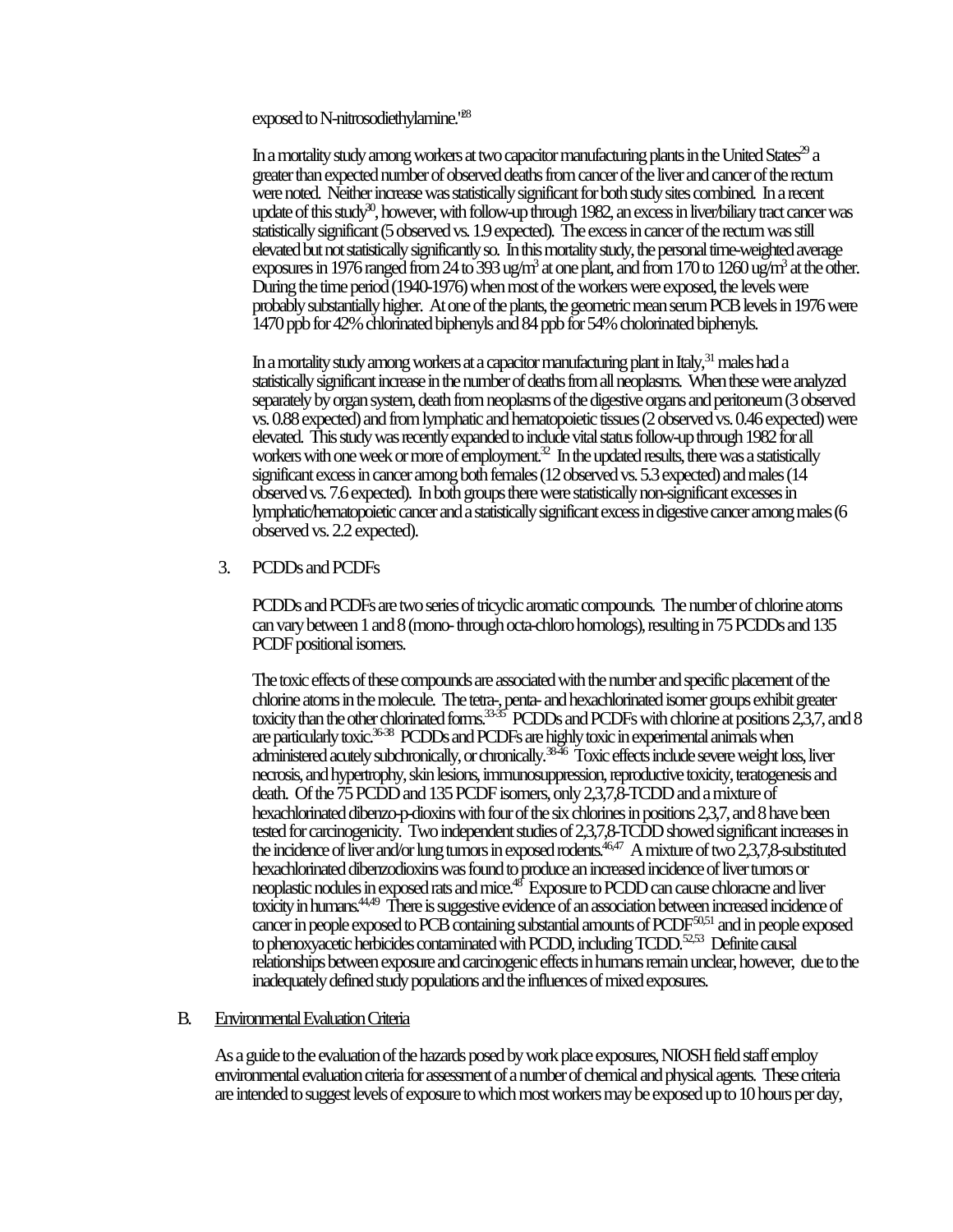40 hours per week for a working lifetime without experiencing adverse health effects. It is, however, important to note that not all workers will be protected from adverse health effects if their exposures are maintained below these levels. A small percentage may experience adverse health effects because of individual susceptibility, a pre-existing medical condition, and/or a hypersensitivity (allergy).

In addition, some hazardous substances may act in combination with other work place exposures, the general environment, or with medications or personal habits of the worker to produce health effects even if the occupational exposures are controlled at the level set by the evaluation criterion. These combined effects are often not considered in the evaluation criteria. Also, some substances are absorbed by direct contact with the skin and mucous membranes, and thus potentially increase the overall exposure. Finally, evaluation criteria may change over the years as new information on the toxic effects of an agent become available.

The primary sources of environmental evaluation criteria for the work place are: 1) NIOSH Criteria Documents and Recommended Exposure Limits (RELs), 2) the American Conference of Governmental Industrial Hygienists' (ACGIH) Threshold Limit Values (TLVs), and 3) the U.S. Department of Labor (OSHA) Permissible Exposure Limits (PELs). Often, the NIOSH recommendations and ACGIH TLVs are lower than the corresponding OSHA PELs. The NIOSH RELs and ACGIH TLVs are usually based on more recent information than are the OSHA standards. The OSHA PELs may also be required to take into account the feasibility of controlling exposures in various industries where the agents are used; the NIOSH-recommended exposure limits, by contrast, are based primarily on concerns relating to the prevention of occupational disease. In evaluating the exposure levels and the recommendations for reducing these levels found in this report, it should be noted that industry is legally required to meet those levels specified by an OSHA PEL.

A time-weighted average (TWA) exposure refers to the average airborne concentration of a substance during a normal 8- to 10-hour workday. Some substances have recommended short-term exposure limits or ceiling values which are intended to supplement the TWA where there are recognized toxic effects from high, short-term exposures.

1. TCE

NIOSH's initial recommendation for a TCE standard was issued in 1973.<sup>54</sup> This recommended standard, and the current OSHA standard, both 100 ppm, were based upon TCE's known toxic properties at that time and did not include an assessment of its carcinogenic potential. In 1978, NIOSH  $\overline{\text{reconnected}}$  that TCE be controlled as an occupational carcinogen. $^4$  Information at that time regarding engineering feasibility indicated that TWA personal exposures of 25 ppm could be readily attained. However, it was not felt that this should serve as a final goal. Rather, industry should pursue further reductions in worker exposure as advancements in technology research allowed. Since there is no known safe level of exposure to a carcinogen, the goal should be to minimize exposure to the lowest extent possible.

2. PCBs

a. Airborne exposure

In February 1986, NIOSH reiterated its previous recommendation that exposure to PCB in the workplace not exceed 1 ug/m<sup>3</sup> (based upon the recommended sampling and analytical method in use at the time), determined as a TWA for up to a 10-hour workday, 40-hour workweek.<sup>55</sup> This recommended exposure limit was based on the findings of adverse reproductive effects in experimental animals, on the conclusion that PCBs are carcinogens in rats and mice and, therefore, potential human carcinogens in the workplace, and on the conclusion that human and animal studies have not demonstrated a level of exposure to PCBs that will not subject the worker to possible liver injury.<sup>56</sup>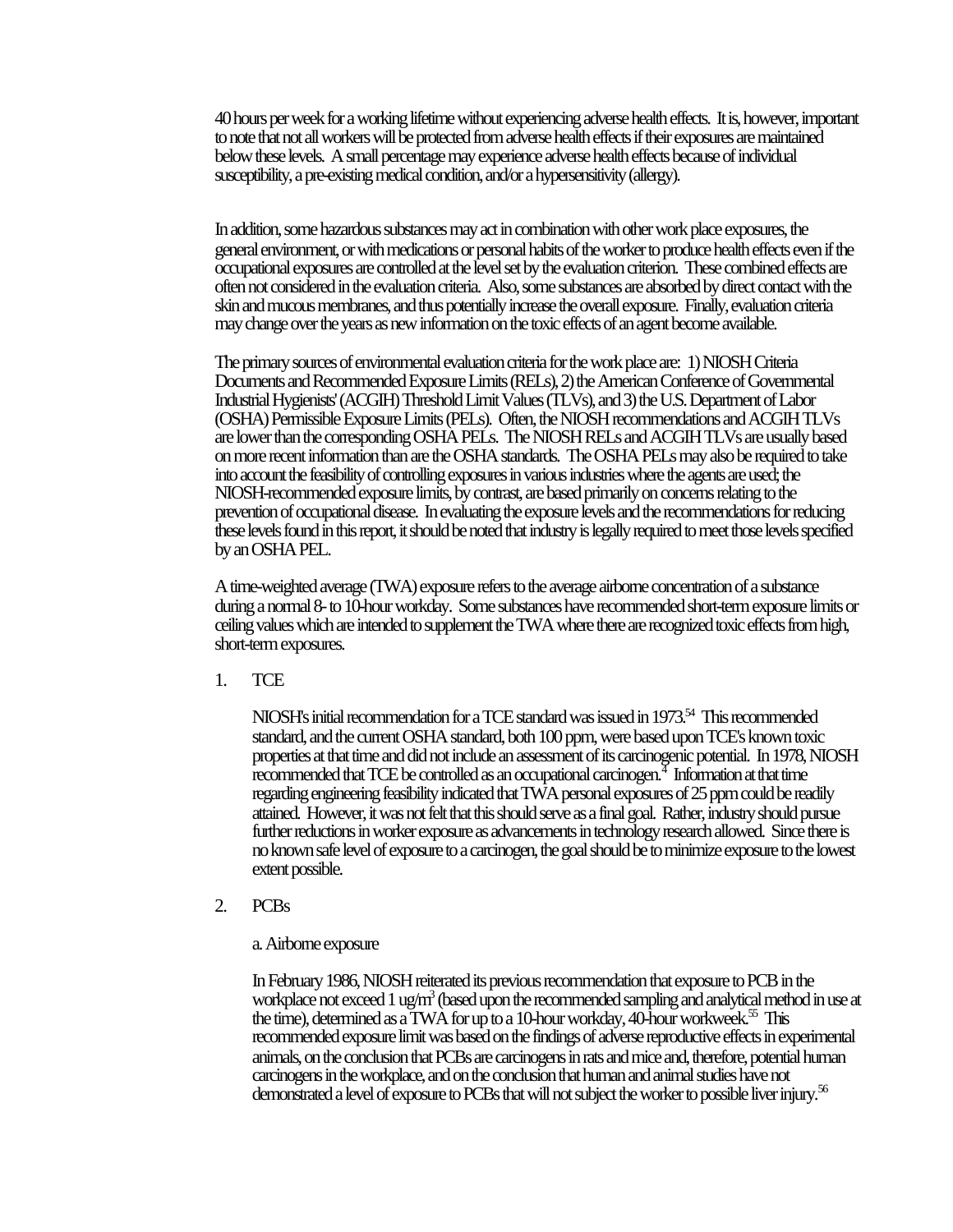In 1971, based on the 1968 ACGIH TLVs, OSHA promulgated its permissible exposure limits of 1 mg/m<sup>3</sup> for airborne chlorodiphenyl products (PCB) containing 42% chlorine and 0.5 mg/m<sup>3</sup> for chlorodiphenyl products containing 54% chlorine, determined as 8-hr TWA concentrations (29 CFR 1910.1000). The TLVs, which have remained unchanged at  $1.0$  and  $0.5$  mg/m<sup>3</sup> through 1988, are based on the prevention of (non-carcinogenic) systemic toxicity.<sup>57</sup> The OSHA PEL and the ACGIH TLV values include a "skin" notation, which refers to the potential contribution to overall exposure by the cutaneous route, including the mucous membranes and eyes, by either airborne or direct skin contact with PCB.

#### b.Surfaces

NIOSH recommends that occupational exposures to carcinogens be reduced to the lowest feasible level. Results of several investigations of PCB surface contamination in office buildings indicate that there is a "background" level of surface contamination in the range of 50 to 100 micrograms per square meter  $\frac{\text{(ug/m)}{3861}}$  Therefore, for surfaces in the occupational environment that may be routinely contacted by the unprotected skin, NIOSH investigators have recommended that PCB contamination not exceed 100 ug/m<sup>2</sup> (the lowest feasible level considering background contamination).

The risk posed by this level of contamination was assessed by the Environmental Protection Agency (EPA) in its PCB spill cleanup policy.<sup>62</sup> In the "Development" section of the policy (Risks Posed by Leaks and Spills of PCBs), the EPA states that the estimated level of oncogenic risk associated with dermal exposures to 50 ug/m<sup>2</sup> of PCBs on hard, indoor, high-contact surfaces is between  $1 \times 10^5$  and  $1 \times 10^6$  (between 1 in 100,000 and 1 in 1,000,000 excess deaths, usually stated in terms of workers with a 30-year work history). Although the EPA document did not provide a risk estimate for the cleanup criterion it established for high-contact indoor surfaces ( $1000$  ug/m<sup>2</sup>), it did state, "EPA also believes that the surface standards of 1000 ug/m<sup>2</sup> for indoor low-contact surfaces (and vaults) and high-contact surfaces in a restricted access industrial facility would not present significant risks to workers or the the general population." However, since there is a considerable degree of uncertainty associated with such a risk assessment calculation, EPA also stated that, "...the results of these [EPA] studies indicate that high-contact surfaces such as manually operated machinery may require surface standards more stringent than the 1000 to 10,000 ug/m<sup>2</sup> standards."

#### 3. PCDD and PCDF

NIOSH recommends that 2,3,7,8-TCDD be regarded as a potential occupational carcinogen, that occupational exposure to 2,3,7,8-TCDD be controlled to the lowest feasible level, and that decontamination measures be used for 2,3,7,8-TCDD-contaminated work environments. This recommendation is based on a number of reliable studies demonstrating carcinogenicity in rats and  $mice.<sup>44</sup>$ 

In July 1985, an advisory panel was convened to develop air and surface cleanup guidelines for PCB, PCDD, and PCDF for the New Mexico State Highway Department Building in Sante Fe. Both NIOSH and EPA were represented on this panel, which considered the potential risk of developing cancer as a result of exposure to PCDF and PCDD. The panel's exposure guidelines for PCDF and PCDD were intended to maintain this risk below one in one million for a person spending his/her working lifetime (30 years) in the building.

The air and surface guidelines recommended by the advisory panel were 2 picograms per cubic meter (pg/m<sup>3</sup>) and 1 nanogram per square meter (ng/m<sup>2</sup>), respectively, expressed as 2,3,7,8-TCDD equivalents. $^{63}$  2,3,7,8-TCDD equivalents are defined as the concentration of 2,3,7,8-TCDD which, by itself, would exhibit the same biological potency as the mixture of structurally-related compounds, PCDDs and PCDFs, actually present in a sample. The structually-related PCDDs and PCDFs that are considered in the calculation of 2,3,7,8-TCDD equivalents include the tetra- through octachloro homologs and 2,3,7,8-substituted isomers.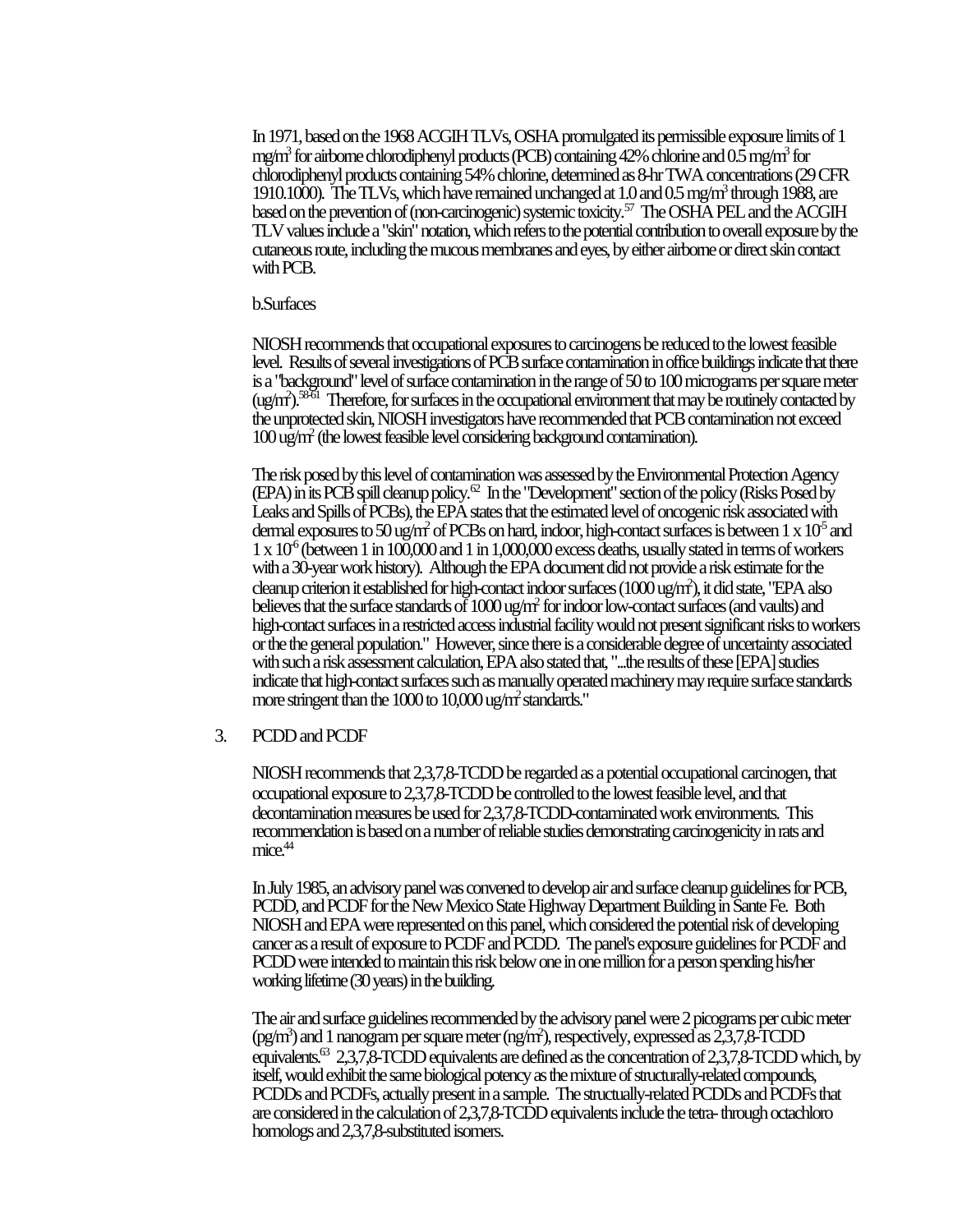This procedure, initially developed by the New York State Department of Health, estimates the amount of 2,3,7,8-TCDD that would have to be present to exhibit a similar toxicity as the measured amounts of all of the other PCDDs and PCDFs. The procedure assumes certain weighting factors (ratios of toxicities) between 2,3,7,8-TCDD and the other PCDDs and PCDFs.<sup>64</sup> The weighting factors (called toxicity equivalency factors by EPA) are those currently proposed by EPA [Interim Procedures for Estimating Risks Associated with Exposures to Mixtures of Dibenzo-p-Dioxins and Dibenzofurans (CDDs and CDFs), Risk Assessment Forum, EPA 625/3-87/012, 1987].

| <b>PCDFs</b>   | Factor  | <b>PCDDs</b>      | Factor  |
|----------------|---------|-------------------|---------|
| 2,3,7,8-TCDFs  | 0.1     | 2,3,7,8-TCDD      | 1.0     |
| other TCDFs    | 0.001   | other TCDDs       | 0.01    |
| 2,3,7,8-PeCDFs | 0.1     | $2,3,7,8$ -PeCDDs | 0.5     |
| other PeCDFs   | 0.001   | other PeCDDs      | 0.005   |
| 2,3,7,8-HxCDFs | 0.01    | 2,3,7,8-HxCDDs    | 0.04    |
| other HxCDFs   | 0.0001  | other HxCDDs      | 0.0004  |
| 2,3,7,8-HpCDFs | 0.001   | $2,3,7,8$ -HpCDDs | 0.001   |
| other HpCDFs   | 0.00001 | other HpCDDs      | 0.00001 |
| <b>OCDFs</b>   | 0.0     | <b>OCDDs</b>      | $0.0\,$ |

The concentrations of the PCDD and PCDF compounds are converted to TCDD equivalents by multiplying measured values by the appropriate factor. The TCDD equivalents are then summed and compared to the guideline value.

#### VI. RESULTS

#### A. Environmental Evaluation

1. Personal Inhalation Exposures to PCBs and TCE

The personal exposures to PCBs and TCE for all three evaluations are summarized in Tables 1 and 2. The results for the two follow-up evaluations are combined in the summary tables since they were collected under similar conditions, following engineering control changes at the plant. Separating initial and follow-up results allows for a comparative evaluation of the control measures. The results of personal exposure monitoring for the individual evaluations are in Tables 3-5.

Average exposures to TCE ranged from 5.3 to 11.8 ppm during the initial evaluation and from 20.8 to 29.2 ppm during the follow-up evaluations (Table 1). The decontamination technicians had the higher average exposures (11.8 and 29.2 ppm) to TCE. However, the higher individual personal TCE exposure concentrations measured (34.2 and 35.5 ppm) were collected from the breathing zones of the stripper technicians during the first follow-up survey (Table 4). NIOSH recognizes TCE as being a potential occupational carcinogen and recommends that exposure be controlled to the fullest extent possible.

Average personal exposures to PCBs for the three technician job categories ranged from 14.5 to 20.8 ug/m<sup>3</sup> during the initial survey and from 9.9 to 25.9 ug/m<sup>3</sup> during the follow-ups. The higher average exposures were experienced by the decontamination technician during the initial, and by the stripper technicians during the follow-ups. While the highest individual exposures to PCBs occurred to the decontamination technician (23.4 ug/m<sup>3</sup>) during the initial and (22.6 ug/m<sup>3</sup>) final evaluations, and to the stripper technicians (45.2 and 57.5 ug/m<sup>3</sup>) during the second evaluation, all of the personal exposures measured far exceeded the NIOSH criterion of <1.0 ug/m<sup>3</sup>, suggested as the lowest feasible limit.

During primary decontamination the transformer cores are saturated with liquid TCE solvent, which does not completely evaporate while in the controlled environment of the degreaser. When the transformer is removed from the degreaser to the uncontrolled (unventilated) teardown area, the TCE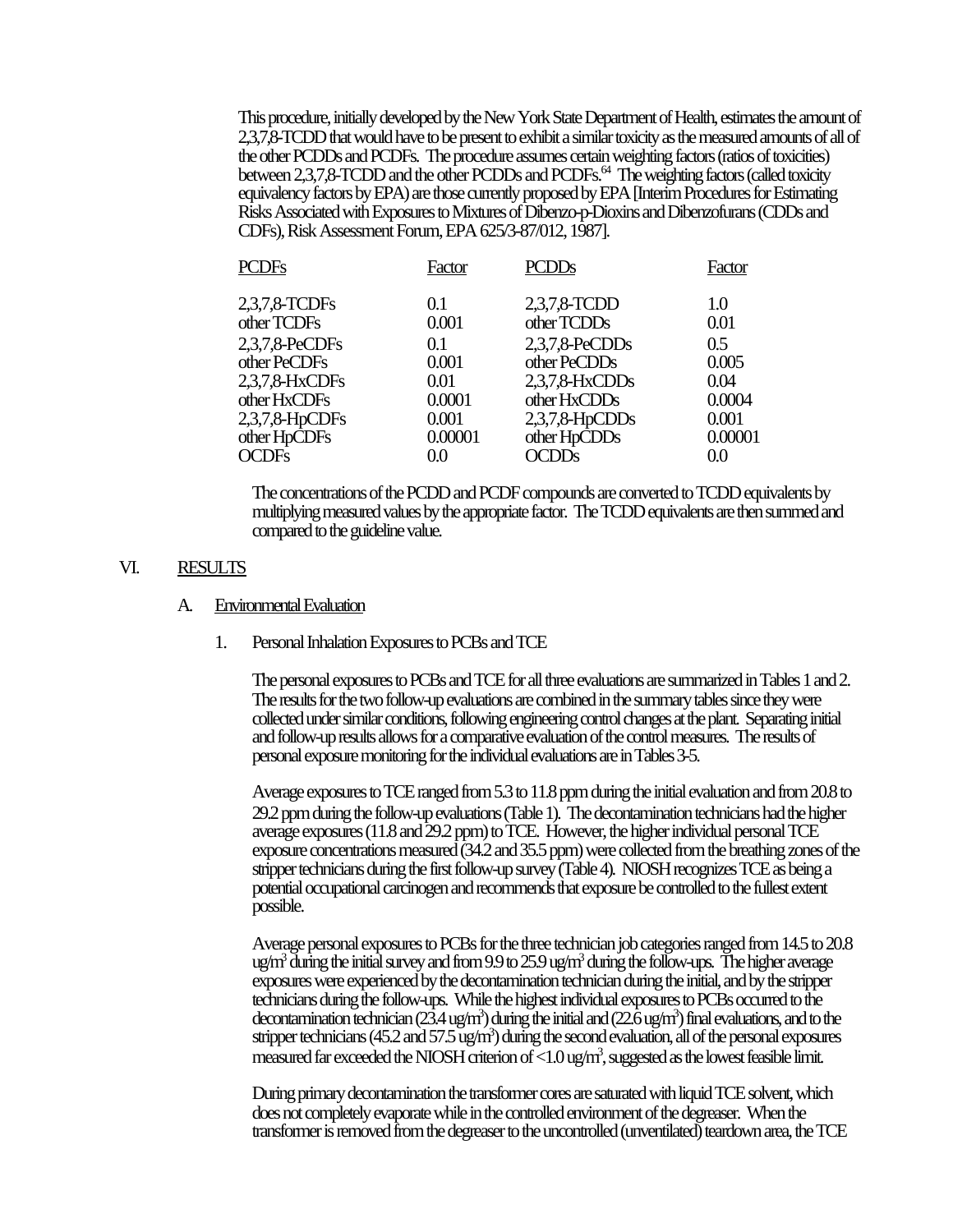and solvated PCB evaporate. This continues throughout the disassembly. This vapor is the primary exposure to the degreaser operator and the teardown techs. Similarly, when the parts are removed from secondary decontaminaion, they are placed in the open environment, instead of in a ventilated area. These parts, however, tend to be drier.

When the induction coils are brought to the stripper room, the insulation material covering the wire can still be saturated with solvated PCB and the TCE solvent. The vapor, due to evaporation, as well as the particulate dispersed by the stripper, contribute to the high exposures to the stripper operators.

2. General Area Air Concentrations of TCE and PCBs

General area air concentrations of the TCE and PCBs are summarized for the three evaluations in Table 6 and 7. Individual survey results are in Tables 8-10.

Average general area air concentrations of TCE ranged from 4.2 to 30.5 ppm during the first evaluation (Table 6). The highest area air TCE concentration was collected at the primary degreaser. Interestingly, during the initial survey, the average TCE concentration in the stripper area (4.2 ppm) was lower than both the breakroom (10.0 ppm) and the business office (5.5 ppm). During the follow-ups the average general area air concentrations ranged from 0.3 to 28.3 ppm. The greatest potential for exposure to TCE appeared to be in the teardown area, with the stripper area next (17.1 ppm). Ventilation changes to positively pressurize the office and break areas with respect to the production areas appeared to be effective. These two areas had the lowest general area air concentrations of TCE during the follow-ups.

The average general area air concentrations for PCBs are summarized in Table 7. Average concentrations throughout the production areas were higher during the initial evaluation, ranging from 14.3 to 25.8 ug/m<sup>3</sup>. Concentrations near 30 ug/m<sup>3</sup> were measured in the primary decontamination and teardown areas. In the breakroom and the business office, the average values were 6.4 and 2.2 ug/m<sup>3</sup>, respectively, indicating that there was nowhere in this plant that a worker could not be exposed to PCBs above the NIOSH REL. The situation was dramatically better during the follow-up evaluations. With the exception of the stripper area, where the average concentration of PCBs was  $20.3$  ug/m<sup>3</sup>, the range of area concentrations was  $1.0$  to  $3.3$  ug/m<sup>3</sup> in production areas, and  $0.2$  and  $0.9$  in the business office and breakroom. This provided strong evidence that the stripping operation was a major contributor to overall PCB exposure during the initial survey. Although the operation has been isolated, PCB exposure to the workers in the stripper room are still not well controlled.

3. Surface Concentrations of PCBs

Results of the surface concentration samples for PCBs are presented in Table 11. Except where indicated, all sampled areas were 0.25 m<sup>2</sup>. Surface samples were collected in the process containment area, where Tyvek suits, double-layered rubber gloves, and rubber boots are worn, as well as in areas outside the containment where these protective equipment measures are not taken and skin contact with surfaces is common.

During the initial evaluation, seven samples were collected from "high-contact" surfaces (surfaces which can be repeatedly touched with unprotected skin) outside the containment area. PCB contamination levels measured ranged from 10 to 800 ug/m<sup>2</sup> . Two of the results were below 100 ug/m<sup>2</sup> . All others were near, or greater than, this recommended evaluation criterion. Cleanup efforts made between the initial and first follow-up surveys did not appear to lower contamination outside the containment area, except for the sample collected on the business office floor. PCB concentrations on the supervisor's desk top and the breakroom lunch table were greater when sampled during the follow-up evaluations.

Nineteen surface samples for PCBs were collected in work areas inside the containment, over all three evaluations. The surface concentrations ranged from  $1,000$  to  $72,000$  ug/m<sup>2</sup>, with all of the samples meeting or exceeding the established EPA surface standard of 1,000 ug/m<sup>2</sup> for high- and low-contact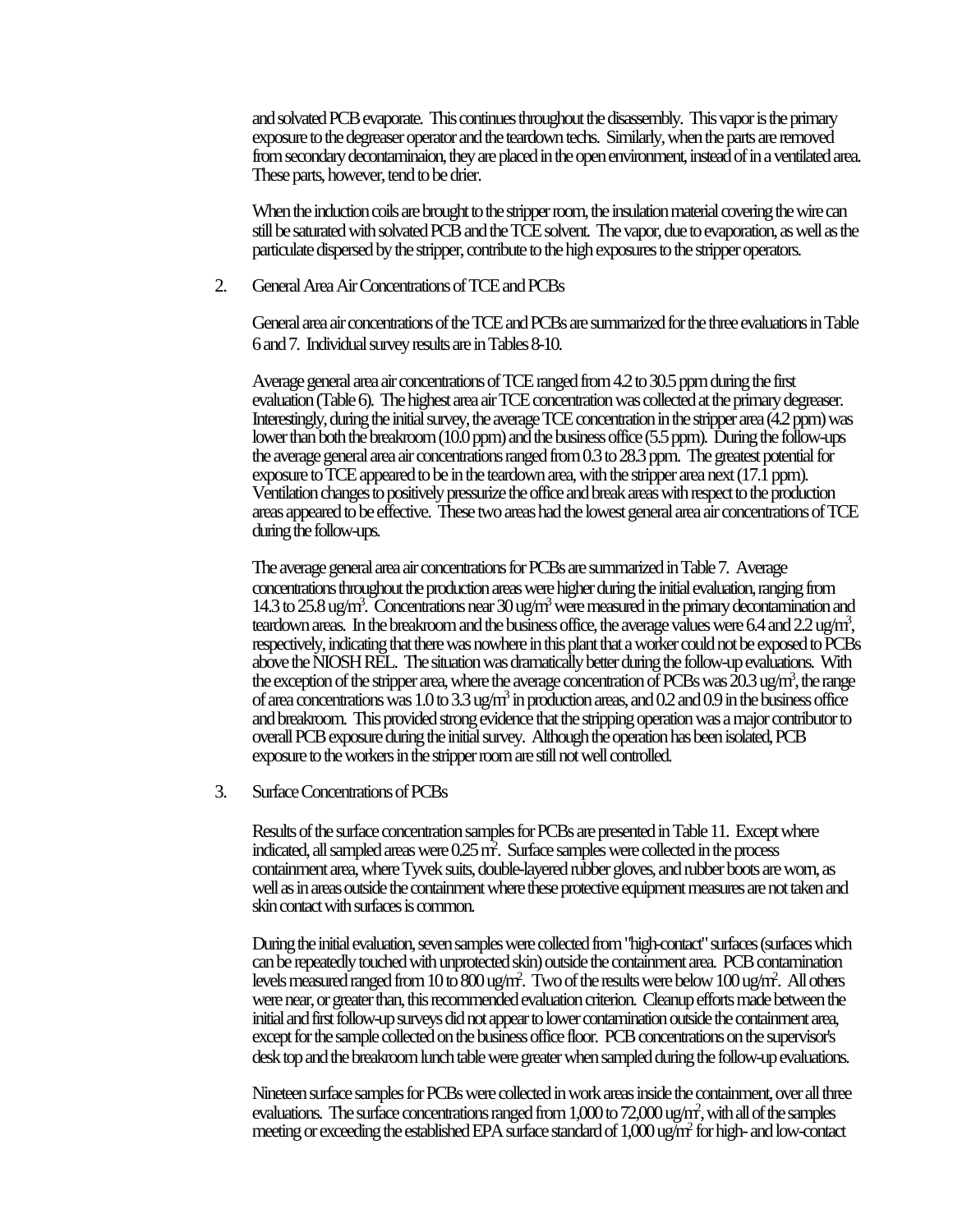surfaces in a restricted access industrial facility. Since it was common for workers to remove their outer glove when using the controller to the overhead crane to transfer material to and from the degreasers, the concentrations on these high-contact surfaces are the most remarkable. The crane controller sample results ranged from 11,000 to 16,000 ug/m<sup>2</sup>. A concentration of 20,000 ug/m<sup>2</sup> was measured on the top surface of the primary degreaser. The PC 4500 surface applied over the concrete in the containment area is designed to have a low permeation rate for PCBs. This appears to be of little consequence, since the floors throughout the areas were highly contaminated anyway. The floor area sampled near the teardown pan was as contaminated as the floor of the pan itself (33000 vs. 34000  $ug/m<sup>2</sup>$ ).

4. Surface PCDDs and PCDFs

Surface concentrations of PCDDs and PCDFs are reported in Table 12 as 2,3,7,8-TCDD equivalents. All of these results are from samples of one square meter of surface area. A sample collected from the painted concrete floor outside the containment area, during the initial survey, measured a concentration of 3.0 nanograms per square meter (ng/m<sup>2</sup> ). Cleanup of the area between the surveys had a positive effect. The concentrations found during the two follow-ups were 0.2 and 0.3 ng/m<sup>2</sup> . These are below the recommended criterion of 1 ng/m<sup>2</sup> .

Within the containment area, concentrations of 2,3,7,8-TCDD equivalents were 16.0 and 19.0 ng/m<sup>2</sup> during the initial survey. The higher result was measured in the area of the stripper where the inductor cores were placed while waiting for the wire to be removed and stripped. The other was collected next to the transformer drain pan. The concentrations measured on the stripper room floor, coated with PC 4500, during the follow-up evaluations were 12.6 and 13.5 ng/m<sup>2</sup>. On the floor near the teardown pan on the follow-ups the concentrations were 4.7 and 11.3 ng/m<sup>2</sup>. Concentrations in both of these areas increased from the second to the third survey.

5. General Area Air Concentrations of 2,3,7,8-TCDD Equivalents

Four general area air samples were collected to measure PCDD/PCDF. The results are reported in Table 13, as 2,3,7,8-TCDD equivalents. In the production areas the concentrations ranged from ND to 4.2 picograms per cubic meter (pg/m<sup>3</sup>). The highest value was measured in the stripper room and exceeds the evaluation criterion of  $\overline{2.0}$  pg/m<sup>3</sup>. This result gives credence to the idea that control measures tried in this area were not effective. A concentration of 0.01 pg/m<sup>3</sup> was measured in the business office.

#### B. Medical Evaluation

One of the seven G & L employees reported prior occupational exposure to PCB. His PCB blood level in 1981, measured as part of a NIOSH Health Hazard Evaluation,  $65$  was 127 ppb.

The G & L employees can be divided into groups on the basis of work history and job. Four worked for G & L since operations began in September 1985. The remaining 3 were hired 60 - 90 days prior to the initial evaluation. Of the 4 long-term employees, 3 worked primarily on the processing floor and 1 worked primarily in the office area. Of the 3 short-term employees, 2 worked primarily on the processing floor and 1 worked primarily in the office area.

None of the participants had head and neck skin lesions suggestive of chloracne. The serum PCB values (reported as Aroclor 1260) for the seven participants were 12, 12, 13, 13, 17, 26, and 211 ppb. Persons without occupational exposure generally have levels less than 20 ppb, usually less than 10 ppb. The three long-term processing area workers had a mean serum PCB level of 19 ppb. The two short-term processing area workers had a mean serum PCB level of 12.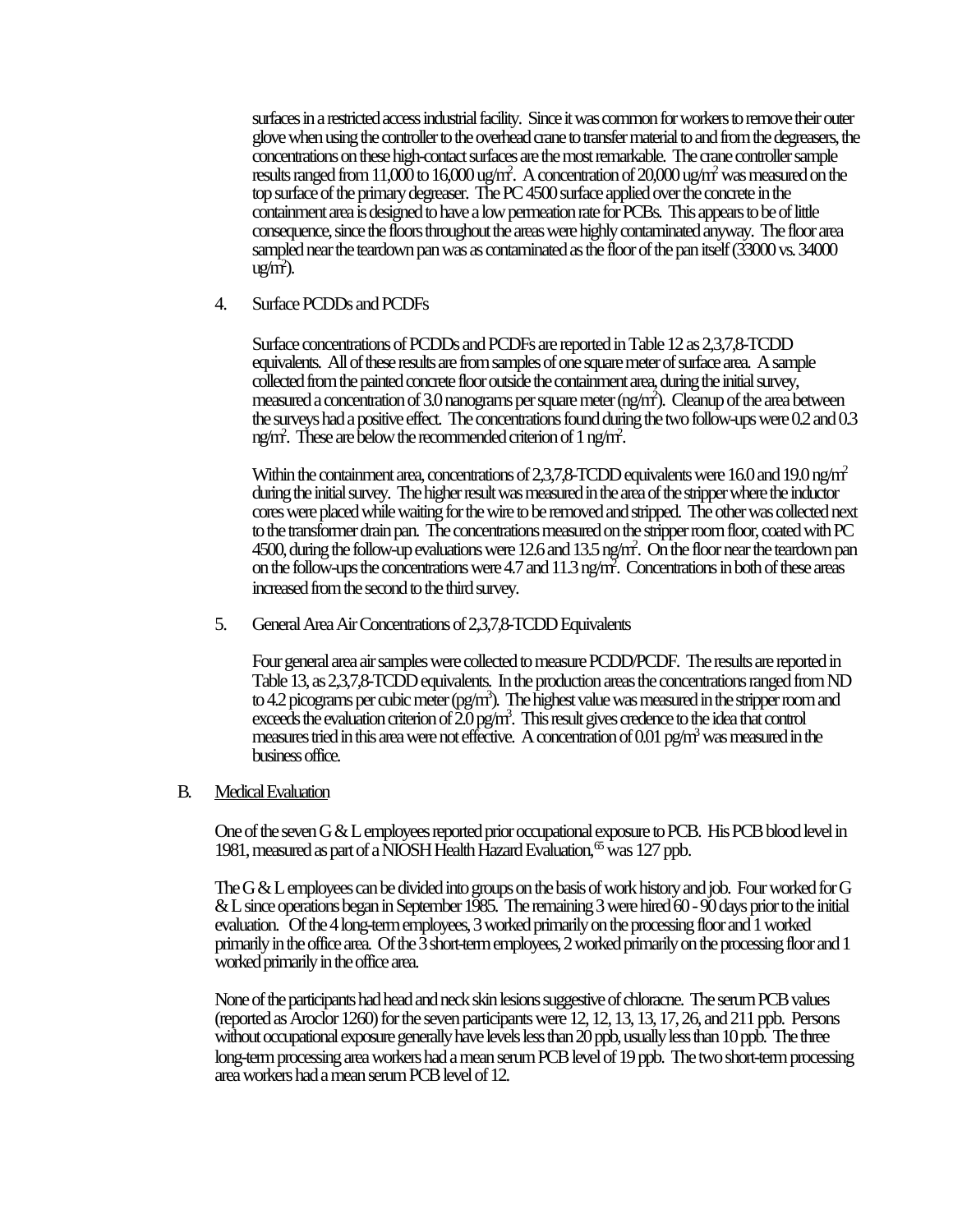#### VII. DISCUSSION

The environmental evaluation results show that, although general area air concentrations of PCBs were reduced, in most instances, in the follow-up evaluations, personal inhalation exposures still exceeded the NIOSH REL (LFL, <1.0 ug/m<sup>3</sup> ). Of particular concern are the general area air concentrations of PCDDs/PCDFs measured. Also, personal exposures to TCE exceeded the NIOSH REL (LFL) of <25 ppm, which was thought to be achievable with control technologies available in 1978. The stripper and decontamination techs receive the greater exposures to both PCBs and TCE, although the teardown workers are also exposed to high concentrations. The decontamination technician often would wear a respirator and the stripper room is a respiratory protection area, although there is no sign indicating this. Respirators are not worn constantly throughout the workday, and therefore must be handled with contaminated hands whenever put in place or removed while in the work area. Improper use was observed by workers in the stripper room, where they would sometimes use only one set of straps to hold the respirator in place, instead of the two sets provided, thus compromising the effectiveness of the respirator. Since the workers at G&L are exposed to suspected human carcinogens, the half-mask respirators in use do not meet the NIOSH recommended level of protection.<sup>66</sup> When respiratory protection is required to achieve the lowest exposure concentration, then only the most effective respirators should be used. Supplied-air respiratory protection is recommended in such situations.

Regardless, respirators should not be used as a substitute for proper control measures. The best engineering controls and work practices should be instituted throughout the production area. The greatest inhalation exposures to TCE and PCBs, and the greatest general area air concentration of dioxin, were found in the stripper room. There is no way to control this operation without the extensive use of modern exhaust and replacement-air ventilation systems. Continued use of recirculation systems in this area is unacceptable. Likewise, in the other areas of the production plant, the use of recirculation air-cleaning systems should be discontinued and replaced with conventional, state of the art ventilation systems. Combinations of local exhaust and general area dilution systems would be optimal. Emphasis should also be put on controlling exposures in the teardown and primary decontamination areas. Enclosure of these areas, such as was done with the stripper operation, would be good, but may not be possible.

Surface contamination with PCBs inside the containment area is much greater than the existing EPA cleanup standard (1,000 ug/m<sup>2</sup>). Surface concentrations of 2,3,7,8-TCDD equivalents inside the containment area were also high. Surface contamination with PCBs outside the containment area is not being controlled to near background concentrations (100 ug/m<sup>2</sup> or less). This indicates that policies and procedures in place for containing the PCBs inside the controlled area are not effective. The physical separation of the protection and non-protection areas is too easily compromised.

Although 6 of 7 of the G & L participants had serum PCB levels close to the range expected in groups without occupational PCB exposure, the duration of exposure was relatively short. The association between duration of employment in the processing area and elevation of serum PCB level suggests that G & L employees are currently absorbing PCB from the plant environment. The finding of significant plant contamination with 2,3,7,8-TCDD equivalents, combined with evidence of PCB absorption, suggests that workers may be absorbing these compounds as well.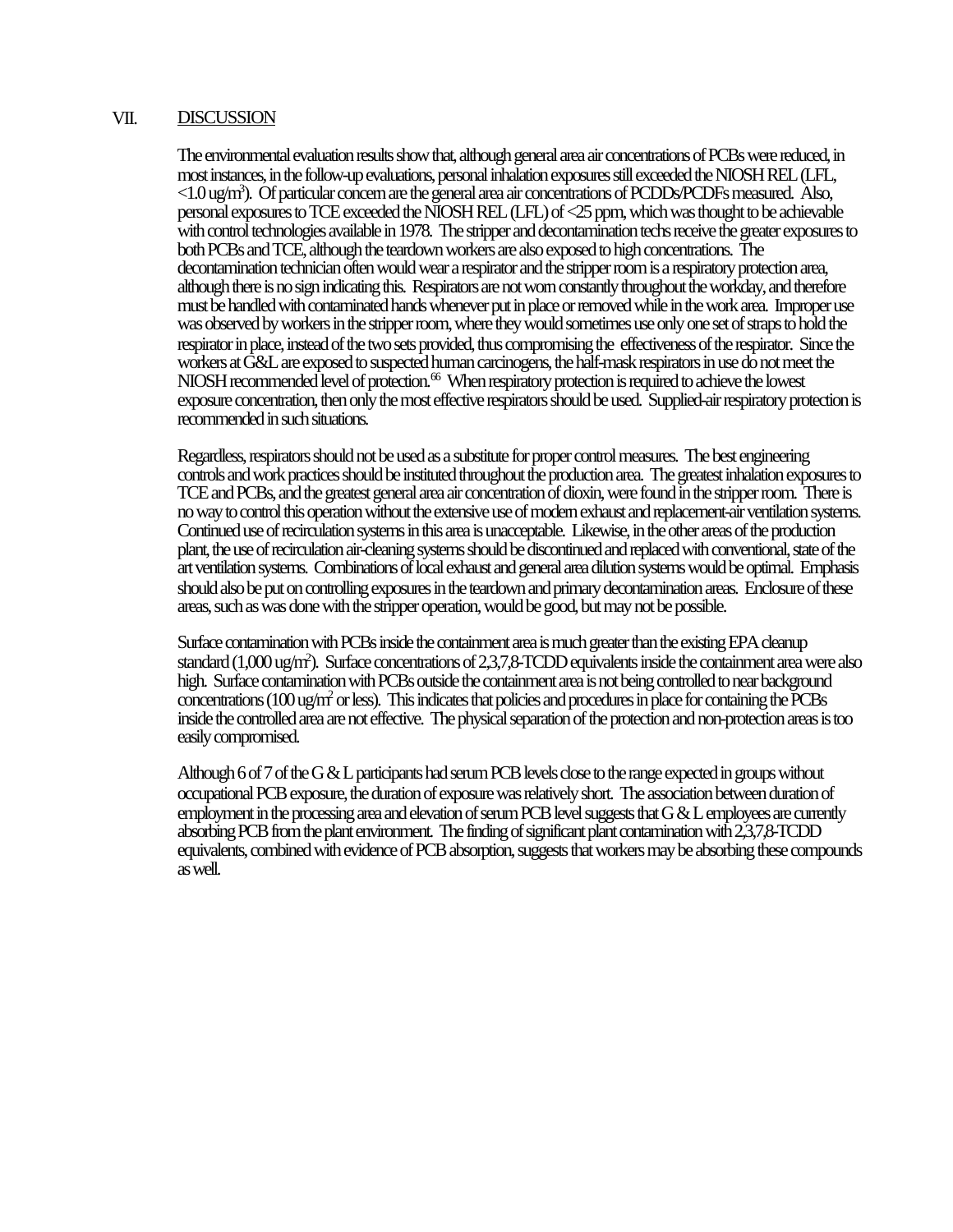### VIII. RECOMMENDATIONS

NIOSH data suggest that current work practices and environmental controls are not sufficient to adequately prevent worker exposures to TCE, PCBs, and PCDD/PCDF. Based upon these findings the following recommendations are made:

- 1. The following ventilation changes should be made to lower air contaminant concentrations in the plant.
	- a. The practice of recirculating exhaust air in the stripper room and other areas of the plant should be discontinued.
	- b. In the stripper room, the stripper machine should be controlled by local ventilation which exhausts to the outside (with appropriate air cleaning systems). This system should be designed to control both particulate and vapor contaminants. In addition, the stripper room should have a dilution ventilation system. This room should be kept negatively pressurized with respect to the rest of the plant. Replacement air for these ventilation systems should come from the outside, giving proper regard to reentrainment of exhausted air, unless concentrations of suspected carcinogens in the general plant air are maintained at the lowest feasible limit.
	- c. Local ventilation should be installed at the teardown work station. A downdraft bench system, for instance, may be practical for this situation. The cores to be disassembled should be set on the bench over the ventilation. Similarly, the disassembled parts, as well as the baskets for secondary decontamination, should be placed in locally ventilated areas. Enclosure of the process would be best, but may not be possible.
	- d. Air concentrations of contaminants in the general production area of the plant should be controlled by dilution ventilation using outside replacement air. Specific processes, not mentioned above, may be optimally controlled by local exhaust ventilation.
- 2. Until ventialtion engineering controls have been installed and proven effective in controlling personal airborne exposures to TCE, PCBs, and PCDD/PCDF to their lowest feasible limits, anyone entering the production (restricted) areas of the plant should wear a combination Type C supplied-air respirator, with full facepiece, operated in pressure-demand mode and equipped with an auxiliary positive pressure, self-contained air supply.<sup>66</sup> This is in addition to currently worn personal protective equipment.
- 3. The "clean" areas of the plant should be isolated, using physical barriers, a three phase decontamination system, and ventilation systems, from the production (restricted) areas. The administrative and supervisor offices, and the break/lunch area should be designated as clean areas.
- 4. Access between the contaminated and clean areas of the plant should be on a restricted and controlled basis. The employer should ensure that employees enter and exit the restricted area through the decontamination facility. The decontamination facility should consist of a contaminated equipment room, a shower area, and a clean room in series. These type of hygiene facilities and practices are standard, and required, in other decontamination industries where the contaminant is a carcinogen (e.g., asbestos), and are necessary to prevent PCBs, PCDDs, and PCDFs from being transferred to clean areas of the plant and to areas outside the plant.
- 5. At a minimum, high-contact surfaces, as defined by the EPA, $\alpha$  in the restricted access area should be cleaned, using EPA described methods, to below the EPA Standard of  $1,000$  ug/m<sup>2</sup> ( $10$  ug/ $100$  cm<sup>2</sup>).
- 6. All office areas and break/lunch areas should have ventilation systems designed so that they are kept under positive air pressure with respect to the production areas.
- 7. Continued employee monitoring for exposure and absorption of TCE, PCBs, and PCDD/PCDF should be conducted to assure the effectiveness of control measures employed.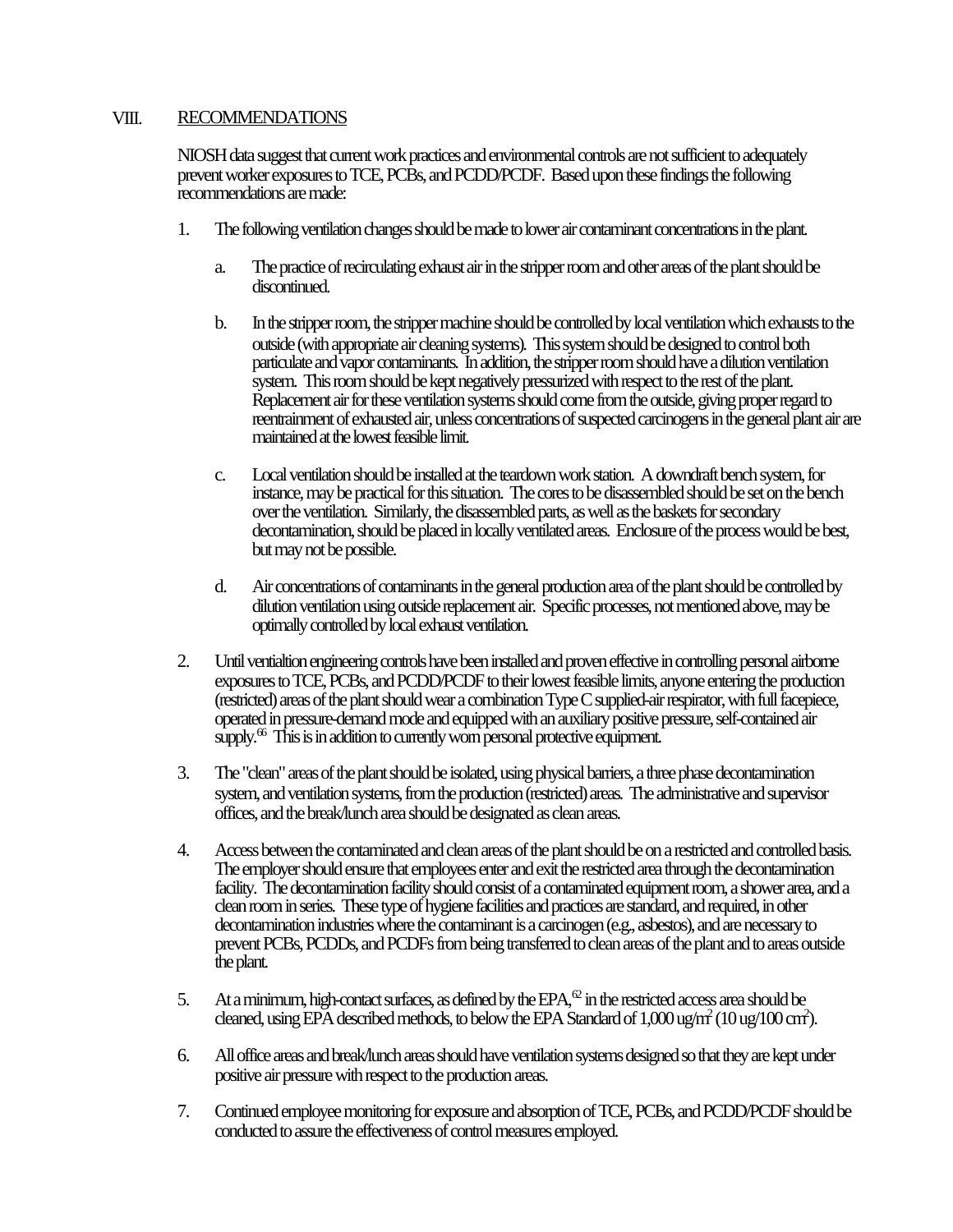### IX. REFERENCES

- 1. National Institute for Occupational Safety and Health. NIOSH manual of analytical methods. 3rd Ed. Cincinnati, Ohio: National Institute for Occupational Safety and Health, 1984. (DHHS (NIOSH) publication no. 84-100).
- 2. Burse, V. W., Needham, L. L. et. al., Evaluation of Potential Analytical Approach for Determination of Polychlorinated Biphenyls in Serum: Interlaboratory Study
- 3. National Institute for Occupational Safety and Health. Current intelligence bulletin no. 2 trichloroethylene (TCE). Cincinnati: U.S. Department of Health and Human Services, Public Health Service, Centers for Disease Control, National Institute for Occupational Safety and Health, 1975; DHEW (NIOSH) publication no. 78-127.
- 4. National Institute for Occupational Safety and Health. Special occupational hazard review with control recommendations - trichloroethylene (TCE). Cincinnati: U.S. Department of Health and Human Services, Public Health Service, Centers for Disease Control, National Institute for Occupational Safety and Health, 1978; DHEW (NIOSH) publication no. 78-130.
- 5. Lloyd JW, Moore RM, Woolf BS, Stein HP. Polychlorinated biphenyls. J Occup Med 1976;18:109.
- 6. Hutzinger O, Safe S, Zitko V. The chemistry of PCBs. Cleveland: The Chemical Rubber Company Press, 1974.
- 7. Landrigan PJ. General population exposure to halogenated biphenyls. In: Kimbrough RD, ed. Halogenated biphenyls, terphenyls, naphthalenes, dibenzodioxins, and related products. Amsterdam: Elservier/North Holland Biomedical Press, 1980:267.
- 8. Smith AB, Schloemer J, Lowry LK, et al. Metabolic and health consequences of occupational exposure to polychlorinated biphenyls (PCBs). Br J Ind Med 1982;39:361.
- 9. Vos JG, Koeman JG. Comparative toxicologic study with polychlorinated biphenyls in chickens, with special reference to prophyris, edema formation, liver necrosis, and tissue residues. Tox App Pharm 1970;17:656.
- 10. Vos JG, Koeman JH, van der Mass HL, ten Noever de Brauw MC, de Vos RH. Identification and toxicological evaluation of chlorinated dibenzofuran and chlorinated naphthalene in two commercial polychlorinated biphenyls. Fd Cosmet Toxicol 1970;8:625.
- 11. Bowes GW, Mulvihill MJ, Simoneti BRT, Burlingame AL, Risebrough RW. Identification of chlorinated dibenzofurans in American polychlorinated biphenyls. Nature 1975;94:125.
- 12. Buser HR, Bosshardt HP, Rappe C. Formation of polychlorinated dibenzofurans (PCDFs) from the pyrolysis of PCBs. Chemosphere 1978;7:109
- 13. Buser HR, Rappe C. Formation of polychlorinated dibenzofurans (PCDFs) from the pyrolysis of individual PCB isomers. Chemosphere 1977;8:157.
- 14. Vos JG. Toxicology of PCBs for mammals and for birds. Env. Health Perspect 1969;21:29.
- 15. Kuratsune M, Yoshimura T, Matsuzaka J, Yamaguchi A. Epidemiologic study on Yusho, a poisoning caused by ingestion of rice oil contaminated with commercial brand of polychlorinated biphenyl. Environ Health Perspect 1972;1:119.
- 16. Wong CK. PCB poisoning special issue. Clinical Medicine (Taipei). Volume 7, no. 1, 1981.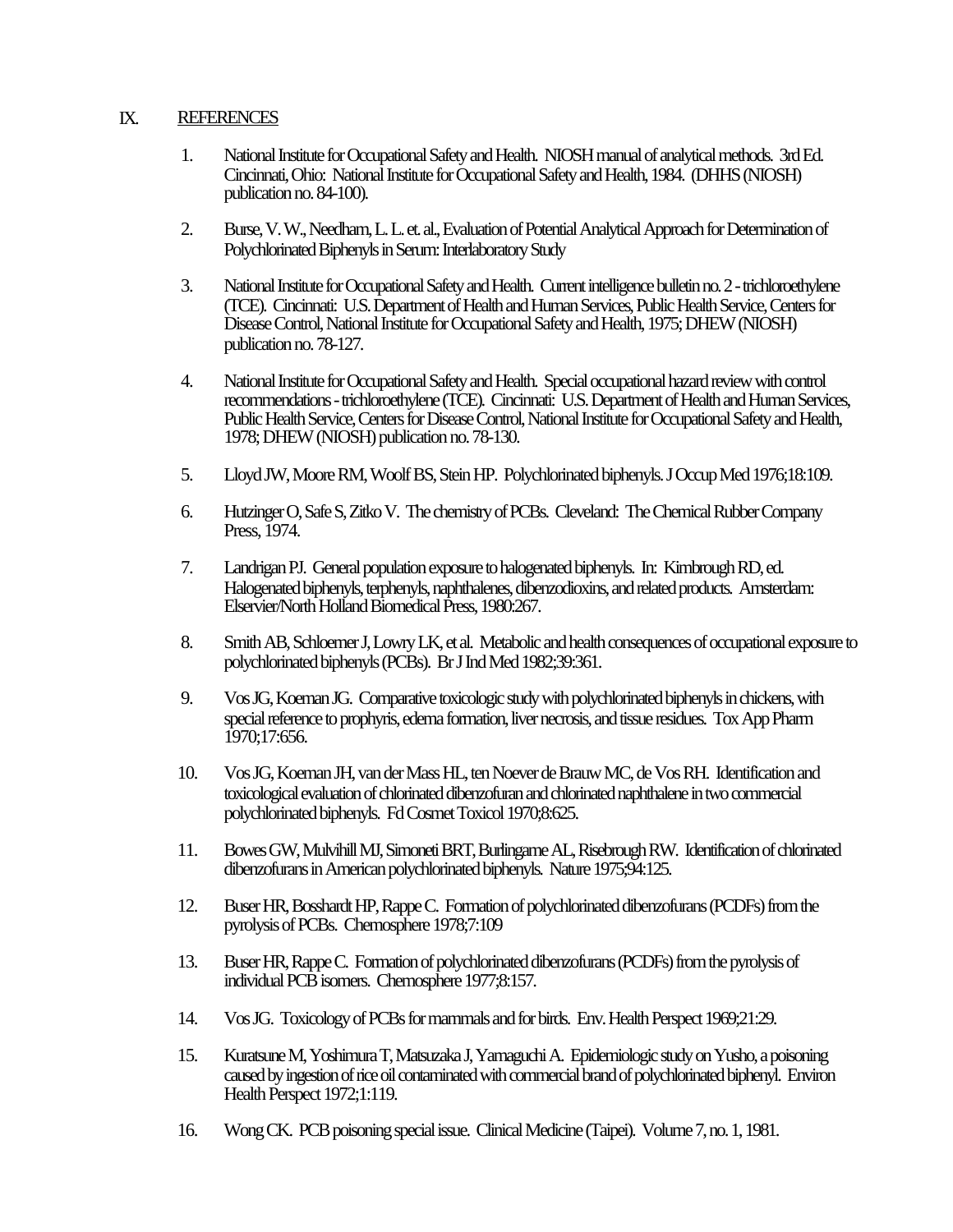- 17. Masuda Y, Duroki H. Polychlorinated dibenzofurans and related compounds in patients with "Yusho." In: Hutzinger O, Frei R W, Merian E, Pocchiari F, eds. Chlorinated dioxins and related compounds. Oxford: Pergamon Press, 1982:561.
- 18. Maroni M, Colombi A. Arbosti G, Cantoni S, Foa V. Occupational exposure to polychlorinated biphenyls in electrical workers, II. Health effects. Br J Ind Med 1981;38:55.
- 19. Ouw KH, Simpson GR, Siyali DS. The use an health effects of Aroclor 1242, a polychlorinated biphenyl in the electrical industry. Arch Environ Health 1976;31:189.
- 20. Karppanen E, Kolho L. The concentration of PCB in human blood and adipose tissue in three different research groups. In: PCB Conference II, Stockholm, 1972. National Swedish Environmental Protection Board, 1973: 124.
- 21. Fischbein A, Woolf MS, Lilis R, Thornton J, Selikoff IJ. Clinical findings among PCB-exposed capacitor manufacturing workers. Ann NY Acad Sci 1979;320:703.
- 22. Chase KH, Wong O, Thomas D, Berney BW, Simon RK. Clinical and metabolic abnormalities associated with occupational exposure to polychlorinated biphenyls (PCBs). J Occup Med 1982;24:109.
- 23. National Institute for Occupational Safety and Health. Health hazard evaluation report no. HETA 80-007-1520. Cincinnati: National Institute for Occupational Safety and Health, 1984.
- 24. Lawton RW, Sack BT, Ross MR, Feingold J. Studies of employees occupationally exposed to PCBs. General Electric Research and Development Center, Schenectady, 1981.
- 25. Crow KD. Chloracne: a critical review including a comparison of two series of cases of acne from chloronaphthalene and pitch fumes. Trans St John's Hosp. Dermatol Soc 1970;56:79.
- 26. Baker EL Jr, Landrigan PJ, Glueck CJ. Metabolic consequences of exposure to polychlorinated biphenyls in sewage sludge. Am J Epid 1980;112:553.
- 27. Kreiss K, Zack MM, Kimbrough RD, Needhan LL, Smrek AL, Jones BT. Association of blood pressure and polychlorinated biphenyl levels. JAMA 1981;245:2505.
- 28. International Agency for Research on Cancer. IARC monographs on the evaluation of the carcinogenic risk of chemicals to humans. Chemicals, Industrial Process, and Industries Associated with Cancer in Humans. IARC Monographs, Volumes 1 to 29. Supplement 4, Lyon, France, 1982: 218.
- 29. Brown DP, Jones M. Mortality and industrial hygiene study of workers exposed to polychlorinated biphenyls. Arch Environ Health 1981;36:120.
- 30. Brown DP. Mortality of workers exposed to PCBs. Arch Environ Health 1987 (in press).
- 31. Bertazzi PA, Zocchetti C, Guercilena S, Foglia MD, Pesatori A, Riboldi L. Mortality study of male and female workers exposed to PCBs. Presented at the International Symposium on Prevention of Occupational Cancer, April, 1981, Helsinki, Finland.
- 32. Bertazzi PA, Riboldi L, Pesatori A, Radice L, Zocchetti C. Cancer mortality of capacitor manufacturing workers. Am J Industr Med 1987;11:165-76.
- 33. Goldstein JA. The structure-activity relationships of halogenated biphenyls as enzme inducers. Ann NY Acad Sci 1979;320:164-78.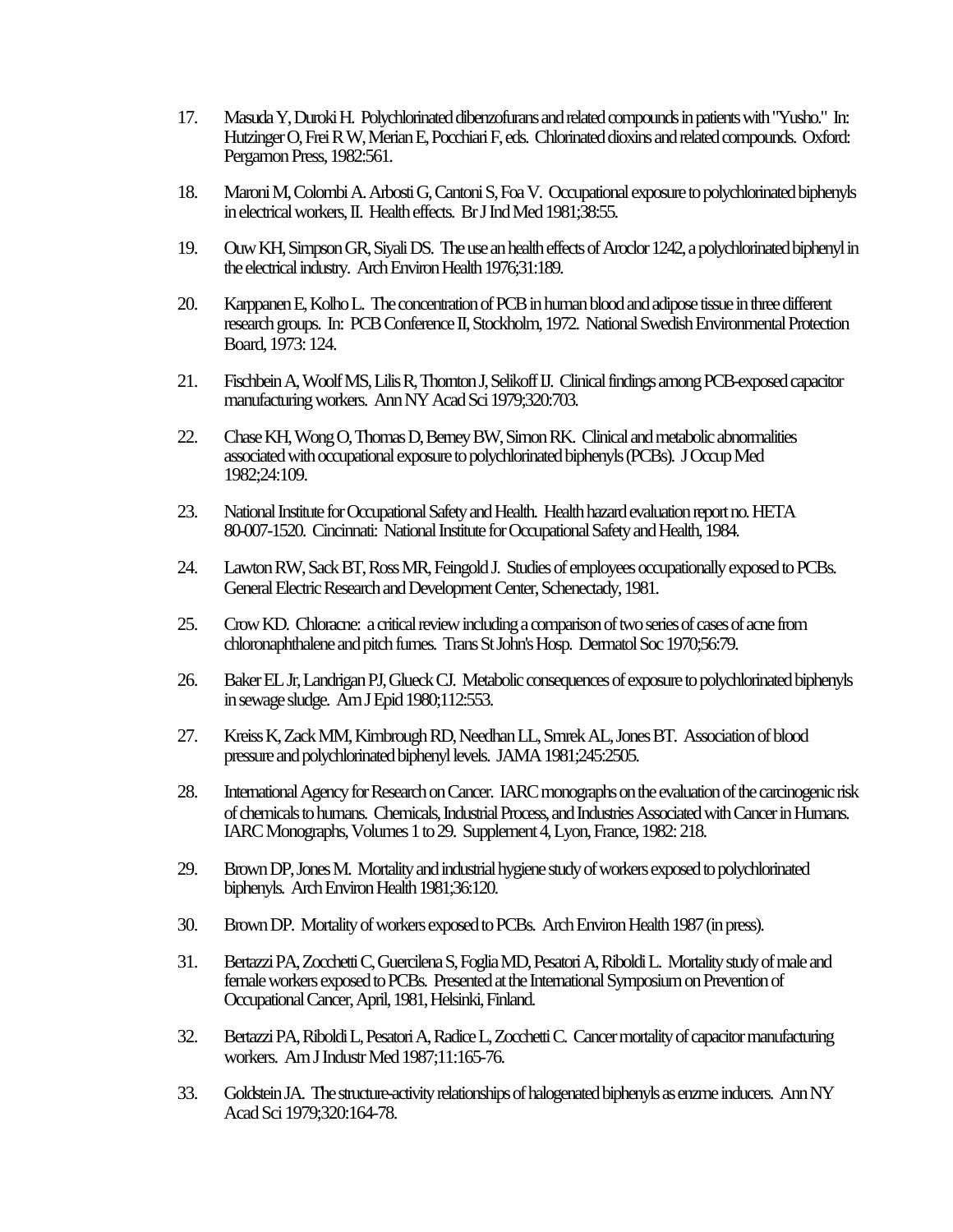- 34. Youshimura H, Youshihara S, Ozawa N, Miki M. Possible correlation between induction modes of hepatic enzymes by PCBs and their toxicity in rats. Ann NY Acad Sci 1979;320:179-92.
- 35. Poland A, Greenlee W, Kende AS. Studies on the mechanism of action of the chlorinated dibenzo-p-dioxins and related compounds. Ann NY Acad Sci 1979;320:214-30.
- 36. McConnell EE, Moore JA, Haseman JK, Harris MW. The comparative toxicity of chlorinated dibenzo-p-dioxins in mice and guinea pigs. Toxicity Appl Pharmacol 1978;44:335-56.
- 37. Nagayama J, Kuroki H, Masuda Y, Kuratsune M. A comparative study of polychlorinated dibenzofurans, polychlorinated biphenyls and 2,3,7,8-tetrachlorodibenzo-p-dioxin on aryl hydrocarbon hydroxylase inducing potency in rats. Arch Toxicol 1983;53:177-84.
- 38. Yoshihara S, Nagata K, Youshimura H, Kuroki H, Masuda Y. Inductive effect on hepatic enzymes and acute toxicity of individual polychlorinated dibenzofuran congeners in rats. Toxicol Appl Pharmacol 1981;59:580-8.
- 39. Moore JA, McConnell EE, Dalgard DW, Harris MW. Comparative toxicity of three halogenated dibenzofurans in guinea pigs, mice, and rhesus monkeys. Ann NY Acad Sci 1979;320151-63.
- 40. Schwetz BA, Norris JM, Sparschu GL, et al. Toxicology of chlorinated dibenzo-p-dioxins. Environ Health Perspect 1973;5:87-99.
- 41. McConnell EE, Moore JA, Dalgard DW. Toxicity of 2,3,7,8-tetrachloro-dibenzo-p-dioxin in rhesu monkeys (masaca mulatta) following a single oral dose. Toxicol Appl Pharmacol 1978;43:175-87.
- 42. Garthoff LH, Cerra FE, Marks EM. Blood chemistry alterations in rats after single multiple gavage administration of polychlorinated biphenyl. Toxicol appl Pharmacol 1981;60:33-44.
- 43. Moore JA, Gupta BN, Vos JG. Toxicity of 2,3,7,8-tetrachlorodibenzo-furan preliminary results. In: Proceedings of the National Conference on Polychlorinated Biphenyls, held 1975 November 19-21 in Chicago, EPA-560/6-75-004. Environmental Protection Agency, Office of Toxic Substances, 1976:77-80.
- 44. National Institute for Occupational Safety and Health. Current intelligence bulletin 40 2,3,7,8-tetrachlorodibenzo-p-dioxin. Cincinnati, Ohio: National Institute for Occupational Safety and Health [DHHS (NIOSH) publication no. 84-104], 1984.
- 45. Hassoun E, d'Argy R. Deneker L, Teratogenicity of 2,3,7,8-tetrachloro-dibenzofuran in the mouse. J Toxicol Environ Health 1984;14:337-51.
- 46. Kociba RJ, Keyes DG, Beyer JE, et al. Results of a two-year chronic toxicity and oncogenicity study of 2,3,7,8-tetrachlorodibenzo-p-dioxin in rats. Toxicol Appl Pharmacol. 1978;46:279-303.
- 47. National Toxicology Program. Bioassay of 2,3,7,8-tetrachlorodibenzo-p-dioxin for possible carcinogenicity (gavage study). Bethesda, MD and Research Triangle Park, North Carolina: National Toxicology Program [DHHS (NIH) publication no. 82-1765], 1982.
- 48. National Toxicology Program. Bioassay of 1,2,3,6,7,8-and 1,2,3,7,8,9-hexachlorodibenzo-p-dioxin for possible carcinogencity (gavage study). Bethesda, MD and Research Triangle Park, North Carolina: National Toxicology Program [DHHS (NIH) publication no. 80-1758], 1980.
- 49. Ideo G, Bellati G, Bellobuono A, Bissanti L. Urinary D-glucaric acid excretion in the Seveso area, polluted by tetrachlorodibienzo-p-dioxin (TCDD): five years of experience. Environ Health Perspect 1985;60:151-7.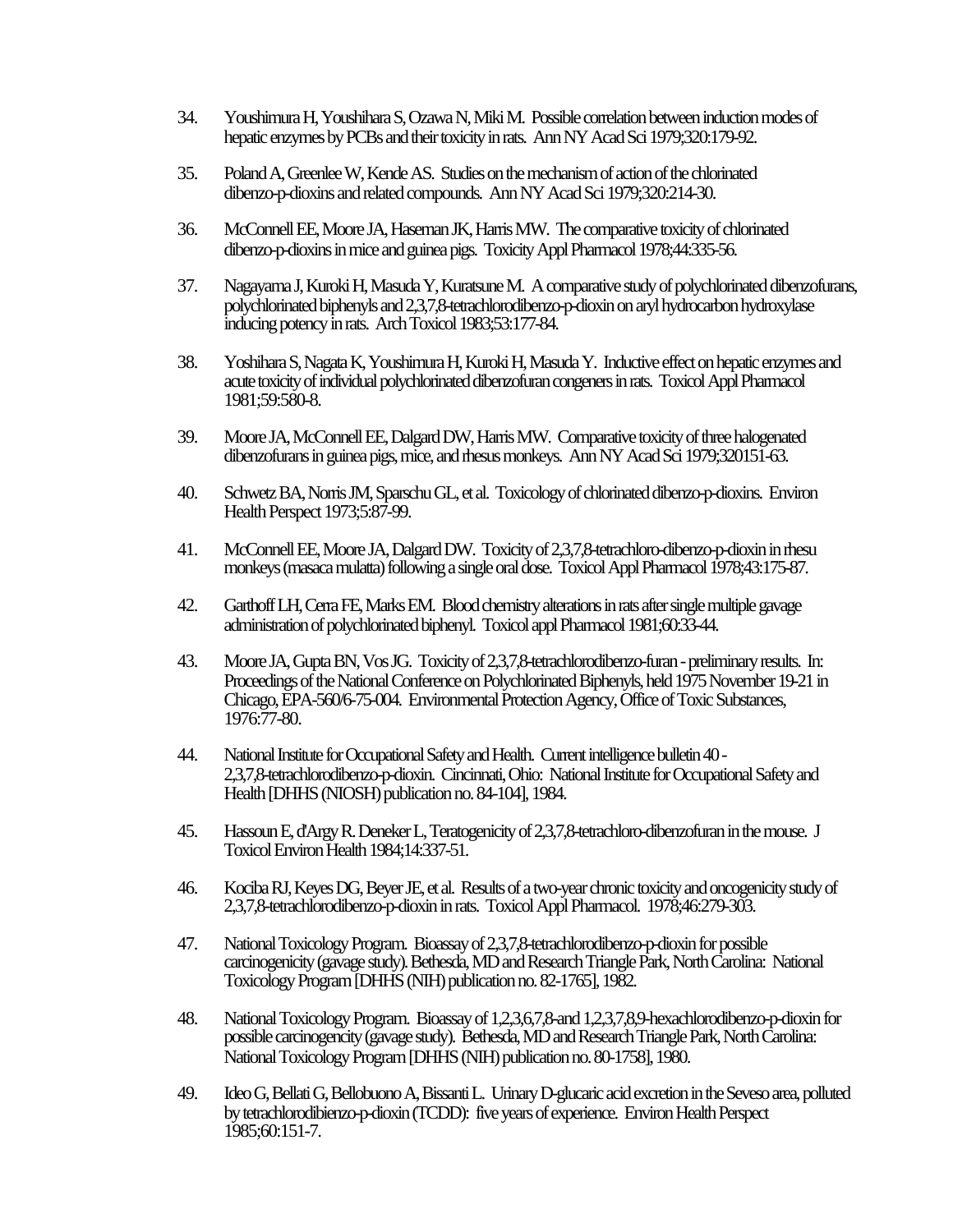- 50. Urabe H, Koda H, Asahi M. Present State of Yusho patients. Ann NY Acad Sci 1979;320:273-6.
- 51. Kuratsune M. epidemiologic studies on Yusho. In: Higuchi K, ed. PCB poisoning and pollution. Tokyo: Kodansha Ltd., 1976:9-23.
- 52. Hardell L, Sandstrom A. Case-control study: soft tissue sarcomas and exposure to phenoxyactic acids or chorophenols. Br J Cancer 1979;39:711-7.
- 53. Hardell L. Malignant lymphoma of histiocytic type and exposure to phenoyacetic acids or chlorophenols. Lancet 1979;55-6.
- 54. National Institute for Occupational Safety and Health. Criteria for a recommended standard: occupational exposure to trichloroethylene. Cincinnati, Ohio: National Institute for Occupational Safety and Health, 1977. (DHEW publication no. HSM 73-11025.
- 55. National Institute for Occupational Safety and Health. Current intelligence bulletin 45 -- polychlorinated biphenyls (PCB's): potential health hazards from electrical fires or failures. Cincinnati, Ohio: National Institute for Occupational Safety and Health [DHHS (NIOSH) publication no. 86-111], 1986.
- 56. National Institute for Occupational Safety and Health. Criteria for a recommended standard: occupational exposure to polychlorinated biphenyls. Cincinnati, Ohio: National Institute for Occupational Safety and Health [DHEW publication no. (NIOSH) 77-225], 1977.
- 57. American Conference of Governmental Industrial Hygienists. Documentation of the threshold limit values and biological exposure indices. 5th ed. Cincinnati, Ohio: American Conference of Governmental Industrial Hygienists, 1986.
- 58. National Institute for Occupational Safety and Health. PCB exposures following fluorescent light ballast burnout. Applied Industrial Hygiene 1987; 3:R-24.
- 59. National Institute for Occupational Safety and Health. Health hazard evaluation report no. HETA 86-112-1819. Cincinnati, Ohio: National Institute for Occupational Safety and Health, 1987.
- 60. National Institute for Occupational Safety and Health. Health hazard evaluation report no. HETA 86-472-1832. Cincinnati, Ohio: National Institute for Occupational Safety and Health, 1987.
- 61. National Institute for Occupational Safety and Health. Health hazard evaluation report no. HETA 87-166-1835. Cincinnati, Ohio: National Institute for Occupational Safety and Health, 1987.
- 62. U. S. Environmental Protection Agency. Polychlorinated biphenyls spill cleanup policy. 40 CFR 761.120. Federal Register 52(63):10688, April 2, 1987.
- 63. National Institute for Occupational Safety and Health. Health hazard evaluation report no. HETA 85-414-1805. Cincinnati, Ohio: National Institute for Occupational Safety and Health, 1987.
- 64. Eadon G, K. Aldouos, G. Frenkel, et al. 1982. Comparisons of Chemical and Biological Data on Soot Samples from the Binghamton State Office building. Albany, NY: Center for Laboratories and Research, New York State Department of Health, 1982.
- 65. National Institute for Occupational Safety and Health. Health hazard evaluation report no. HETA 81-415-1385, Cincinnati, Ohio: National Institute for Occupational Safety and Health.
- 66. National Institute for Occupational Safety and Health. NIOSH respirator decision logic. Cincinnati, Ohio: National Institute for Occupational Safety and Health [DHHS (NIOSH) Publication no. 87-108], 1987.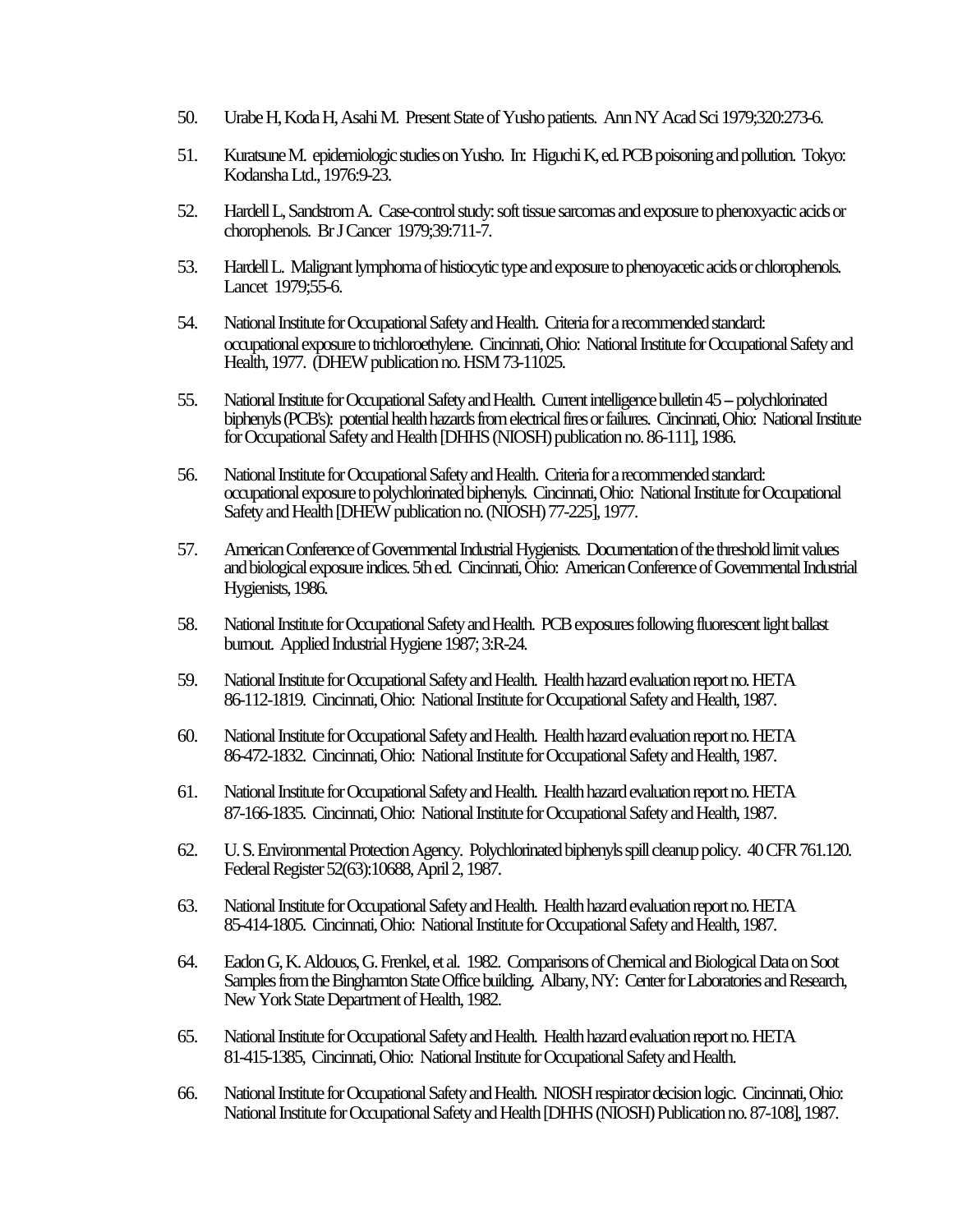### IX. AUTHORSHIP AND ACKNOWLEDGEMENTS

| Report Prepared by:        | Michael S. Crandall, M.S. CIH<br><b>Industrial Hygiene Engineer</b><br><b>Industrial Hygiene Section</b>                           |
|----------------------------|------------------------------------------------------------------------------------------------------------------------------------|
| Other Investigators:       | Steven Galson, M.D.<br>Medical Officer<br>Medical Section                                                                          |
|                            | Richard W. Hartle, M.S., CIH<br><b>Industrial Hygienist</b><br><b>Industrial Hygiene Section</b>                                   |
| <b>Originating Office:</b> | Hazard Evaluations and Technical<br>Assistance Branch<br>Division of Surveillance, Hazard<br><b>Evaluations, and Field Studies</b> |
| Report Typed By:           | Sharon Jenkins<br>Clerk (Typing)<br><b>Industrial Hygiene</b>                                                                      |

### XI. DISTRIBUTION AND AVAILABILITY OF REPORT

Copies of this report are currently available upon request from NIOSH, Division of Standards Development and Technology Transfer, Publications Dissemination Section, 4676 Columbia Parkway, Cincinnati, Ohio 45226. After 90 days, the report will be available through the National Technical Information Service (NTIS), 5285 Port Royal, Springfield, Virginia 22161. Information regarding its availability through NTIS can be obtained from NIOSH Publications Office at the Cincinnati address. Copies of this report have been sent to:

- 1. U.S. Environmental Protection Agency, Region 5<br>2. G&L Recovery Systems, Incorporated
- 2. G&L Recovery Systems, Incorporated<br>3. NIOSH Cincinnati Region
- 3. NIOSH, Cincinnati Region<br>4. OSHA, Region 5
- OSHA, Region 5

For the purpose of informing affected employees, copies of this report shall be posted by the employer in a prominent place accessible to the employees for a period of 30 calendar days.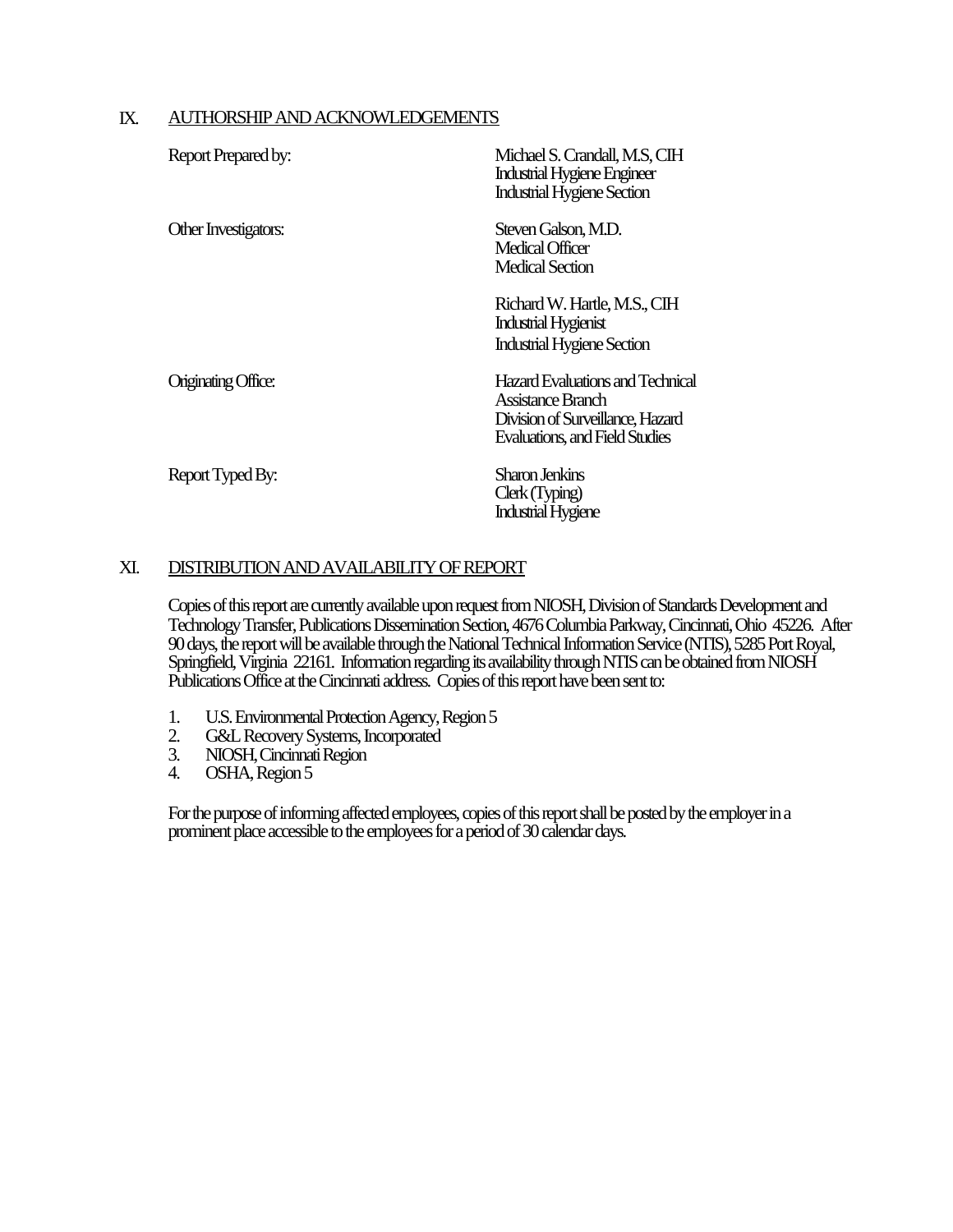### **Trichloroethylene** Personal Airborne Exposure Summary G&L Recovery Systems, Incorporated Ashtabula, Ohio

# HETA 87-095

|                            | Concentration, ppm ------------------ |                                |      |     |                            |      |  |
|----------------------------|---------------------------------------|--------------------------------|------|-----|----------------------------|------|--|
| Job Title                  | n                                     | <b>Initial Survey</b><br>Range | Mean | n   | Follow-up Surveys<br>Range | Mean |  |
| Decontamination Tech       | 2                                     | 9.4-14.2                       | 11.8 | 2   | 25.1-33.4                  | 29.2 |  |
| Stripper Technician        | 4                                     | $4.9 - 6.0$                    | 5.3  | 6   | 8.8-35.5                   | 20.8 |  |
| <b>Teardown Technician</b> |                                       |                                |      | 7   | 13.7-33.7                  | 22.4 |  |
| Supervisor                 | $\overline{2}$                        | 8.6-11.7                       | 10.2 |     |                            |      |  |
| Criteria                   |                                       | NIOSH REL                      |      | LFL |                            |      |  |

LFL - Lowest feasible limit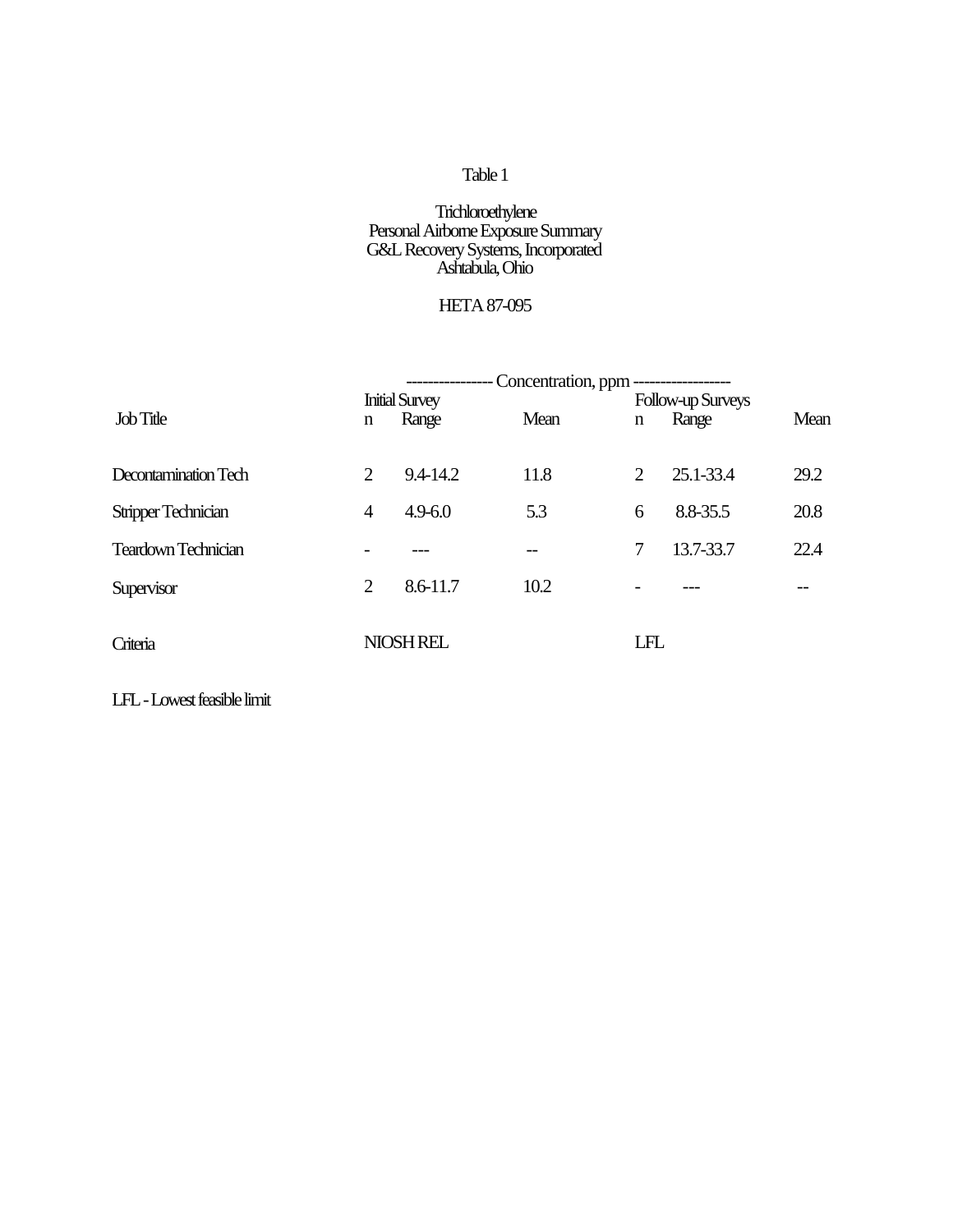### Polychlorinated Biphenyls Personal Airborne Exposure Summary G&L Recovery Systems, Incorporated Ashtabula, Ohio

# HETA 87-095

|                            | -- Concentration, $\frac{u g}{m^3}$ ---------------- |           |      |                   |                            |      |  |
|----------------------------|------------------------------------------------------|-----------|------|-------------------|----------------------------|------|--|
|                            | <b>Initial Survey</b>                                |           |      | Follow-up Surveys |                            |      |  |
| Job Title                  | n                                                    | Range     | Mean | n                 | Range                      | Mean |  |
| Decontamination Tech       | 2                                                    | 18.1-23.4 | 20.8 | 2                 | $7.2 - 22.6$               | 14.9 |  |
| <b>Stripper Technician</b> | $\overline{4}$                                       | 11.8-17.5 | 14.5 | 6                 | 11.1-57.5                  | 25.9 |  |
| <b>Teardown Technician</b> |                                                      |           |      | 7                 | $4.6 - 16.8$               | 9.9  |  |
| Supervisor                 | 2                                                    | 12.6-16.8 | 14.7 |                   |                            |      |  |
|                            |                                                      |           |      |                   |                            |      |  |
| Criterion                  |                                                      | NIOSH REL |      |                   | LFL $(1.0 \text{ ug/m}^3)$ |      |  |

ug - micrograms  $(10^6 \text{ gram})$ LFL - Lowest feasible limit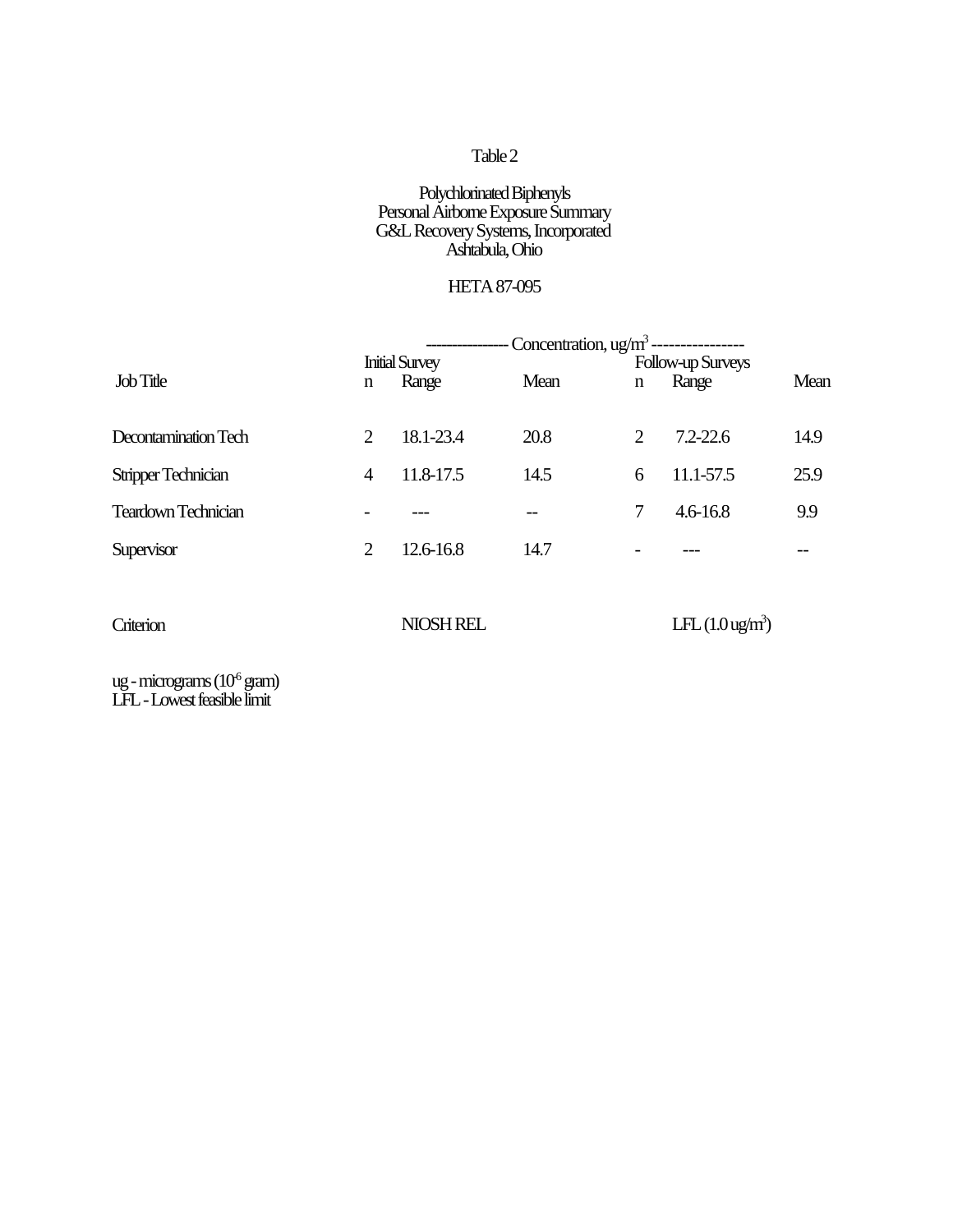#### Personal Exposures to Trichloroethylene and Polychlorinated Biphenyls G&L Recovery Systems, Incorporated Ashtabula, Ohio June 23-24, 1987 HETA 87-095

| <b>Job Title</b>                                                                 | Sample<br>TCE(1)             | Volume<br>$PCBs(m^3)$             | Concentration<br>TCE(ppm)                | $PCB$ (ug/m <sup>3</sup> )   |
|----------------------------------------------------------------------------------|------------------------------|-----------------------------------|------------------------------------------|------------------------------|
| June 23, 1987                                                                    |                              |                                   |                                          |                              |
| Decontamination tech<br>Stripper technician<br>Stripper technician<br>Supervisor | 22.4<br>21.3<br>22.1<br>22.3 | 0.431<br>0.415<br>0.406<br>0.422  | 14.2<br>5.0<br>5.2<br>11.7               | 18.1<br>12.8<br>11.8<br>16.8 |
| June 24, 1987                                                                    |                              |                                   |                                          |                              |
| Decontamination tech<br>Stripper technician<br>Stripper technician<br>Supervisor | 21.9<br>22.5<br>23.1<br>19.3 | 0.406<br>0.432<br>0.458<br>0.434  | 9.4<br>4.9<br>6.0<br>8.6                 | 23.4<br>17.5<br>15.8<br>12.6 |
| Criteria                                                                         | NIOSHREL LFL                 |                                   | $LFL \left( \langle 1.0 \rangle \right)$ |                              |
| Limit of detection (LOD) per sample<br>Limit of quantitation (LOQ) per sample    |                              | $0.01$ mg<br>$0.03 \,\mathrm{mg}$ | $0.08 - 0.12$ ug<br>$0.26 - 0.41$ ug     |                              |

LFL - Lowest feasible limit ug - microgram (10<sup>6</sup> gram)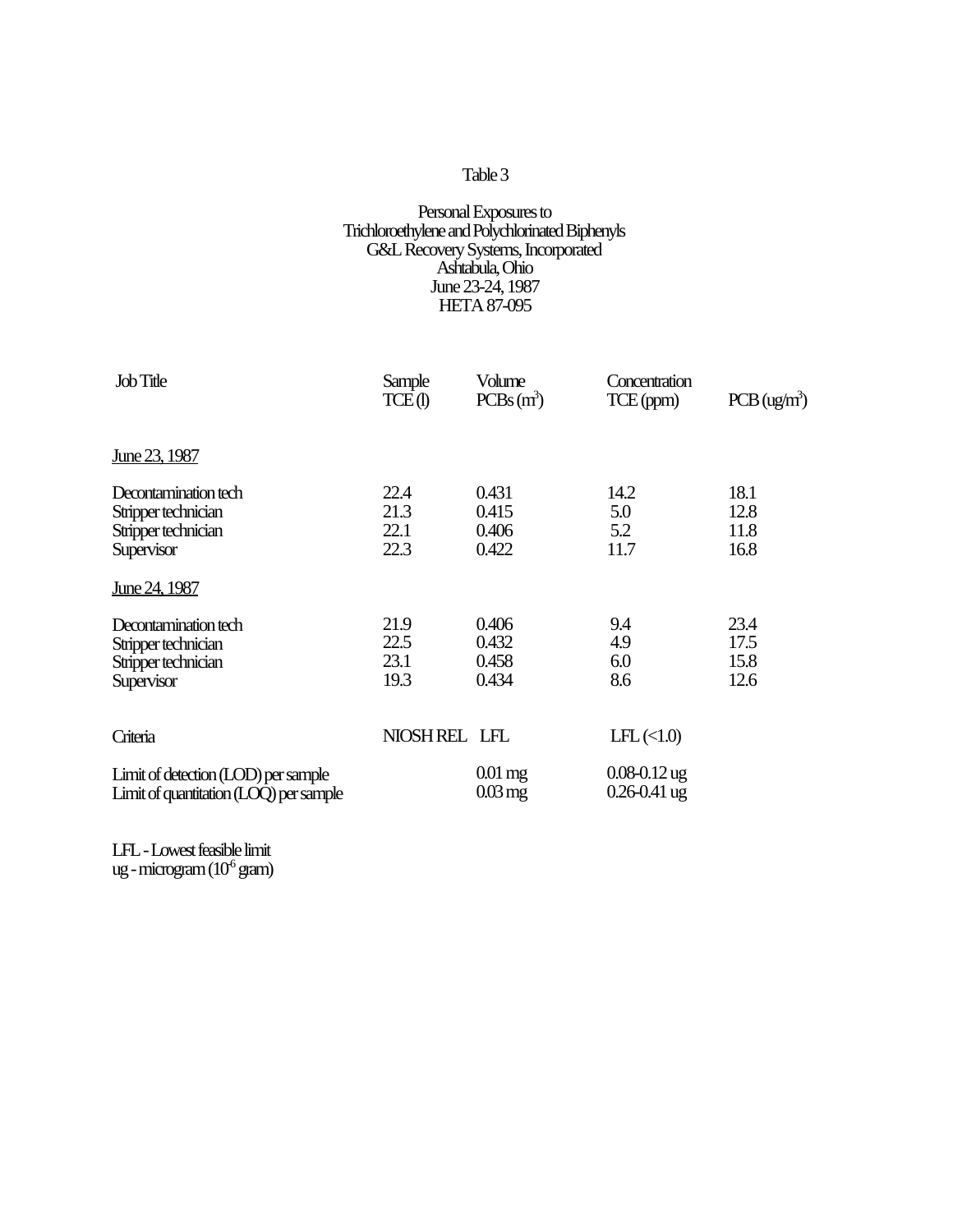#### Personal Exposures to Trichloroethylene and Polychlorinated Biphenyls G&L Recovery Systems, Incorporated Ashtabula, Ohio October 28, 1987 HETA 87-095

| Job Title                                                                                                       | Sample<br>TCE(1)                     | Volume<br>$PCBs(m^3)$                     | Concentration<br>TCE(ppm)            | PCBs (ug/m <sup>3</sup> )                |
|-----------------------------------------------------------------------------------------------------------------|--------------------------------------|-------------------------------------------|--------------------------------------|------------------------------------------|
| Teardown technician<br>Teardown technician<br>Teardown technician<br>Stripper technician<br>Stripper technician | 25.9<br>24.4<br>24.5<br>22.9<br>22.6 | 0.490<br>0.488<br>0.487<br>0.449<br>0.445 | 13.7<br>13.8<br>16.8<br>34.2<br>35.5 | 6.9<br>6.1<br>4.6<br>57.5<br>45.2        |
| Criteria                                                                                                        |                                      | NIOSH REL                                 | LFL                                  | $LFL \left( \langle 1.0 \rangle \right)$ |
| Limit of Detection (LOD)<br>Limit of Quantitation (LOQ)                                                         |                                      |                                           | 0.08<br>0.23                         | 0.06<br>0.25                             |

LFL- Lowest feasible limit ug - micrograms  $(10^6 \text{ gram})$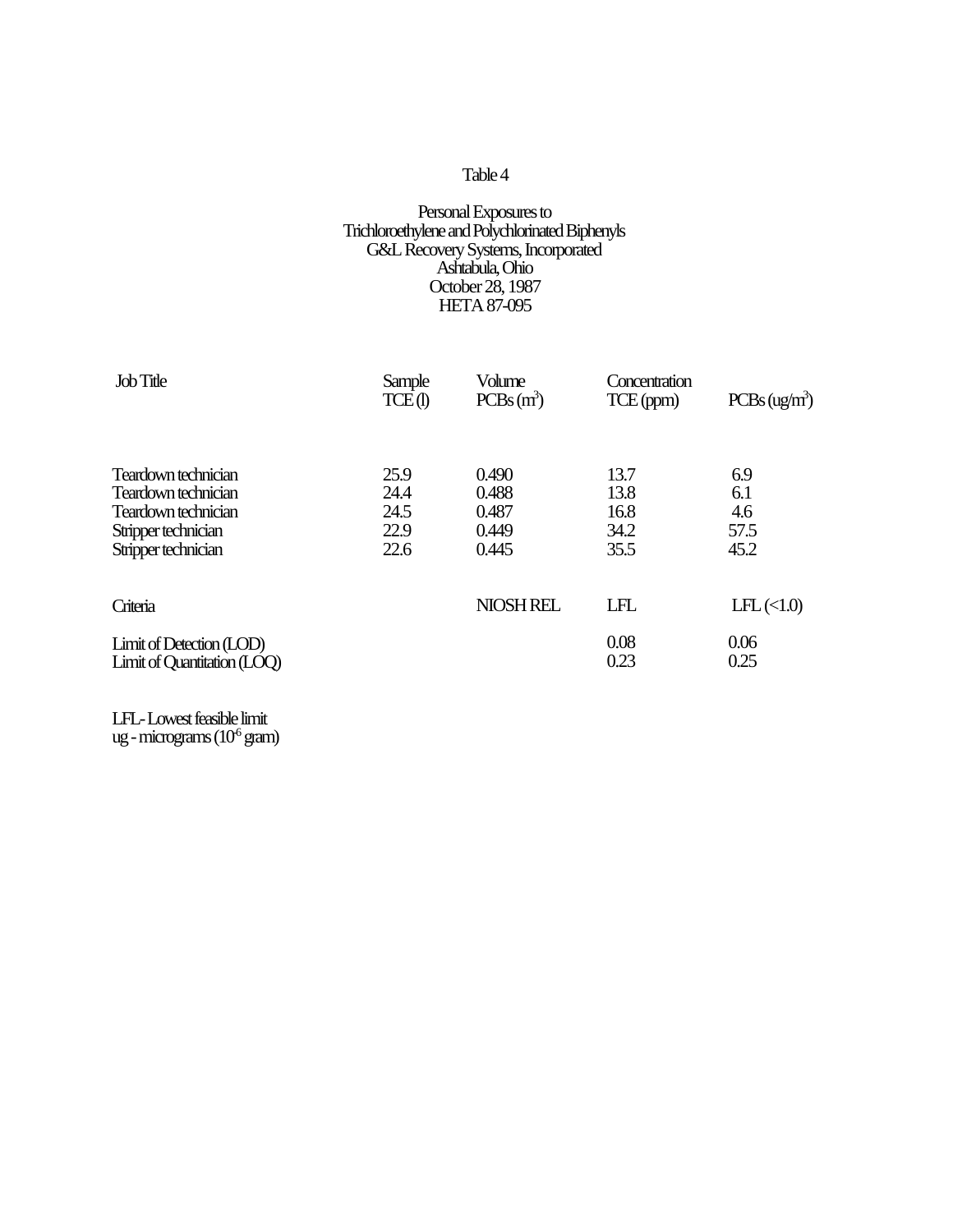#### Personal Exposures to Trichloroethylene and Polychlorinated Biphenyls G&L Recovery Systems, Incorporated Ashtabula, Ohio November 11-12, 1987 HETA 87-095

| Job Title                                                                     | Sample       | Volume                            | Concentration                            |                           |  |
|-------------------------------------------------------------------------------|--------------|-----------------------------------|------------------------------------------|---------------------------|--|
|                                                                               | TCE(I)       | $PCBs(m^3)$                       | TCE(ppm)                                 | PCBs (ug/m <sup>3</sup> ) |  |
|                                                                               |              |                                   |                                          |                           |  |
| November 11, 1987                                                             |              |                                   |                                          |                           |  |
| Teardown technician                                                           | 26.2         | 0.494                             | 28.5                                     | 16.8                      |  |
| Teardown technician                                                           | 26.0         | 0.509                             | 33.7                                     | 15.9                      |  |
| Stripper technician                                                           | 26.7         | 0.505                             | 18.9                                     | 14.1                      |  |
| Stripper technician                                                           | 26.4         | 0.502                             | 17.7                                     | 15.7                      |  |
| Decontamination tech                                                          | 25.7         | 0.553                             | 33.4                                     | 22.6                      |  |
| November 12, 1987                                                             |              |                                   |                                          |                           |  |
| Teardown technician                                                           | 26.7         | 0.505                             | 26.6                                     | 14.1                      |  |
| Teardown technician                                                           | 27.4         | 0.494                             | 23.8                                     | 4.7                       |  |
| Stripper technician                                                           | 27.6         | 0.470                             | 8.8                                      | 11.1                      |  |
| Stripper technician                                                           | 25.1         | 0.477                             | 9.7                                      | 11.5                      |  |
| Decontamination tech                                                          | 26.8         | 0.501                             | 25.1                                     | 7.2                       |  |
|                                                                               |              |                                   |                                          |                           |  |
| Criteria                                                                      | NIOSHREL LFL |                                   | $LFL \left( \langle 1.0 \rangle \right)$ |                           |  |
| Limit of detection (LOD) per sample<br>Limit of quantitation (LOQ) per sample |              | $0.01$ mg<br>$0.03 \,\mathrm{mg}$ | $0.009 - 0.03$ ug<br>$0.03 - 0.1$ ug     |                           |  |

LFL - Lowest feasible limit ug - micrograms  $(10^6 \text{ gram})$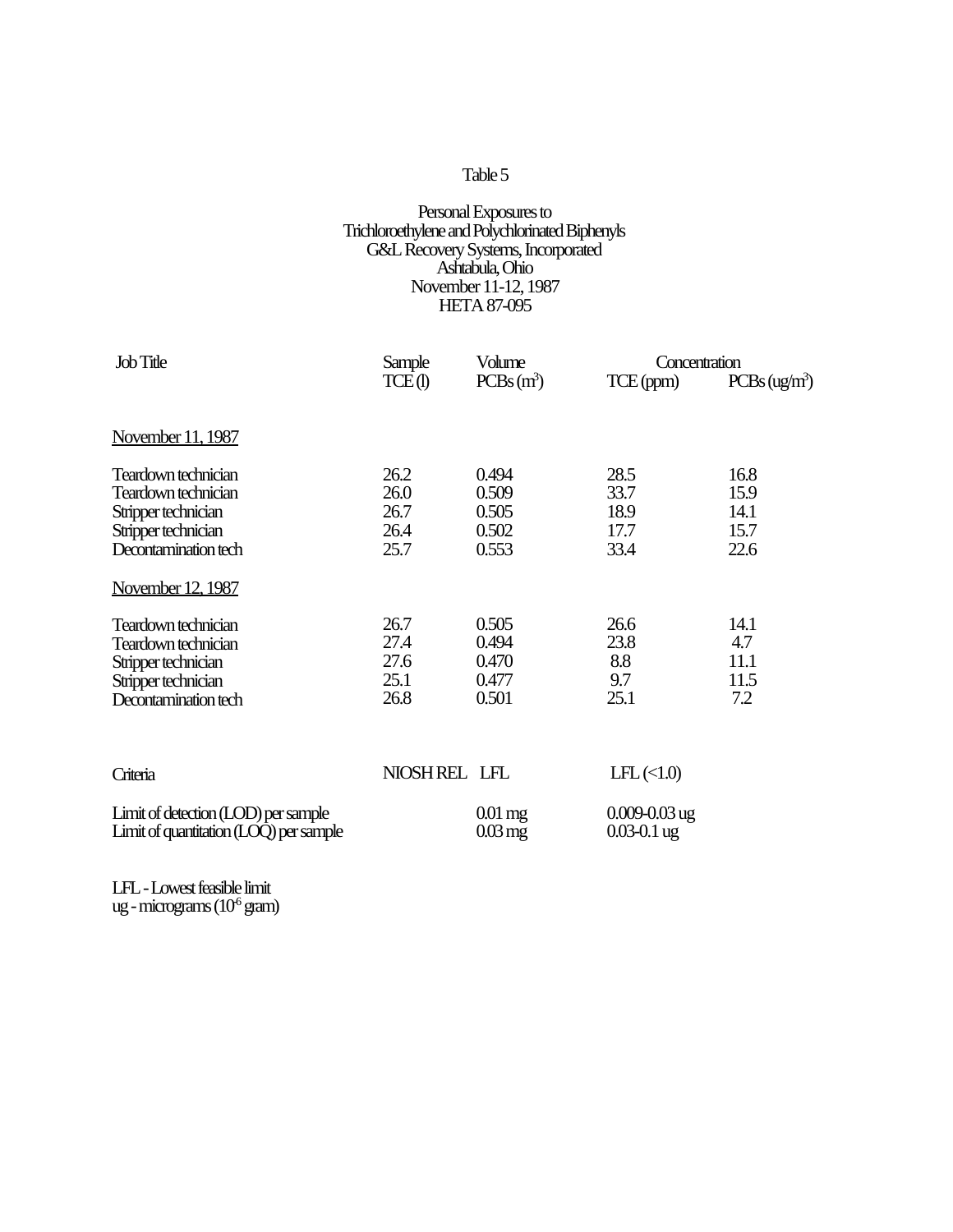### **Trichloroethylene** General Area Air Concentration Summary G&L Recovery Systems, Incorporated Ashtabula, Ohio

# HETA 87-095

|                           | Concentration, ppm ------------------ |             |      |                   |             |      |  |
|---------------------------|---------------------------------------|-------------|------|-------------------|-------------|------|--|
|                           | <b>Initial Survey</b>                 |             |      | Follow-up Surveys |             |      |  |
| Area                      | n                                     | Range       | Mean | n                 | Range       | Mean |  |
|                           |                                       |             |      |                   |             |      |  |
| <b>Teardown</b>           | 2                                     | 13.5-16.9   | 15.2 | 3                 | 15.8-38.0   | 28.3 |  |
| Stripper                  | 2                                     | $4.1 - 4.4$ | 4.2  | 3                 | 9.7-27.7    | 17.1 |  |
| Primary Decontamination   | $\overline{2}$                        | 18.7-42.3   | 30.5 | 1                 | 9.9         | 9.9  |  |
| Secondary Decontamination | $\overline{2}$                        | 8.8-10.9    | 9.8  | 1                 | 13.1        | 13.1 |  |
| <b>Breakroom</b>          | $\overline{2}$                        | 9.8-10.2    | 10.0 | $\overline{2}$    | $0.4 - 0.5$ | 0.4  |  |
| <b>Business Office</b>    | $\overline{2}$                        | $5.5 - 5.6$ | 5.5  | 3                 | $0.1 - 0.4$ | 0.3  |  |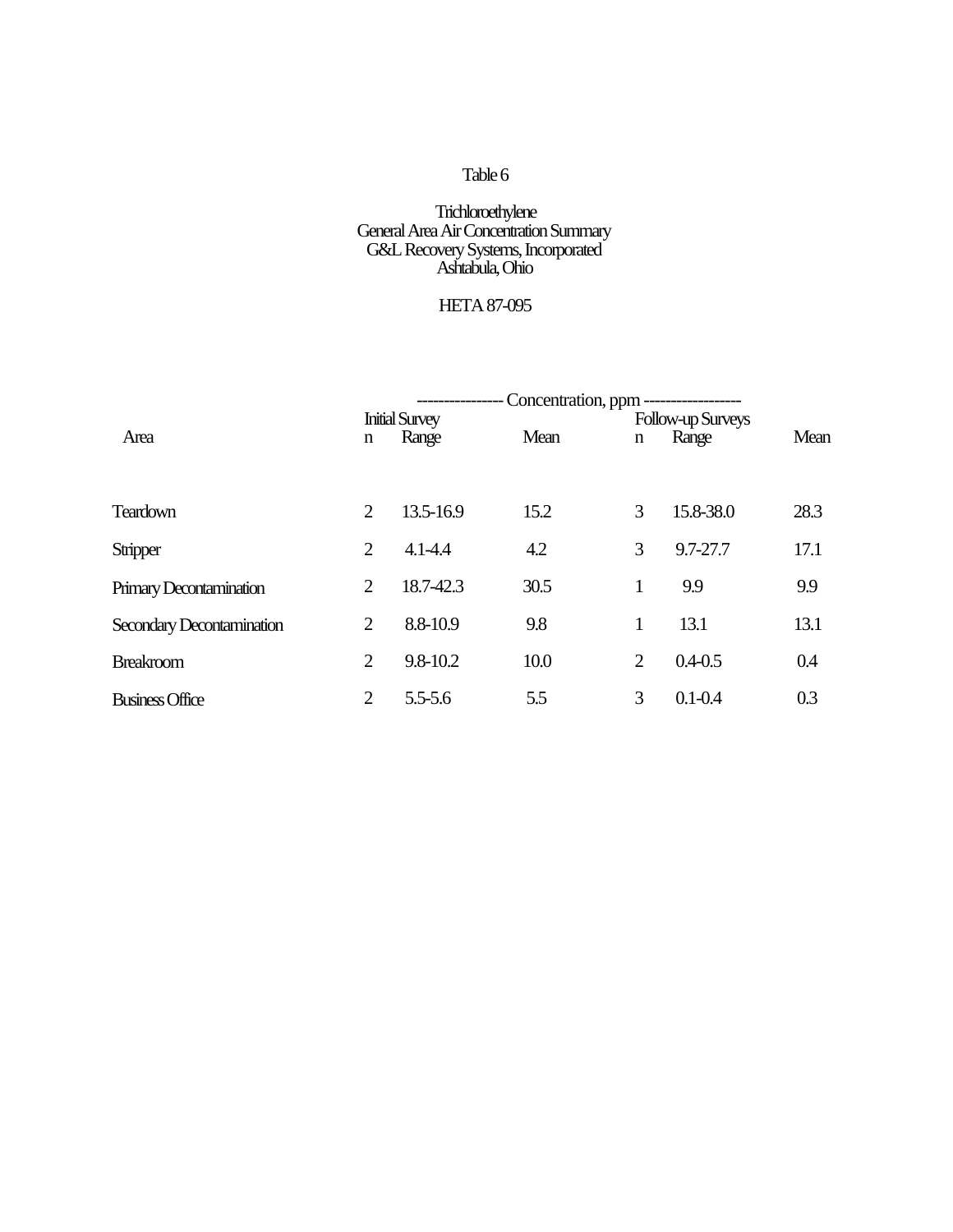### Polychlorinated Biphenyls General Area Air Concentration Summary G&L Recovery Systems, Incorporated Ashtabula, Ohio

# HETA 87-095

|                           | - Concentration, $\frac{u g}{m^3}$ --<br><b>Initial Survey</b><br>Follow-up Surveys |             |      |                |             |      |
|---------------------------|-------------------------------------------------------------------------------------|-------------|------|----------------|-------------|------|
| Area                      | n                                                                                   | Range       | Mean |                | n Range     | Mean |
|                           |                                                                                     |             |      |                |             |      |
| <b>Teardown</b>           | 2                                                                                   | 22.6-29.1   | 25.8 | 3              | $1.0 - 7.1$ | 3.3  |
| Stripper                  | 2                                                                                   | 10.8-24.7   | 17.8 | 3              | 12.5-34.1   | 20.3 |
| Primary Decontamination   | 2                                                                                   | 19.8-30.5   | 25.2 | 1              | 1.0         | 1.0  |
| Secondary Decontamination | $\overline{2}$                                                                      | 11.8-16.8   | 14.3 |                | 1.0         | 1.0  |
| <b>Breakroom</b>          | $\overline{2}$                                                                      | 5.9-6.8     | 6.4  | $\overline{2}$ | $0.7 - 1.1$ | 0.9  |
| <b>Business Office</b>    | $\overline{2}$                                                                      | $1.8 - 2.6$ | 2.2  | 3              | $0.1 - 0.3$ | 0.2  |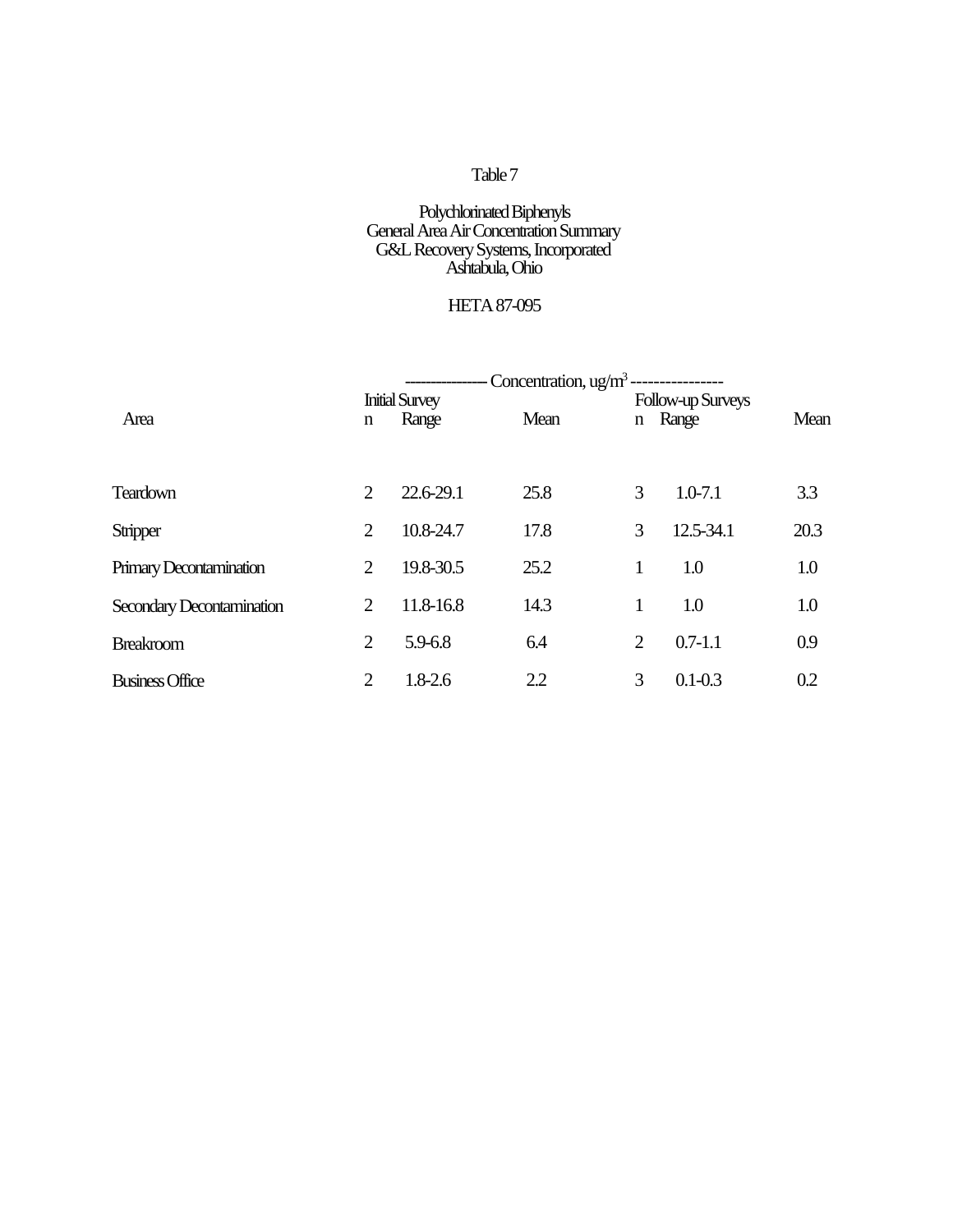### General Area Air Concentrations of Trichloroethylene and Polychlorinated Biphenyls G&L Recovery Systems, Incorporated Ashtabula, Ohio June 23-24, 1987 HETA 87-095

| Location                                                                                                                                                                                                             | Sample<br>TCE(I)                                                     | Volume<br>$PCBs(m^3)$                                                       | Concentration<br>TCE (ppm)                                       | PCBs (ug/m <sup>3</sup> )                                  |
|----------------------------------------------------------------------------------------------------------------------------------------------------------------------------------------------------------------------|----------------------------------------------------------------------|-----------------------------------------------------------------------------|------------------------------------------------------------------|------------------------------------------------------------|
| June 23, 1987                                                                                                                                                                                                        |                                                                      |                                                                             |                                                                  |                                                            |
| Front Office<br>Supervisor's Office<br>Break room<br><b>Stripping Machine</b><br>Primary Decontamination<br><b>Teardown</b><br>Secondary Decontamination<br>Primary Thermal Separator<br>Secondary Thermal Separator | 21.2<br>22.1<br>22.9<br>23.3<br>20.3<br>22.1<br>24.0<br>81.4<br>85.5 | 0.467<br>0.452<br>0.424<br>0.390<br>0.408<br>0.410<br>0.388<br>$---$<br>--- | 5.5<br>5.1<br>9.8<br>4.1<br>42.3<br>16.9<br>10.9<br>16.5<br>18.1 | 1.8<br>5.1<br>5.9<br>10.8<br>19.8<br>22.6<br>11.8<br>$---$ |
| June 24, 1987                                                                                                                                                                                                        |                                                                      |                                                                             |                                                                  |                                                            |
| Front Office<br>Supervisor's Office<br><b>Break Room</b><br>Stripping Machine<br>Primary Decontamination<br><b>Teardown</b><br>Secondary Decontamination<br>Primary Thermal Separator                                | 22.4<br>$---$<br>23.8<br>24.6<br>24.0<br>24.8<br>21.3<br>86.4        | 0.470<br>0.467<br>0.465<br>0.466<br>0.442<br>0.433<br>0.445<br>$---$        | 5.6<br>$---$<br>10.2<br>4.4<br>18.7<br>13.5<br>8.8<br>10.1       | 2.6<br>6.0<br>6.8<br>24.7<br>30.5<br>29.1<br>16.8<br>$---$ |
| Analytical LOD per sample<br>Analytical LOQ per sample                                                                                                                                                               |                                                                      |                                                                             | $0.01$ mg<br>$0.03 \,\mathrm{mg}$                                | $0.08 - 0.12$ ug<br>$0.26 - 0.41$ ug                       |

ug - microgram  $(10^6 \text{ gram})$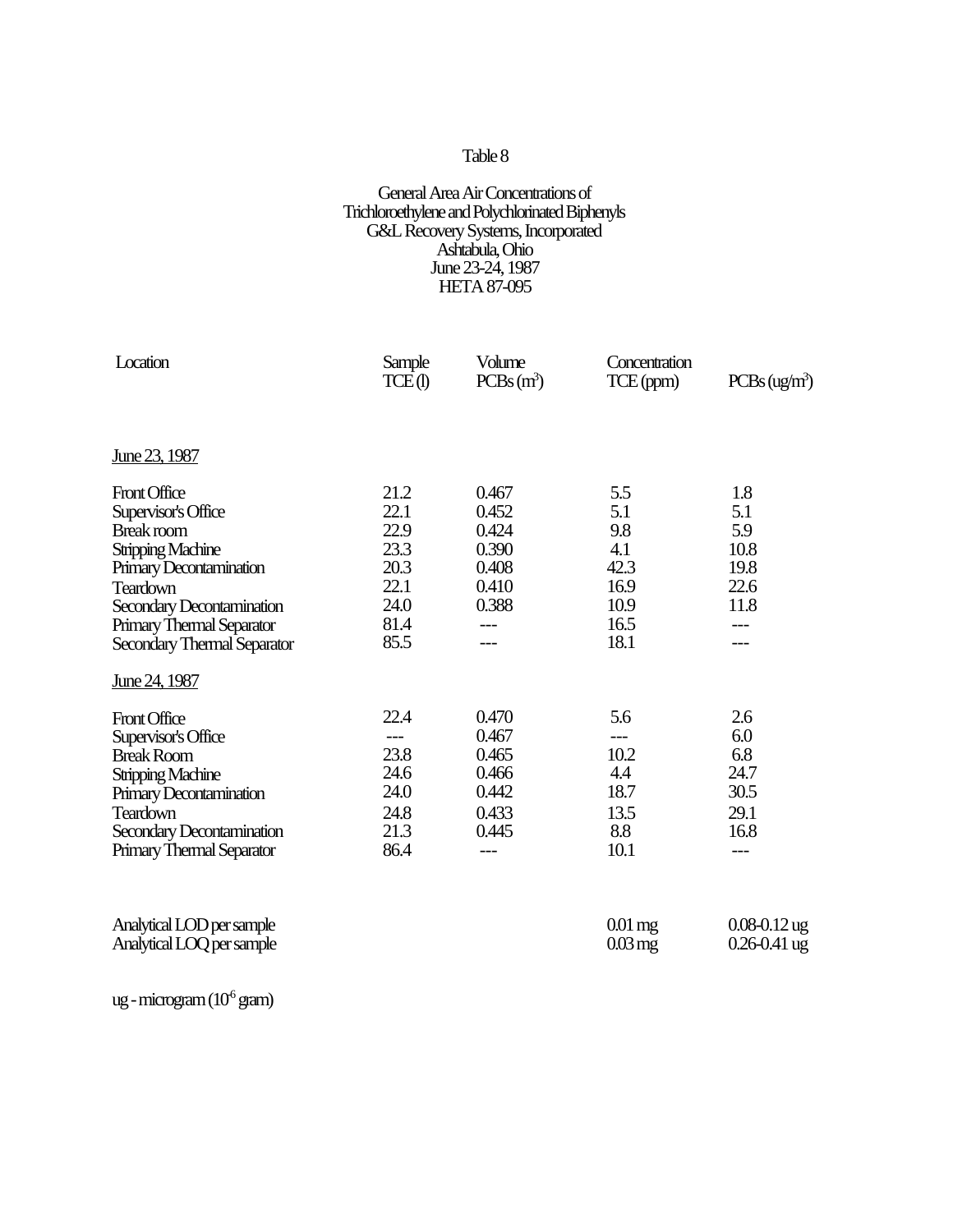### General Area Air Concentrations of Trichloroethylene and Polychlorinated Biphenyls G&L Recovery Systems, Incorporated Ashtabula, Ohio October 28, 1987 HETA 87-095

| Location                    | Sample<br>TCE(1) | Volume<br>$PCBs(m^3)$ | Concentration<br>TCE(ppm) | PCBs (ug/m <sup>3</sup> ) |
|-----------------------------|------------------|-----------------------|---------------------------|---------------------------|
| Business office             | 26.6             | 0.502                 | 0.4                       | $(0.1)$ *                 |
| Teardown area               | 22.4             | 0.459                 | 15.8                      | 1.9                       |
| Stripper room               | 23.6             | 0.472                 | 27.7                      | 34.1                      |
| Primary Decontamination     | 20.7             | 0.460                 | 9.9                       | 1.0                       |
| Secondary Decontamination   | 24.2             | 0.465                 | 13.1                      | 1.0                       |
| Limit of Detection (LOD)    |                  |                       | 0.08                      | 0.06                      |
| Limit of Quantitation (LOQ) |                  |                       | 0.23                      | 0.25                      |

\* - values in parentheses are between the analytical LOD and LOQ, and are considered to be semi-quantitative. ug - micrograms  $(10^6 \,\rm g\text{am})$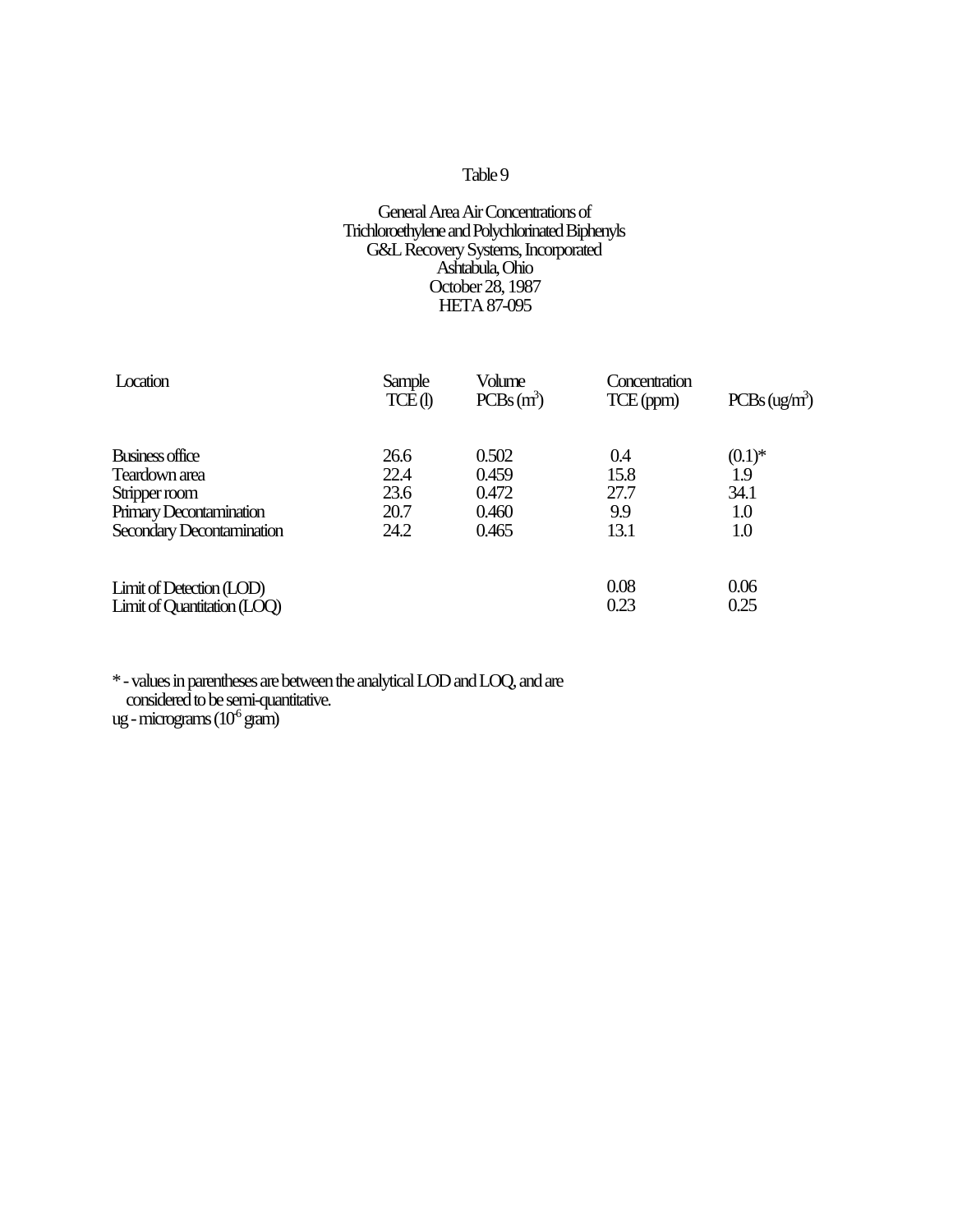#### Surface Concentrations of Polychlorinated Biphenyls G&L Recovery Systems, Incorporated Ashtabula, Ohio June 23-24, 1987 HETA 87-095

| Sample Location                            | Sampled Area<br>m <sup>2</sup> | Concentration<br>ug/m <sup>2</sup> |
|--------------------------------------------|--------------------------------|------------------------------------|
| Front Office                               |                                |                                    |
| -Formica desk top                          | 0.25                           | 90                                 |
| -painted metal filing cabinet top          | 0.25                           | 10                                 |
| -tile floor in hallway to work area        | 0.25                           | 1400                               |
| Supervisor's Office                        |                                |                                    |
| -rubberized surface desk top               | 0.25                           | 100                                |
| <b>Break Area</b>                          |                                |                                    |
| -Formica lunch-table top                   | 0.25                           | 160                                |
| -break area door, including doorknobs      | 0.25                           | 70                                 |
| -painted concrete floor, near door         | 0.25                           | 1050                               |
| Locker Room                                |                                |                                    |
| -locker room door, including doorknobs     | 0.25                           | 120                                |
| -recently painted concrete floor           | 0.25                           | 430                                |
| -painted metal doors, lockers #1-4         | 0.25                           | 20                                 |
| -rim of smooth plastic hand-wash basin     | 0.125                          | 800                                |
| Work Area Outside Containment              |                                |                                    |
| -concrete floor 15 feet from break area    | 0.25                           | 2880                               |
| -decontaminated transformer casing surface | 0.25                           | 250                                |
| Work Area Inside Containment               |                                |                                    |
| -painted concrete floor in stripper area   | 0.25                           | 71760                              |
| -painted concrete floor next to drain pan  | 0.25                           | 13960                              |
| -painted metal crane control unit          | 0.10                           | 13960                              |
| -painted metal hand-railing, sec decontam  | 0.25                           | 960                                |
| -painted metal top surface, pri degreaser  | 0.25                           | 8360                               |
| -painted metal top surface, sec degreaser  | 0.25                           | 40400                              |

ug - micrograms  $(10^6 \text{ gram})$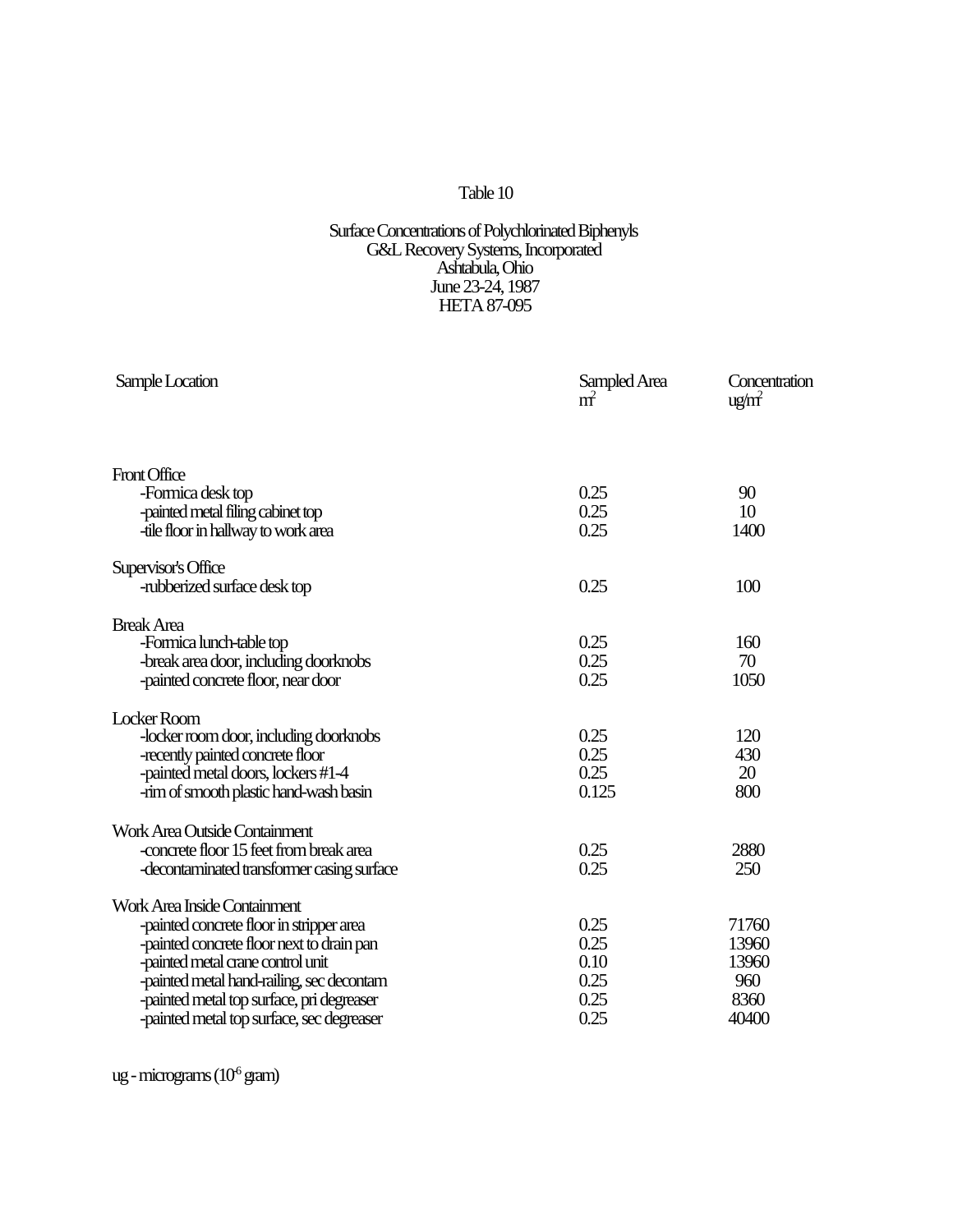### Polychlorinated Biphenyls Surface Concentration Summary G&L Recovery Systems, Incorporated Ashtabula, Ohio

# HETA 87-095

|                                                       |                   | - Concentration, $ug/m^2$ ----- |                 |
|-------------------------------------------------------|-------------------|---------------------------------|-----------------|
| Surface Description*                                  | Initial<br>Survey | Follow-up<br>#1                 | Follow-up<br>#2 |
|                                                       |                   |                                 |                 |
| <b>Business Office</b>                                |                   |                                 |                 |
| Formica desk top                                      | 90                |                                 |                 |
| Painted metal filing cabinet top                      | 10                |                                 |                 |
| Tile floor, hallway to work area                      | 1400              | 520                             |                 |
| Supervisor's Office                                   |                   |                                 |                 |
| Rubberized, non-porous desk top                       | 100               |                                 | 308             |
| <b>Break Room</b>                                     |                   |                                 |                 |
| Wood-grained Formica table top                        | 160               | 1080                            | 640             |
| Door, including doorknobs                             | 70                |                                 |                 |
| Painted concrete floor, near door                     | 1050              |                                 |                 |
| Locker Room                                           |                   |                                 |                 |
| Door, including doorknobs                             | 120               |                                 |                 |
| Painted conrete floor                                 | 430               | 400                             |                 |
| Painted metal doors, lockers #1-4                     | 20                |                                 |                 |
| Rim of smooth plastic wash basin $(0.12 \text{ m}^2)$ | 800               |                                 |                 |
| Work Area, Outside Containment                        |                   |                                 |                 |
| Concrete floor, 15 feet from break area               | 2880              |                                 |                 |
| Painted concrete floor, near entry/exit               |                   |                                 |                 |
| to containment area                                   |                   | 1080                            | 1064            |
| Wooden bench used for containment area                |                   |                                 |                 |
| entry/exit                                            |                   |                                 | 680             |
| decontaminated transformer casing                     | 250               |                                 | ---             |

(continued)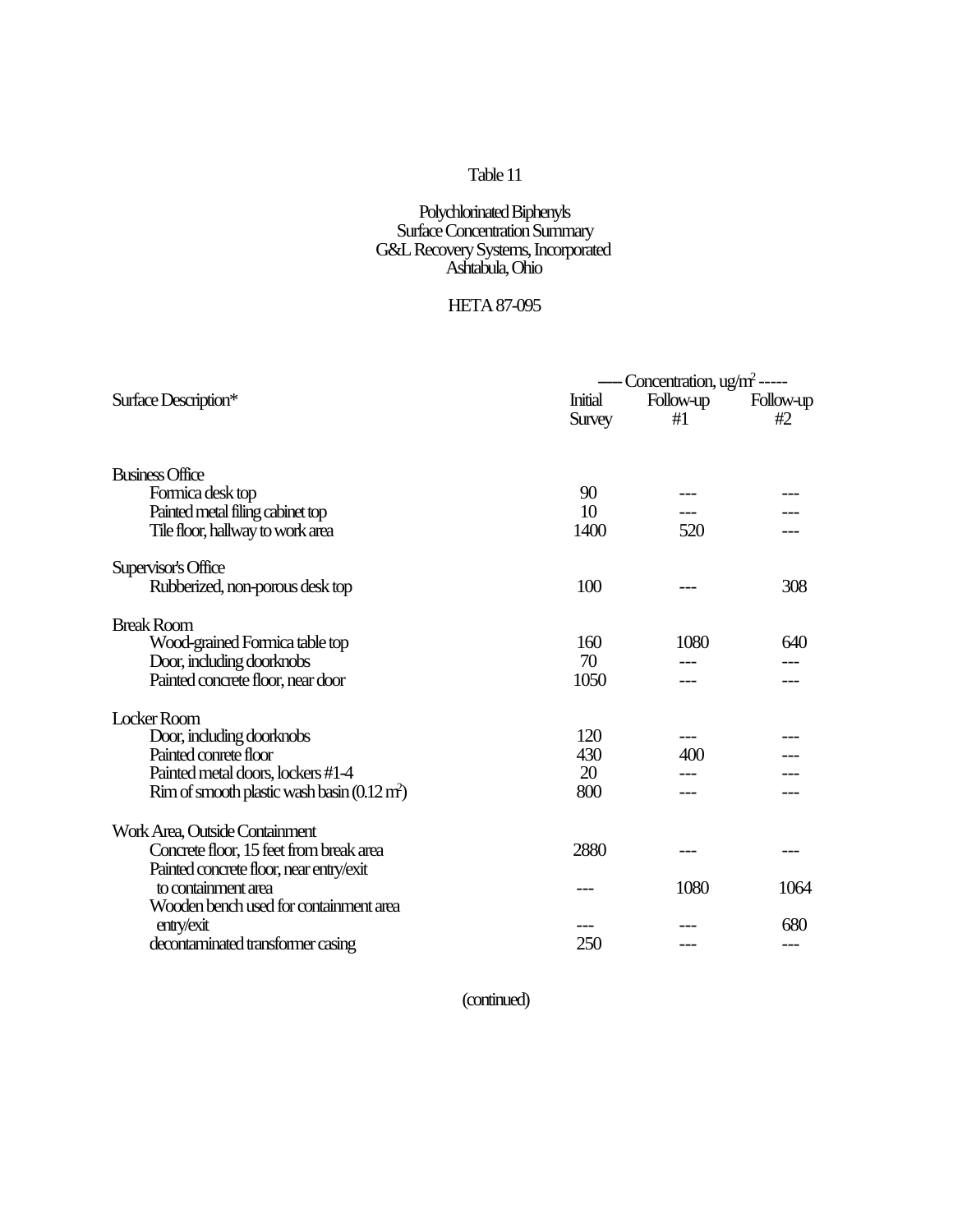### Table 11 (continued) Polychlorinated Biphenyls Surface Concentration Summary G&L Recovery Systems, Incorporated Ashtabula, Ohio

### HETA 87-095

|                                         | Concentration, $\mu$ g/m <sup>2</sup> ----- |                 |                 |
|-----------------------------------------|---------------------------------------------|-----------------|-----------------|
| Surface Description*                    | <b>Initial</b><br>Survey                    | Follow-up<br>#1 | Follow-up<br>#2 |
| Work Area Inside Containment            |                                             |                 |                 |
| Painted concrete floor near drain pan   | 13960                                       |                 |                 |
| Painted metal overhead-crane            |                                             |                 |                 |
| control unit $(0.1 \text{ m}^2)$        | 13960                                       | 11000           | 16000           |
| Painted metal hand-railing,             |                                             |                 |                 |
| secondary decontamination               | 960                                         |                 |                 |
| Painted metal top surface,              |                                             |                 |                 |
| primary degreaser                       | 8360                                        | 3080            | 20280           |
| Painted metal top surface,              |                                             |                 |                 |
| secondary degreaser                     | 40400                                       | 2320            | 4720            |
| Painted concrete floor in stripper area | 71760                                       |                 |                 |
| PR 4500 coated floor in stripper room   |                                             | 14000           | 29000           |
| PR 4500 coated floor at entry/exit area |                                             | 6800            | 12800           |
| PR 4500 coated floor near teardown pan  |                                             | 33200           | ---             |
| Floor of steel teardown pan             |                                             |                 | 34800           |
| Steel plate part from transformer core, |                                             |                 |                 |
| teardown area $(0.1 \text{ m}^2)$       |                                             |                 | 16000           |
|                                         |                                             |                 |                 |

Criteria - NIOSH - 50-100 ug/m<sup>2</sup> for high contact surfaces, no protection - EPA - 10,000 ug/m<sup>2</sup> , high-contact surfaces, restricted access industrial facility, with protection

\* - all surfaces sampled measured 0.25 m<sup>2</sup> , unless otherwise noted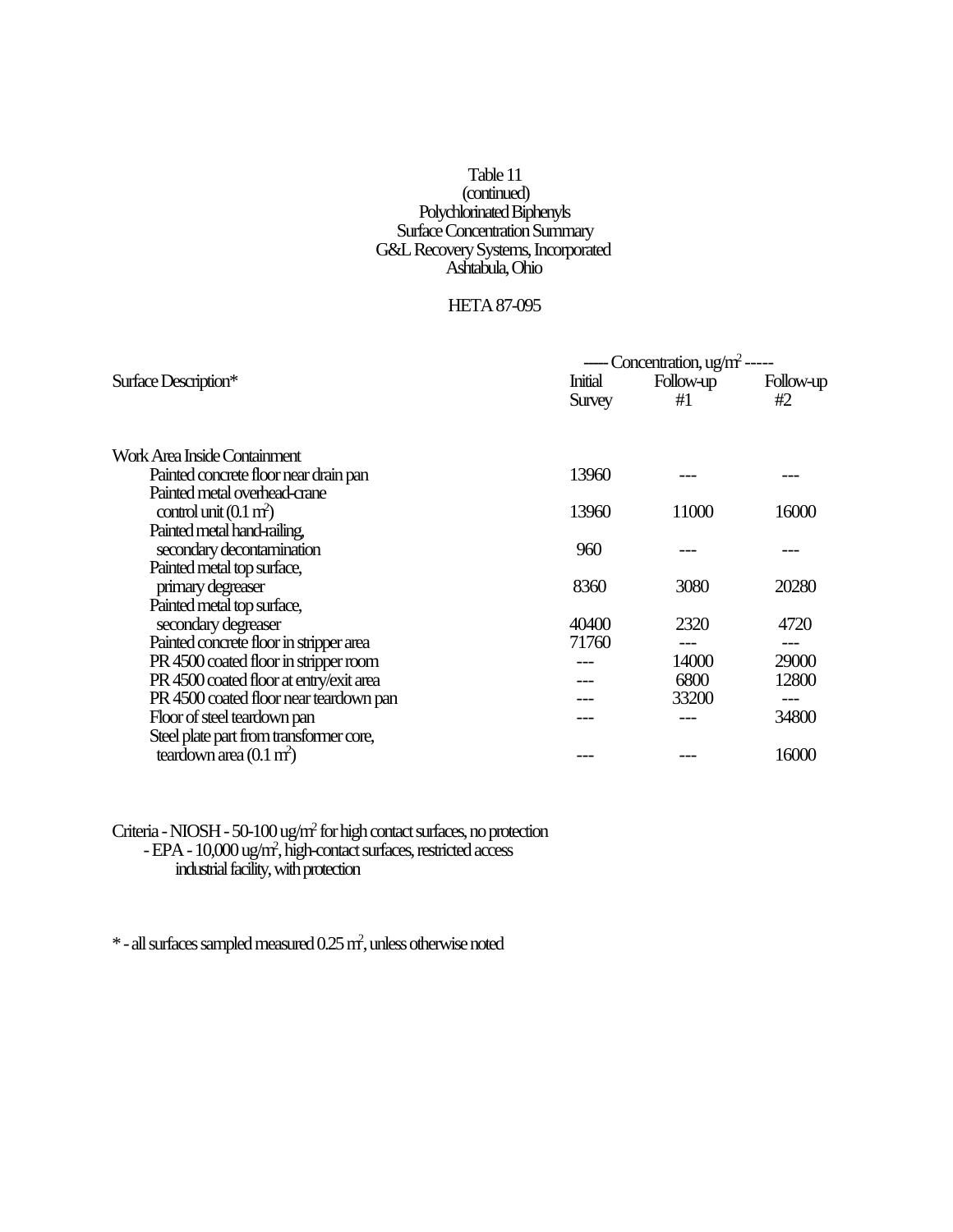#### 2,3,7,8-Tetrachlorodibenzo-p-dioxin Equivalents Surface Concentration Summary G&L Recovery Systems, Incorporated Ashtabula, Ohio

### HETA 87-095

|                                             | $--$ Concentration, ng/m <sup>2</sup> ----- |           |           |
|---------------------------------------------|---------------------------------------------|-----------|-----------|
| Surface Description*                        | <b>Initial</b>                              | Follow-up | Follow-up |
|                                             | Survey                                      | #1        | #2        |
| Work Area Outside Containment               |                                             |           |           |
| Painted concrete floor near work area entry | 3.0                                         | 0.2       | 0.3       |
| Work Area Inside Containment                |                                             |           |           |
| Painted concrete floor in stripper area     | 19.0                                        |           |           |
| PR 4500 coated floor in stripper room       |                                             | 12.6      | 13.5      |
| Painted concrete floor near drain pan       | 16.0                                        |           |           |
| PR 4500 coated floor near teardown pan      |                                             | 4.7       | 11.3      |

Criterion LFL (1 ng/m<sup>2</sup>)

\* - All surfaces sampled measured 1 m<sup>2</sup> LFL - Lowest feasible limit ng - nanogram  $(10^9 \text{ gram})$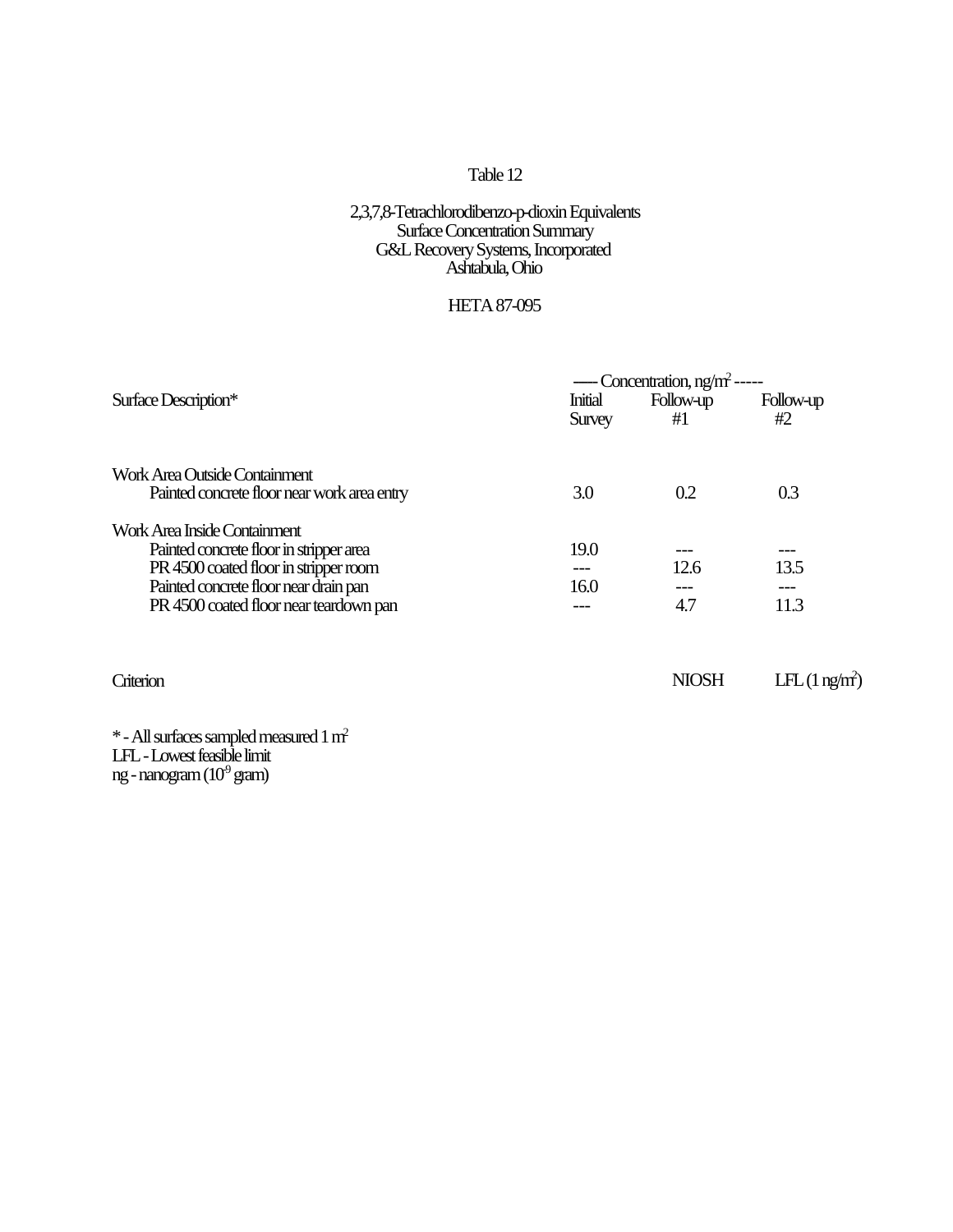### General Area Air Concentrations of 2,3,7,8-Tetrachlorodibenzo-p-dioxin Equivalents G&L Recovery Systems, Incorporated Ashtabula, Ohio November 11-12, 1987 HETA 87-095

| Area                                                        | Sample Volume<br>(m <sup>3</sup> ) | Concentration<br>(pg/m <sup>3</sup> ) |
|-------------------------------------------------------------|------------------------------------|---------------------------------------|
|                                                             |                                    |                                       |
| Stripper room                                               | 21.8                               | 4.2                                   |
| Teardown area                                               | 21.6                               | 0.3                                   |
| Entry/Exit station<br>to controlled area                    | 21.6                               | ND                                    |
| Business office                                             | 46.9                               | 0.01                                  |
|                                                             |                                    |                                       |
| Criterion                                                   | <b>NIOSH</b>                       | LFL $(2.0 \text{ pg/m}^3)$            |
| pg - picogram (10 <sup>12</sup> gram)<br>ND - None detected |                                    |                                       |

LFL - Lowest feasible limit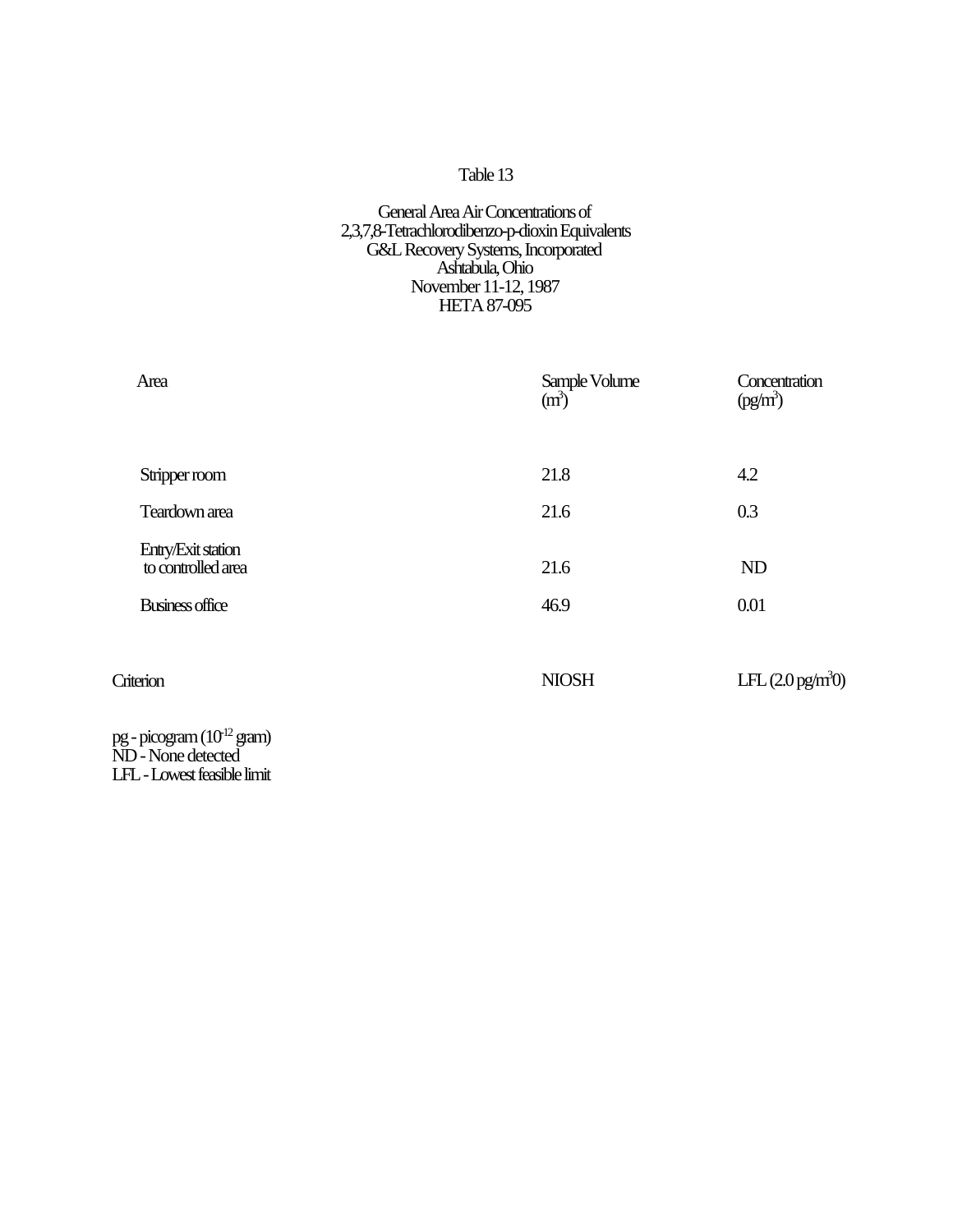#### Surface Concentrations of Polychlorinated Biphenyls G&L Recovery Systems, Incorporated Ashtabula, Ohio October 28, 1987 HETA 87-095

| Sample Location                                                                                                                                 | Sampled Area<br>m <sup>2</sup> | Concentration<br>ug/m <sup>2</sup> |
|-------------------------------------------------------------------------------------------------------------------------------------------------|--------------------------------|------------------------------------|
| Business office<br>Tile floor in hallway to work area                                                                                           | 0.25                           | 520                                |
| <b>Break Room</b><br>Wood-grained formica lunch-table top                                                                                       | 0.25                           | 1080                               |
| Locker Room<br>Painted concrete floor                                                                                                           | 0.25                           | 400                                |
| Work Area Outside Containment<br>Painted concrete floor 5 feet from<br>work area entry                                                          | 0.25                           | 1080                               |
| Work Area Inside Containment<br>PR 4500 coated concrete floor at<br>work area entry/exit<br>PR 4500 coated concrete floor in                    | 0.25                           | 6800                               |
| stripper room<br>PR 4500 coated concrete floor 3 feet                                                                                           | 0.25                           | 14000                              |
| from teardown pan<br>Painted metal crane control unit<br>Painted metal top surface, pri. degreaser<br>Painted metal top surface, sec. degreaser | 0.25<br>0.10<br>0.25<br>0.25   | 33200<br>11000<br>3080<br>2320     |
|                                                                                                                                                 |                                |                                    |

ug - micrograms (10<sup>6</sup> gram)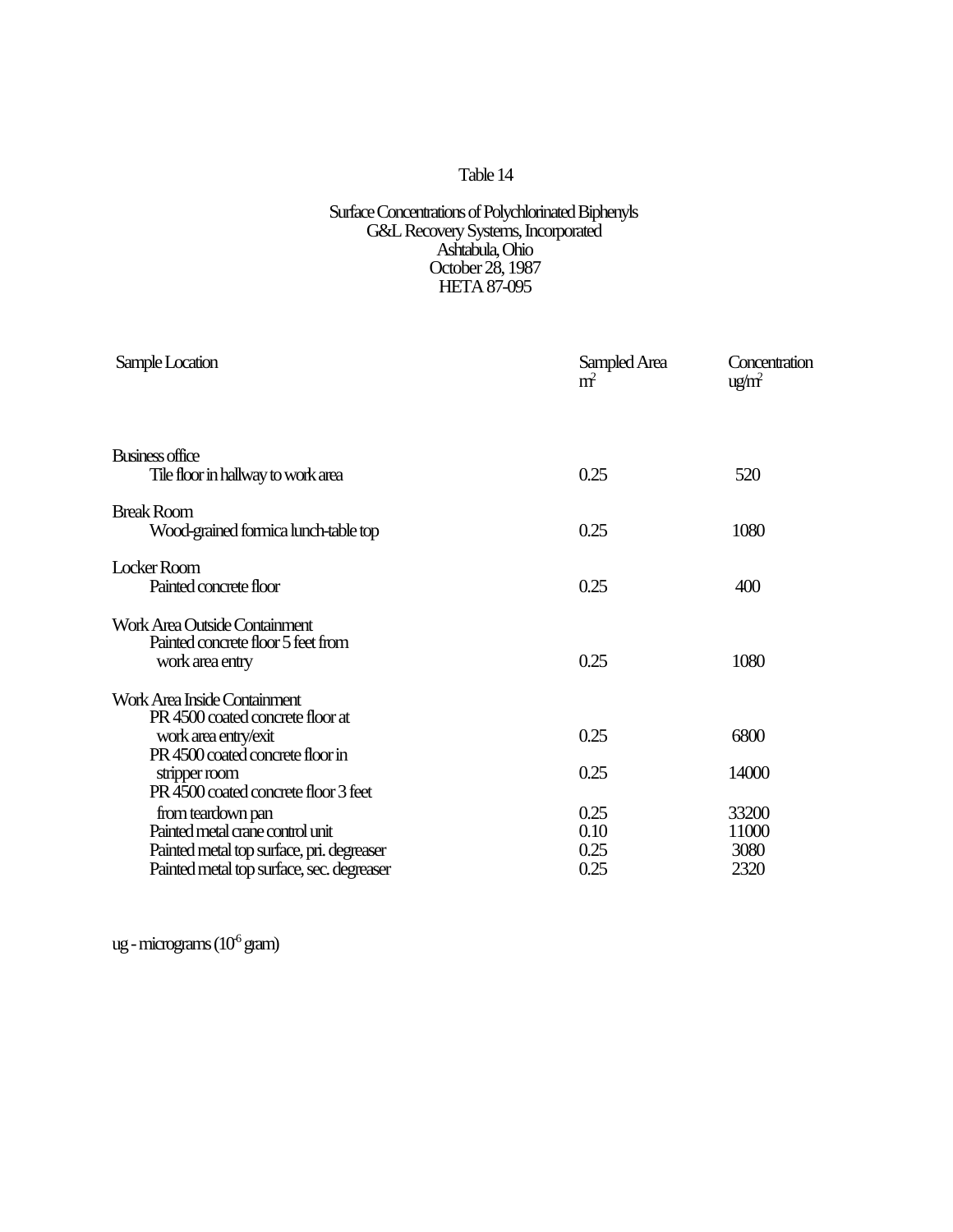### Surface Concentrations of 2,3,7,8-Tetrachlorodibenzo-p-dioxin Equivalents G&L Recovery Systems, Incorporated Ashtabula, Ohio October 28, 1987 HETA 87-095

| Sample Location                                                                                                           | Sampled Area<br>m <sup>2</sup> | Concentration<br>ng/m <sup>2</sup> |
|---------------------------------------------------------------------------------------------------------------------------|--------------------------------|------------------------------------|
| Work Area Outside Containment<br>Painted concrete floor 4 feet from<br>work area entry                                    | 1.0                            | 0.2                                |
| Work Area Inside Containment<br>PR 4500 coated concrete floor in<br>stripper room<br>PR 4500 coated concrete floor 3 feet | 1.0                            | 12.6                               |
| from teardown pan<br>Criteria                                                                                             | 1.0<br><b>NIOSH</b>            | 4.7<br>1.0                         |

ng - nanograms  $(10^9 \text{ gram})$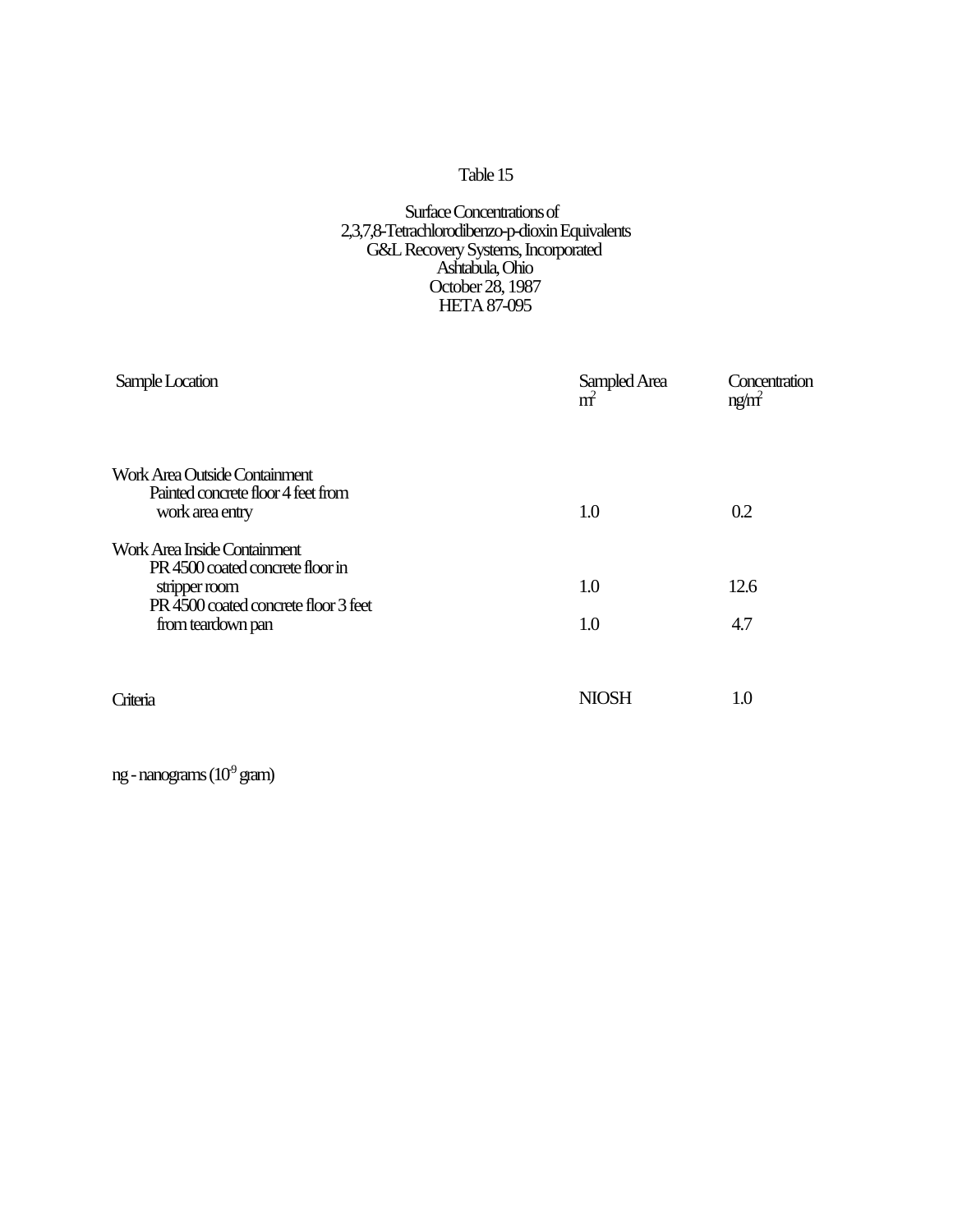Surface Concentrations of 2,3,7,8-Tetrachlorodibenzo-p-dioxin Equivalents G&L Recovery Systems, Incorporated Ashtabula, Ohio June 23-24, 1987 HETA 87-095

| Sample Location                                                                                                  | Sampled Area<br>m <sup>2</sup> | Concentration<br>ng/m <sup>2</sup> |
|------------------------------------------------------------------------------------------------------------------|--------------------------------|------------------------------------|
| Work Area Outside Containment<br>Painted concrete floor near work<br>area entry/exit                             | 1.0                            | 3                                  |
| Work Area Inside Containment<br>Painted Concrete floor in stripper area<br>Painted concrete floor near drain pan | 1.0<br>1.0                     | 19<br>16                           |
| Criteria                                                                                                         | <b>NIOSH</b>                   | 1.0                                |

ng - nanograms  $(10^9 \text{ gram})$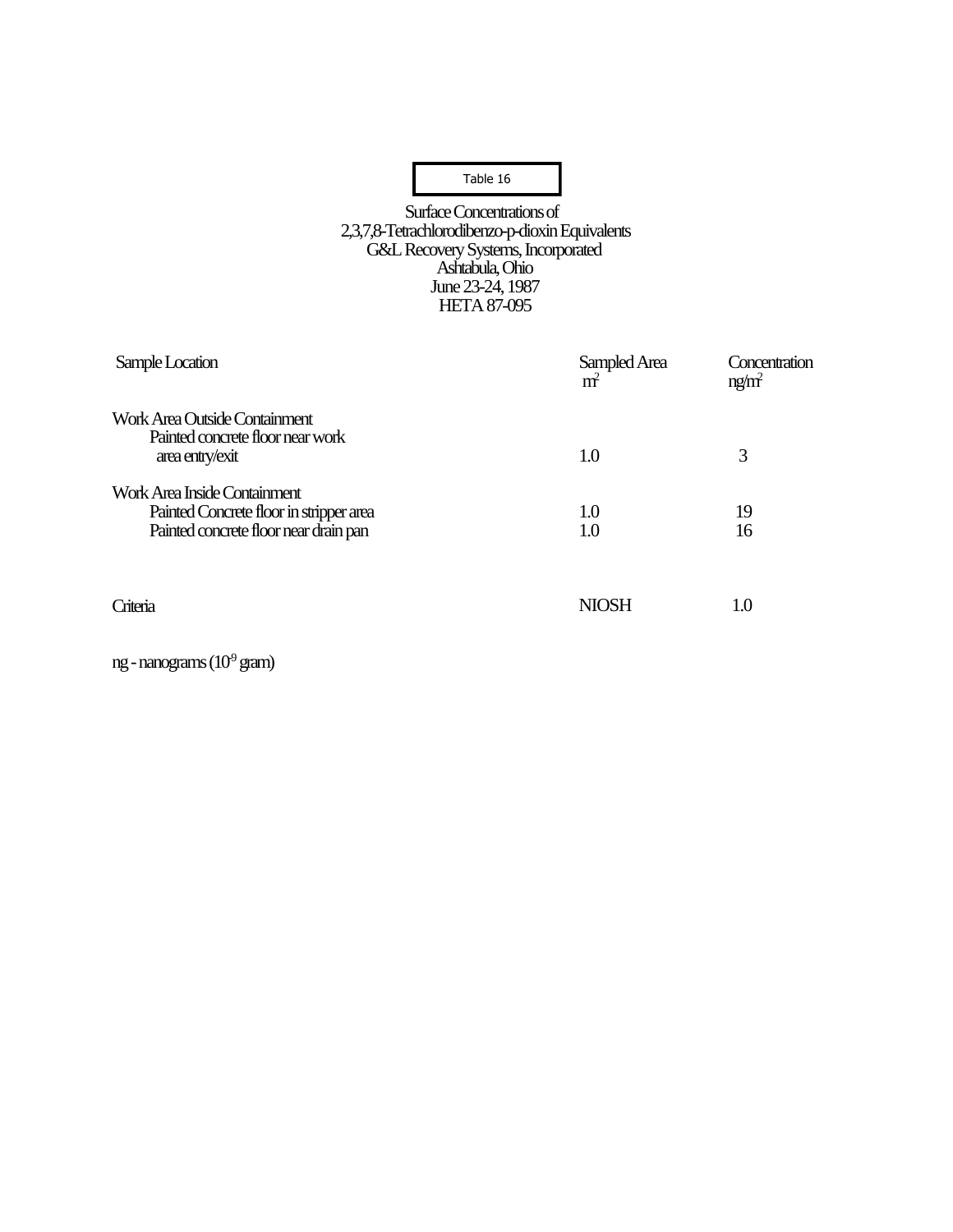### Table 10 Table 17

#### General Area Air Concentrations of Trichloroethylene and Polychlorinated Biphenyls G&L Recovery Systems, Incorporated Ashtabula, Ohio November 11-12, 1987 HETA 87-095

| Location                                                                      | Sample<br>TCE(1) | Volume<br>$PCBs(m^3)$ | Concentration<br>TCE (ppm)        | PCBs (ug/m <sup>3</sup> )            |
|-------------------------------------------------------------------------------|------------------|-----------------------|-----------------------------------|--------------------------------------|
| November 11, 1987                                                             |                  |                       |                                   |                                      |
| Teardown area                                                                 | 23.1             | 0.522                 | 38.0                              | 1.0                                  |
| Stripper area                                                                 | 24.2             | 0.483                 | 13.9                              | 14.3                                 |
| Entry/Exit station                                                            | 26.0             | 0.506                 | 30.9                              | 2.2                                  |
| <b>Breakroom</b>                                                              | 22.2             | 0.437                 | 0.4                               | 1.1                                  |
| <b>Business office</b>                                                        | 26.1             | 0.502                 | $(0.1)$ *                         | 0.2                                  |
| November 12, 1987                                                             |                  |                       |                                   |                                      |
| Teardown area                                                                 | 25.2             | 0.504                 | 31.1                              | 7.1                                  |
| Stripper area                                                                 | 24.9             | 0.432                 | 9.7                               | 12.5                                 |
| Entry/Exit station                                                            | 26.1             | 0.513                 | 20.7                              | 2.0                                  |
| <b>Breakroom</b>                                                              | 25.1             | 0.487                 | 0.5                               | 0.7                                  |
| Business office                                                               | 2711             | 0.500                 | 0.3                               | 0.3                                  |
|                                                                               |                  |                       |                                   |                                      |
| Limit of detection (LOD) per sample<br>Limit of quantitation (LOQ) per sample |                  |                       | $0.01$ mg<br>$0.03 \,\mathrm{mg}$ | $0.009 - 0.03$ ug<br>$0.03 - 0.1$ ug |

\* - values in parentheses are between the analytical LOD and LOQ, and are considered to be semi-quantitative. ug - micrograms  $(10^6 \,\rm g\text{am})$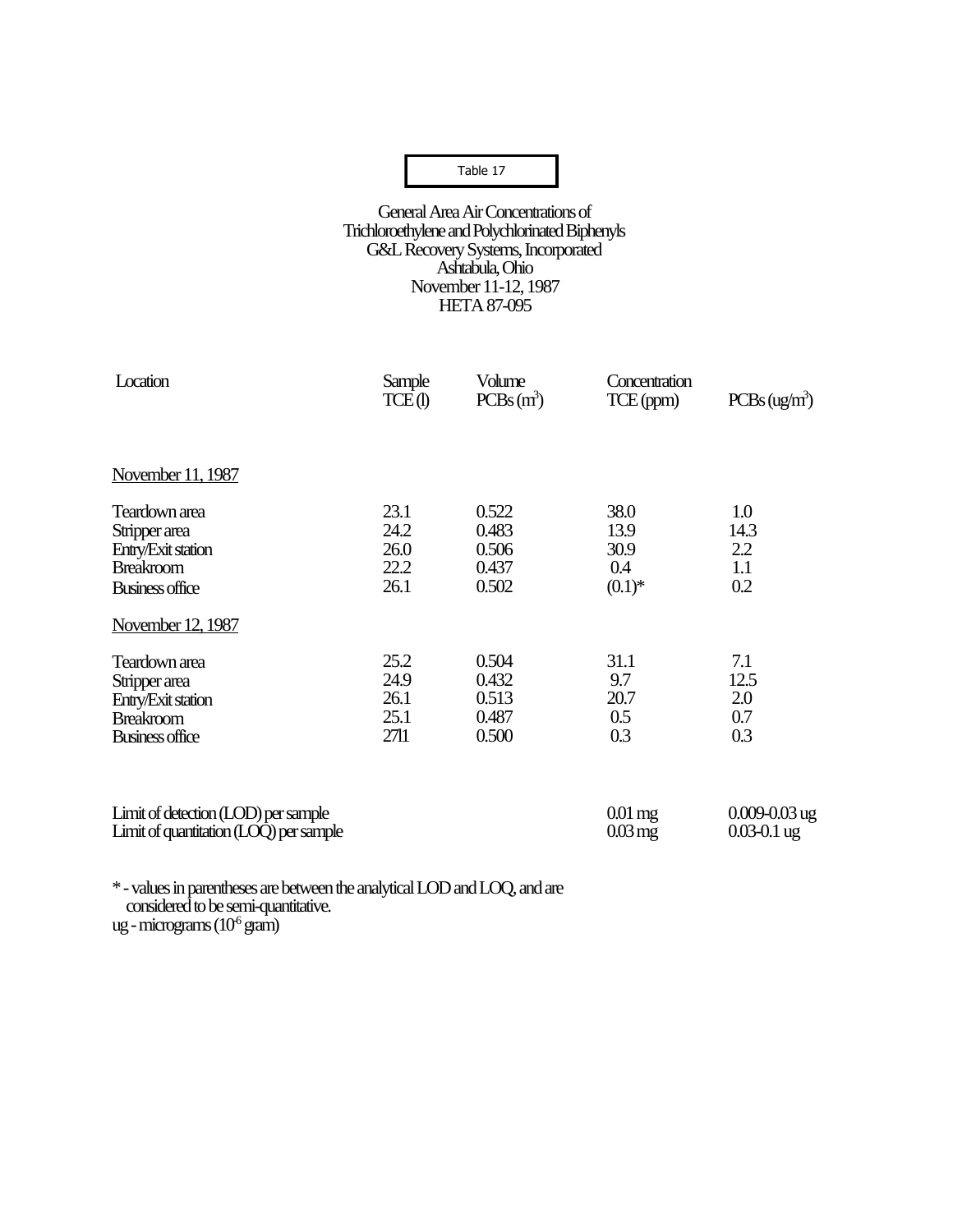#### Surface Concentrations of Polychlorinated Biphenyls G&L Recovery Systems, Incorporated Ashtabula, Ohio November 11-12, 1987 HETA 87-095

| Sample Location                           | Sampled Area<br>m <sup>2</sup> | Concentration<br>ug/m <sup>2</sup> |
|-------------------------------------------|--------------------------------|------------------------------------|
| Supervisor's office                       |                                |                                    |
| Non-porous desktop                        | 0.25                           | 308                                |
| <b>Break Room</b>                         |                                |                                    |
| Wood-grained formica lunch-table top      | 0.25                           | 640                                |
| Work Area Outside Containment             |                                |                                    |
| Painted concrete floor 3 feet from        |                                |                                    |
| work area entry                           | 0.25                           | 1064                               |
| Wooden bench used for work area entry     |                                |                                    |
| andexit                                   | 0.25                           | 680                                |
| Work Area Inside Containment              |                                |                                    |
| PR 4500 coated concrete floor at          |                                |                                    |
| work area entry/exit                      | 0.25                           | 12800                              |
| PR 4500 coated concrete floor in          |                                |                                    |
| stripper room                             | 0.25                           | 29000                              |
| Floor of steel teardown pan               | 0.25                           | 34800                              |
| Painted metal crane control unit          | 0.10                           | 16000                              |
| Painted metal top surface, pri. degreaser | 0.25                           | 20280                              |
| Painted metal top surface, sec. degreaser | 0.25                           | 4720                               |
| Steel plate from transformer core in      |                                |                                    |
| teardown area                             | 0.10                           | 16000                              |

ug - micrograms  $(10^6 \text{ gram})$